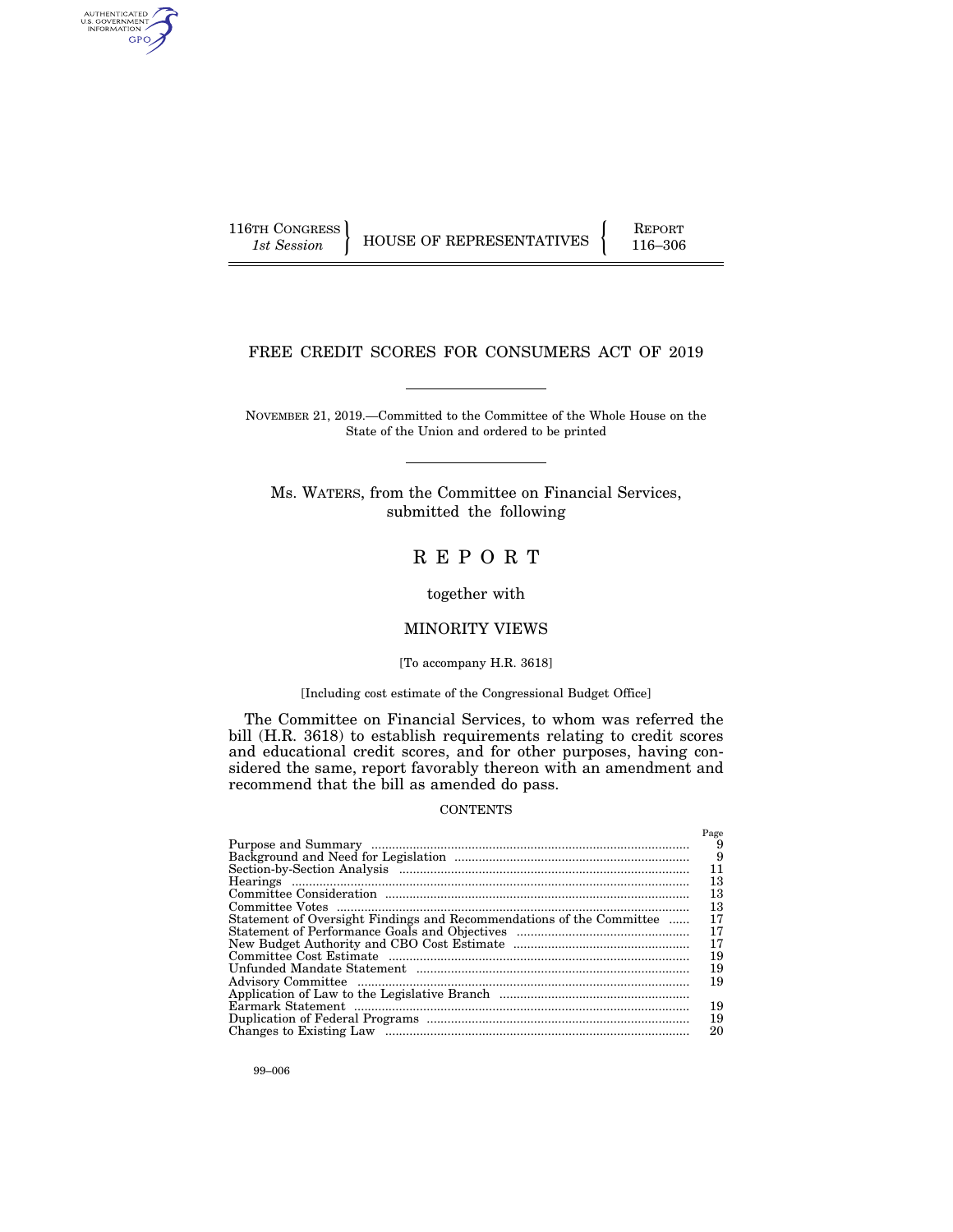The amendment is as follows:

Strike all after the enacting clause and insert the following:

#### **SECTION 1. SHORT TITLE.**

This Act may be cited as the "Free Credit Scores for Consumers Act of 2019". **SEC. 2. FINDINGS.** 

Congress finds the following:

(1) While nationwide consumer reporting agencies (''CRAs'') are required by law to supply consumers with a free copy of their credit report annually, they can charge consumers to obtain a credit score disclosure.

(2) A July 2011 report by the Consumer Financial Protection Bureau (''Consumer Bureau'') titled ''The Impact of Differences between Consumer- and Creditor-Purchased Credit Scores'' found that the credit scores made available to and purchased by consumers from CRAs are unlikely to be the same credit scores used by creditors and lenders to evaluate consumers' creditworthiness.

(3) That report found that the scarcity of public educational tools to inform consumers of the differences among credit scores, the large combined market share and brand recognition of FICO credit scores, and the marketing practices of some credit score sellers may perpetuate consumers' confusion about credit scores. As a result, some consumers may be purchasing an educational credit score or subscribing to a credit monitoring service sold by a CRA, without realizing the limitations and usefulness of these products and services.

(4) Similarly, a September 2012 Consumer Bureau report titled ''Analysis of Differences between Consumer- and Creditor-Purchased Credit Scores'' found that consumers do not know before they purchase a credit score from a CRA whether this credit score will closely track or vary significantly from the credit score sold to creditors or lenders. Given the lack of transparency about the usefulness of credit scores that are marketed for purchase by consumers from CRAs and the resulting consumer confusion, the Consumer Bureau recommended that companies selling scores to consumers clearly inform consumers that the scores marketed to consumers for purchase by CRAs can vary, sometimes substantially, from the scores that are actually sold to and used by creditors and lenders.

(5) A February 2011 study by Consumer Federation of America and VantageScore also found that half of the consumers surveyed did not know that a credit score is designed to indicate the risk of not repaying a credit obligation. Consumers also did not know who makes credit scores available, what numerical range constitutes excellent credit standing, or the financial implications of having a low credit score.

(6) Many consumers do not realize that they have more than just ''one'' credit score. Because the submission of credit information to CRAs is voluntary and not all furnishers submit information to every CRA, the information contained in a report also varies among CRAs. As a result, the credit score generated by each CRA is also likely to vary, resulting in potentially different credit decisions based on an evaluation of different credit reports obtained from different CRAs.

(7) A February 2015 Consumer Bureau report titled ''Consumer Voices on Credit Reports and Scores'' found that consumers had questions about what actions to take to improve their scores once they had seen them, suggesting that additional disclosures and educational content would be helpful to consumers. The Consumer Bureau found that consumers were confused by conflicting advice on how to improve their scores.

(8) That report also noted that consumers found the process for obtaining consumer reports and credit scores confusing. Consumers also were uncertain about whether, and under what circumstances, they could obtain a consumer report for free.

#### **SEC. 3. DEFINITIONS.**

(a) IN GENERAL.—Section 603 of the Fair Credit Reporting Act (15 U.S.C. 1681a) is amended by adding at the end the following new subsection:

''(bb) CREDIT SCORE AND EDUCATIONAL CREDIT SCORE DEFINITIONS.—

"(1)  $C$ REDIT SCORE.—The term 'credit score' means a numerical value or a categorization derived from a statistical tool or modeling system used by a person who makes or arranges a loan or extends credit to predict the likelihood of certain credit behaviors, including default, as determined by the Bureau.

''(2) EDUCATIONAL CREDIT SCORE.—The term 'educational credit score' means a numerical value or categorization derived from a statistical tool or modeling system based upon information from a consumer report that assists consumers in understanding how a lender or creditor may view the consumer's credit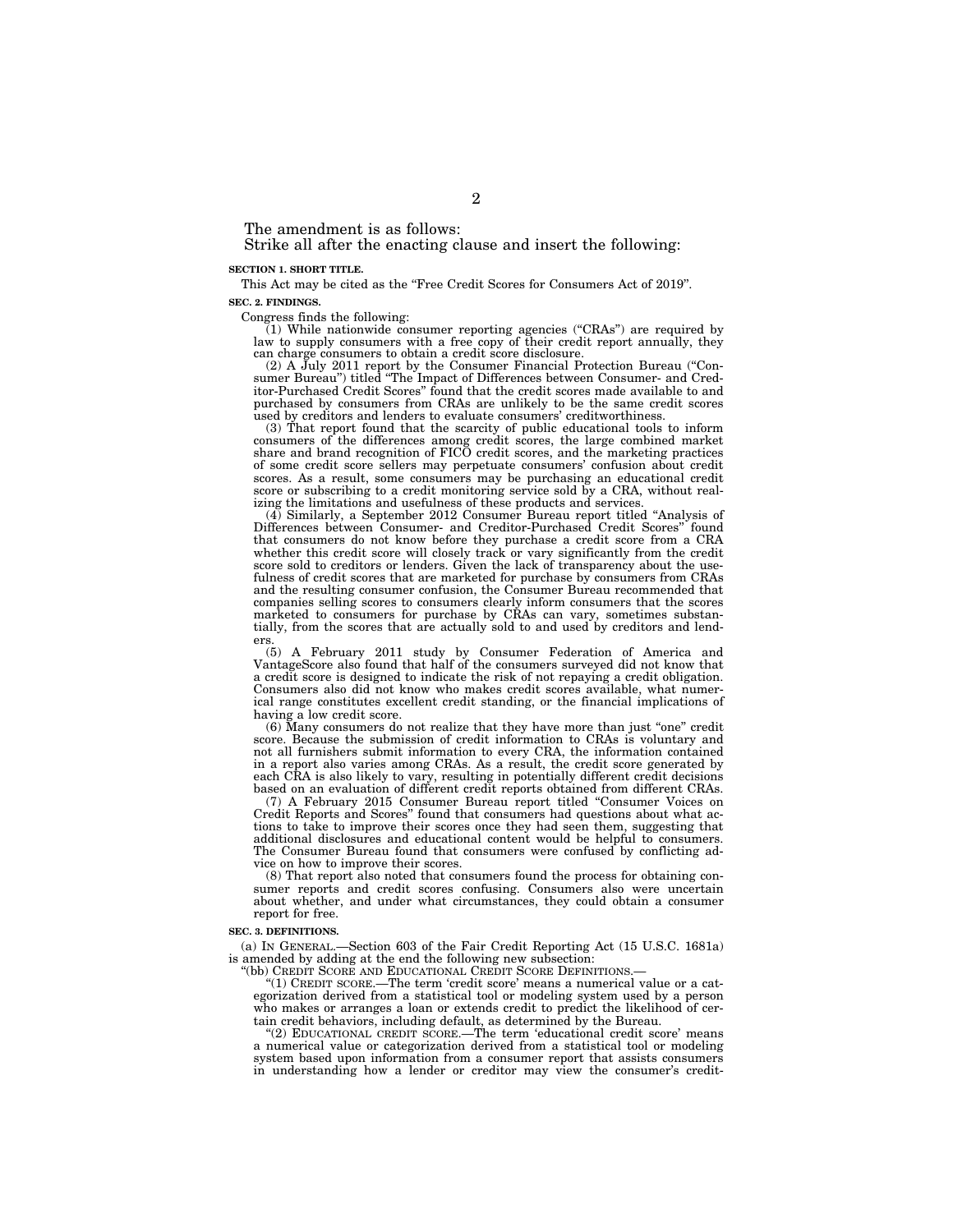worthiness in deciding whether to make a loan or extend credit to that consumer.

''(3) KEY FACTORS.—The term 'key factors' means relevant elements or reasons affecting the credit score for the particular individual, listed in the order of importance based on the effect of each element or reason on the credit score or educational credit score.

''(4) CREDIT SCORING MODEL.—The term 'credit scoring model' means a scoring algorithm, formula, model, program, or mechanism used to generate a credit score or an educational credit score.'

(b) CONFORMING AMENDMENTS.—The Fair Credit Reporting Act (15 U.S.C. 1681 et seq.) is amended—

(1) in section 605(d)(2), by striking "(as defined in section 609(f)(2)(B))"; and  $(2)$  in section 615–

(A) by striking "as defined in section  $609(f)(2)(A)$ " each place that term appears; and

(B) by striking ''set forth in subparagraphs (B) through (E) of section  $609(f)(1)$ " and inserting "with respect to a credit score described in section  $609(f)(2)$ , if available" each place that term appears.

#### **SEC. 4. EXPANDS EXPLANATORY INFORMATION GIVEN TO CONSUMERS ABOUT HOW SCORES ARE CALCULATED.**

Section 609(f) of the Fair Credit Reporting Act (15 U.S.C. 1681g(f)) is amended to read as follows:

''(f) DISCLOSURE OF CREDIT SCORE AND EDUCATIONAL CREDIT SCORE BY CONSUMER REPORTING AGENCIES.—

" $(1)$  In GENERAL.—Upon the request of a consumer for a credit score or educational credit score, a consumer reporting agency shall supply to the consumer a statement—

''(A) containing—

''(i) a current credit score at the time of the request generated using a commonly used credit scoring model to generate credit scores, subject to regulations of the Bureau;

"(ii) an educational credit score at the time of the request, if it is not practicable to generate such a credit score, as determined by the Bureau; or

"(iii) an explanation that the consumer's file does not have sufficient information from which to generate such a credit score or educational credit score; and

''(B) with respect to each previous credit score in the file of the consumer—

"(i) the date on which the credit score was generated;

''(ii) the name of any entity that the credit score was provided to; and ''(iii) the credit score itself.

"(2) REQUIREMENTS.—A statement provided under clause (i) or (ii) of paragraph (1)(A) shall include—

 $\hat{H}(A)$  a minimum of 4 key factors, if available, that adversely affected the credit score or educational credit score, except that if one of the key factors consists of the number of enquiries made with respect to a consumer report, that factor shall be provided to the consumer in addition to the factors required by this subparagraph;

''(B) to the extent possible, specific actions a consumer could take with respect to each key factor listed in subparagraph (A) to improve the consumer's credit score or educational credit score;

''(C) a minimum of 4 key factors, if available, that positively affected the credit score or educational credit score;

''(D) the range of possible credit scores or educational credit scores under the credit scoring model used;

''(E) the distribution of credit scores or educational credit scores among consumers who are scored under the same credit scoring model by the consumer reporting agency, and using the same scale as that of the score that is provided to a creditor or consumers—

''(i) in the form of a bar graph containing a minimum of 6 bars that illustrates the percentage of consumers with credit scores or educational credit scores within the range of scores represented by each

bar; or ''(ii) by another clear and readily understandable graphical depiction, statement, or illustration comparing the consumer's credit score or educational credit score to the scores of other consumers, as determined by the Bureau;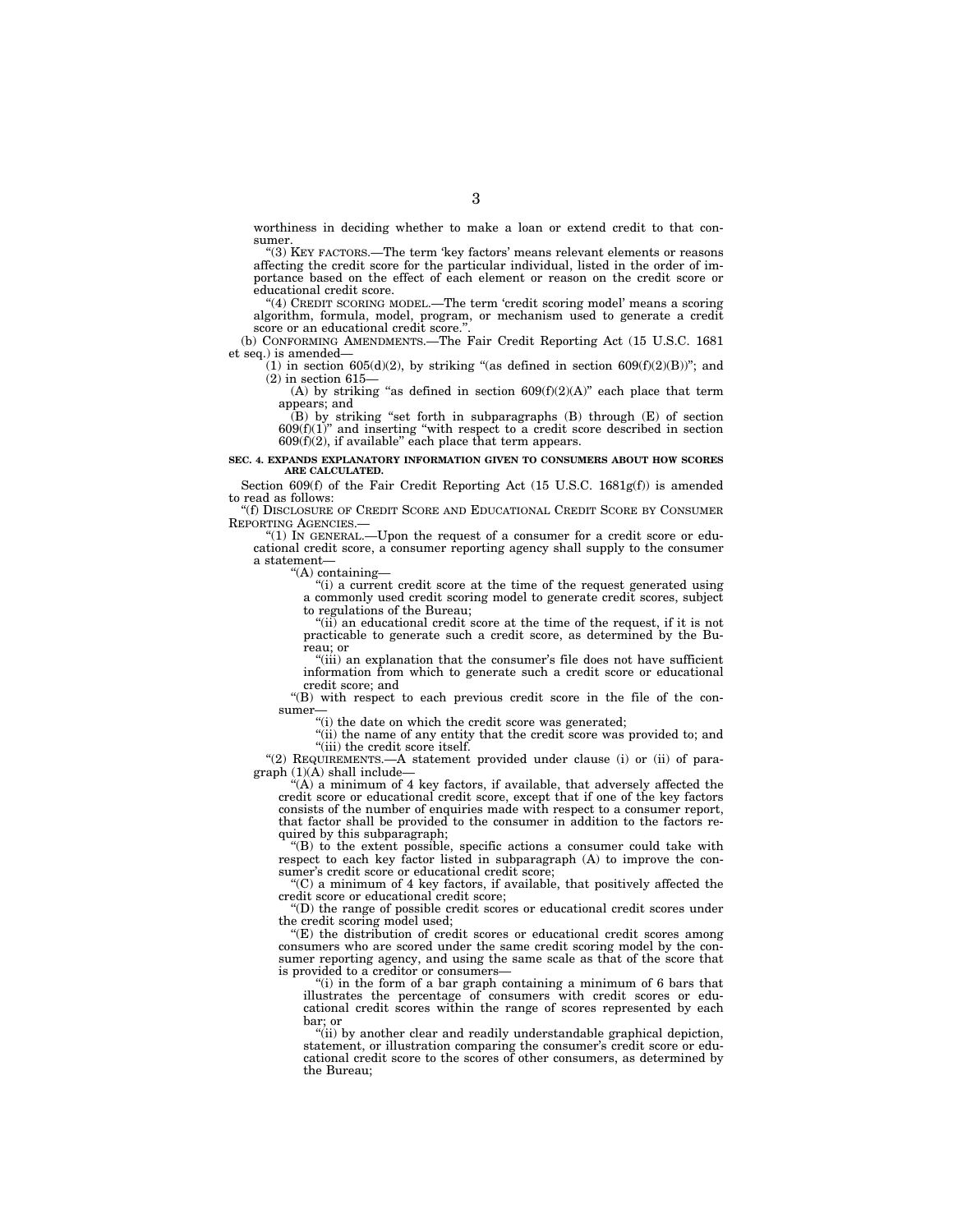"(F) the date on which the credit score or educational credit score was created; and

''(G) the name of the person that developed the credit scoring model on which the credit score or educational credit score was based.

''(3) APPLICABILITY TO CERTAIN USES.—This subsection shall not be construed so as to compel a consumer reporting agency to—

''(A) develop or disclose a credit score if the agency does not distribute credit scores used by a person who makes or arranges a loan or extends credit to predict the likelihood of certain credit behaviors; or

''(B) develop or disclose an educational credit score if the agency does not develop educational credit scores that assist in understanding the general credit behavior of a consumer and predicting the future credit behavior of the consumer.

"(4) MAINTENANCE OF CREDIT SCORES.-

''(A) IN GENERAL.—All consumer reporting agencies shall maintain in the consumer's file credit scores relating to the consumer for a period of 2 years from the date on which such information is generated.

''(B) DISCLOSURE ONLY TO CONSUMERS.—A past credit score maintained in a consumer's file pursuant to subparagraph (A) may only be provided to the consumer to which the credit score relates and may not be included in a consumer report or used as a factor in generating a credit score or educational credit score.

''(C) REMOVAL OF PAST CREDIT SCORES.—A past credit score maintained in a consumer's file pursuant to subparagraph (A) shall be removed from the consumer's file after the end of the 2-year period described under subparagraph (A).''.

#### **SEC. 5. REQUIRES CONSUMER REPORTING AGENCIES TO DISCLOSE PROMINENTLY THE DIF-FERENCES BETWEEN AND LIMITATIONS OF CREDIT SCORES AND EDUCATIONAL CREDIT SCORES REQUIRED PRIOR TO A CONSUMER OBTAINING SUCH SCORES.**

Section 609(f) of the Fair Credit Reporting Act (15 U.S.C. 1681g(f)), as amended by section 3, is further amended by adding at the end the following new paragraphs:

''(5) WEBSITE DISCLAIMER.—A consumer reporting agency that generates or provides credit scores or educational credit scores shall clearly and conspicuously display on the home page of the agency's Internet website, and as part of any application, solicitation, or marketing material or media providing information related to a credit score or educational credit score, the following notice, in boldface type of 18-point font or larger and in a text box with boldface outer borders:

#### **'' 'CREDIT SCORE DISCLAIMER. '' '**

There is no "one" credit score. There are many scoring formulas derived from a wide variety of models available to a consumer and used by lenders and creditors. Different lenders and creditors use different scoring formulas to determine whether to extend credit or make a loan to you, and the terms of the credit or loan. An educational credit score is not a credit score that a person who makes a loan or extends credit to you is likely to use. Educational credit scores are merely intended to be used as an educational tool to help consumers understand how the information contained in a consumer report may affect the terms and conditions of a loan or extension of credit that may be available to a consumer. Lenders and creditors may also rely on information not contained in your consumer report and not reflected in the calculation of your credit score.'.

"(6) ADDITIONAL REQUIREMENTS FOR EDUCATIONAL CREDIT SCORES.-

''(A) DISCLAIMER.—If an educational credit score is provided pursuant to paragraph (1), a consumer reporting agency shall clearly and conspicuously include in a prominent location on the statement, in boldface type of 18 point font or larger, and in a text box with boldface outer borders, the following notice:

#### **'' 'EDUCATIONAL CREDIT SCORE DISCLAIMER. '' '**

The educational credit score provided to you is not a credit score that a lender or creditor is likely to use to make a loan or extend credit to you. There are many different credit scores derived from a wide variety of models used by lenders and creditors. An educational credit score is merely an educational tool. It is intended to provide consumers with a basic understanding of how the information contained in a consumer report may affect the terms and conditions of credit that are available. The credit scores you receive directly from different lenders and creditors may not be the same as an educational credit score. There are a number of reasons for this: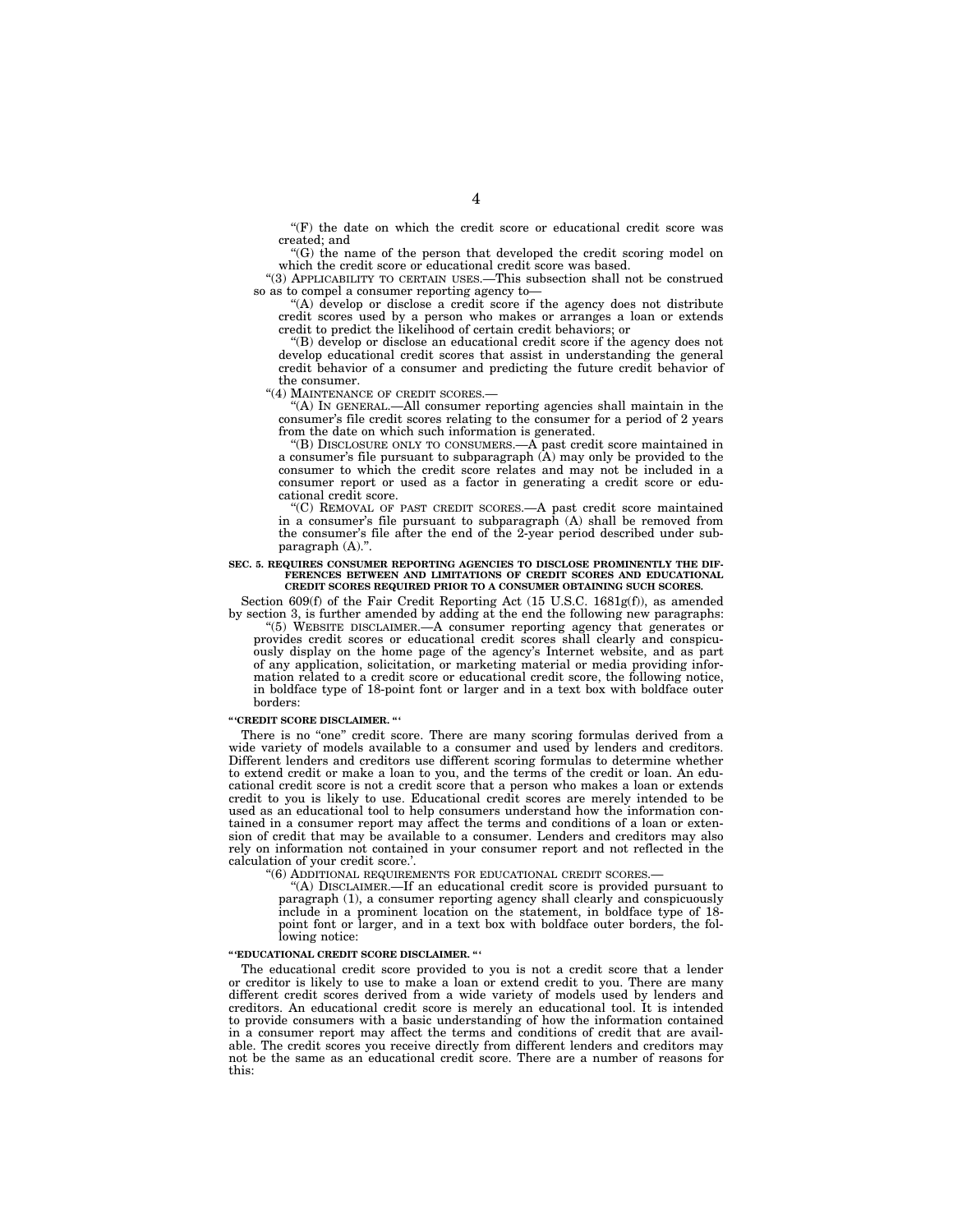'' '(1) Each company may use a different formula for calculating credit scores and the differences in the formulas may lead to differences in your scores.

 $(2)$  Companies may produce scores that give results on different scales.

"(3) Not all lenders or creditors report to every consumer reporting agency, and therefore the information contained in your consumer report that the consumer reporting agencies use to calculate your educational credit score may differ among agencies.'.<br>"(B) PROHIBITION ON MISLEADING REPRESENTATIONS.—A consumer report-

ing agency may not refer to an educational credit score as a credit score in any application, solicitation, marketing, or other informational materials or media.

"(7) MODIFICATION OF DISCLAIMERS.—The Bureau may modify the content, format, and manner of the disclaimers required under paragraphs (5) and (6), if warranted, after conducting consumer testing or research."

**SEC. 6. PROVIDES CONSUMERS WITH FREE CREDIT SCORE DISCLOSURES WITH THEIR FREE ANNUAL CONSUMER REPORTS UPON REQUEST AND CREATES INSTANCES WHEN CONSUMERS AUTOMATICALLY RECEIVE FREE CONSUMER REPORTS AND CREDIT SCORES.** 

(a) IN GENERAL.—Section 612 of the Fair Credit Reporting Act (15 U.S.C. 1681j) is amended—

 $(1)$  in subsection  $(a)$ -

 $(A)$  in paragraph  $(1)$ –

 $(i)$  in subparagraph  $(A)$ , by inserting after "section 609" the following: ''(including the disclosure of a credit score or educational credit score under subsection (f) of such section)''; and

(ii) in subparagraph (C)—<br>(I) by striking "Commission" each place such term appears and<br>inserting "Bureau"; and<br>(II) by inserting ", credit scores, and educational credit scores (as<br>applicable)" after "consumer reports" e

 $(B)$  in paragraph  $(2)$ 

(i) by striking ''15 days'' and inserting ''3 business days''; and

(ii) by inserting ", credit score, or educational credit score" after "consumer report'';

(C) in paragraph (3), by inserting '', credit score, or educational credit score" after "consumer report"; and

(D) in paragraph (4), by inserting '', credit scores, or educational credit

scores" after "consumer reports";<br>
(2) in subsection (b), by inserting "(including the disclosure of a credit score<br>
or educational credit score, as applicable, under subsection (f) of such section)" after "section 609";

 $(3)$  in subsection  $(c)$ 

(A) by inserting ''(including the disclosure of a credit score or educational credit score under subsection (f) of such section)'' after ''pursuant to section 609

 $(B)$  in paragraph  $(2)$ , by striking "; or" and inserting a semicolon;

(C) in paragraph (3), by striking the period at the end and inserting a semicolon; and

(D) by adding at the end the following new paragraphs:

''(4) has disputed information, or submitted an appeal of an investigation or reinvestigation of such information, under section 611 or 623, regardless of whether the consumer has already received a credit report, credit score, or educational credit score under section 611 or 623; or

 $(5)$  has had information that was previously deleted under section  $611(a)(5)$ reinserted into the consumer's file, regardless of whether the consumer has already received a credit report, credit score, or educational credit score under such section.'';

(4) in subsection (d), by inserting ''(including the disclosure of a credit score or educational credit score under subsection (f) of such section)'' after ''section 609'';

 $(5)$  in subsection  $(f)(1)$ —

(A) by striking "reasonable charge" and all that follows through "section 609'' and inserting ''reasonable charge on a consumer for providing a consumer report to a consumer'';

(B) by striking subparagraph (B);

(C) by redesignating clauses (i) and (ii) as subparagraphs (A) and (B), respectively (and conforming the margins accordingly); and

(D) in subparagraph (B) (as so redesignated), by striking ''disclosure; and'' and inserting ''disclosure.''; and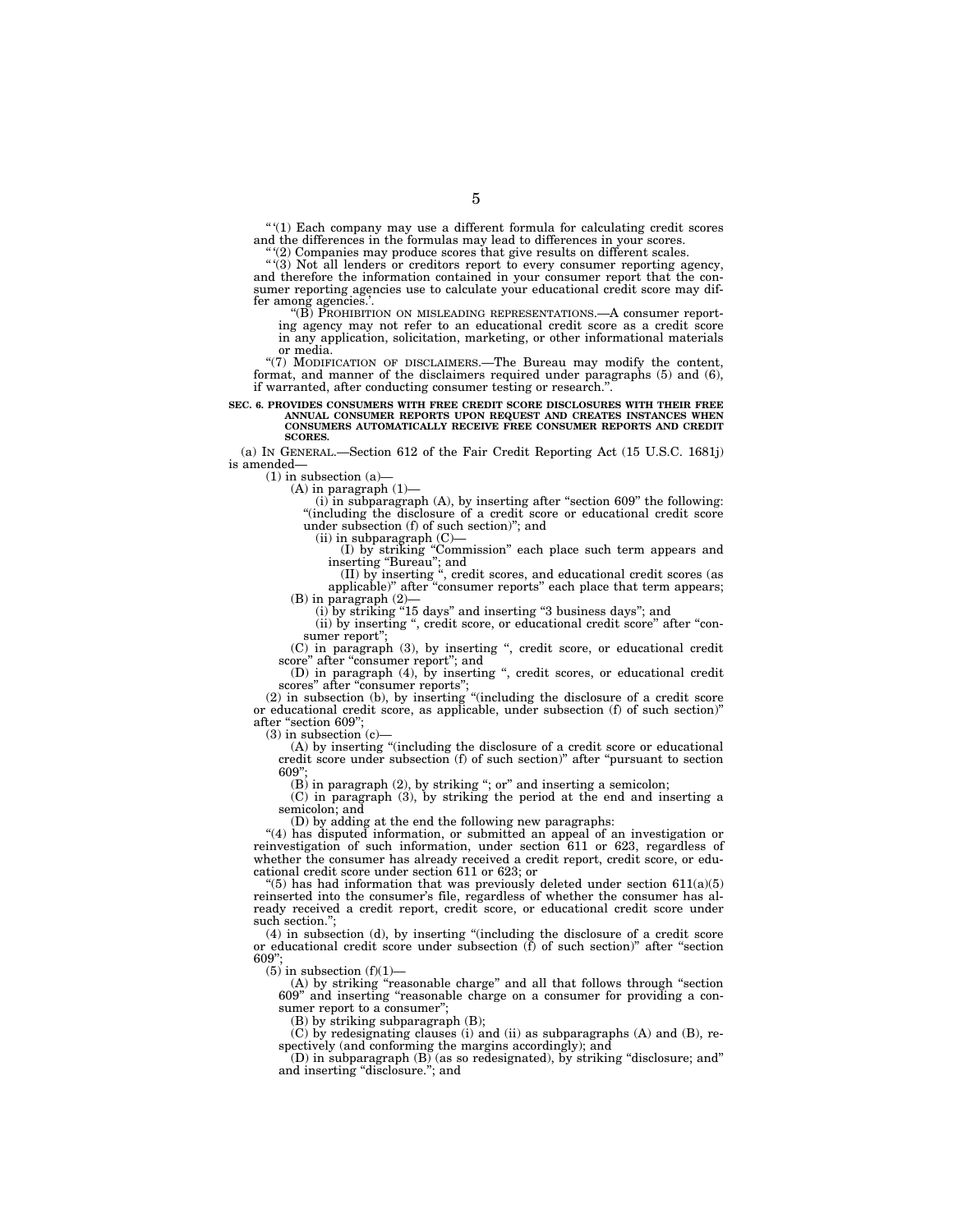(6) by adding at the end the following new subsections: ''(h) CENTRALIZED SOURCE FOR OBTAINING FREE COPY OF CONSUMER REPORT AND SCORES.—

''(1) NATIONWIDE CONSUMER REPORTING AGENCIES.—

''(A) IN GENERAL.—Not later than 180 days after the date of enactment of this subsection, each consumer reporting agency described under subsection (p) of section 603 shall prominently display on the home page of the agency's website—

''(i) a hyperlink labeled 'Get Your Free Annual Credit Reports along with either your Credit Scores or Educational Credit Scores provided for under Federal Law' or substantially similar text, as determined by the Bureau; and

''(ii) a disclosure titled 'Consumer's Right to Free Credit Scores, Educational Credit Scores, and Reports under Federal Law' or substantially similar text, as determined by the Bureau that includes the following statement:

'' 'All consumers are entitled to obtain a free copy of their consumer report and credit score or educational credit score annually from each of the nationwide consumer reporting agencies. Under Federal law, a consumer is entitled to obtain additional free copies of their consumer reports, along with a copy of either the consumer's credit score or educational credit score (under certain circumstances), including:

 $f''(1)$  When a consumer is unemployed and intends to apply for employment within 60 days.

'' '(2) When a consumer is a recipient of public welfare assistance.

 $``$ (3) When a consumer has a reasonable belief that their report contains inaccuracies as a result of fraud.

'(4) When a consumer asserts in good faith a suspicion that the consumer has been or is about to become a victim of identity theft, fraud, or a related crime, or harmed by the unauthorized disclosure of the consumer's financial or personally identifiable information.

 $'(5)$  When a consumer files a dispute or an appeal of the results of a dispute with a consumer reporting agency or a person who furnished information to the consumer reporting agency regarding the accuracy or completeness of the information contained on their report.

'' '(6) After a furnisher of information discovers it has furnished inaccurate or incomplete information to a consumer reporting agency, and the furnisher notifies the agency of the error.

'' '(7) After an adverse action is taken against a consumer or a consumer receives a risk-based pricing notice.

'' '(8) When a mortgage lender, private educational lender, indirect auto lender, or motor vehicle lender obtains and uses a consumer's reports or scores for underwriting purposes.'.

''(B) HYPERLINK REQUIREMENTS.—The hyperlink described in subparagraph (A)(i) shall be prominently located on the top of the home page and should link directly to the website of the centralized source established pursuant to section 211(d) of the Fair and Accurate Credit Transactions Act of 2003 (15 U.S.C. 1681j note).

''(C) MODIFICATIONS.—The Bureau may modify the disclosure described in subparagraph (A)(ii) as necessary to include other circumstances under which a consumer has the right to receive a free consumer report, credit score, or educational credit score.

"(2) NATIONWIDE SPECIALTY CONSUMER REPORTING AGENCIES.-

''(A) IN GENERAL.—Not later than 180 days after the date of enactment of this subsection, each nationwide specialty consumer reporting agency shall prominently display on the Internet home webpage of the agency a disclosure titled 'Consumer's Right to Free Consumer Reports and Credit Score or Educational Credit Score (as applicable) under Federal Law'. Such disclosure shall include the following statement:

'' 'Upon request, all consumers are entitled to obtain a free copy of their consumer report and credit score or educational credit score (as applicable) during any 12 month period from each of the nationwide specialty consumer reporting agencies. Federal law also provides further circumstances under which a consumer is entitled to obtain additional free copies of their consumer report and credit score or educational credit score (as applicable) including:

'' '(1) When a consumer is unemployed and intends to apply for employment within 60 days.

'' '(2) When a consumer is a recipient of public welfare assistance.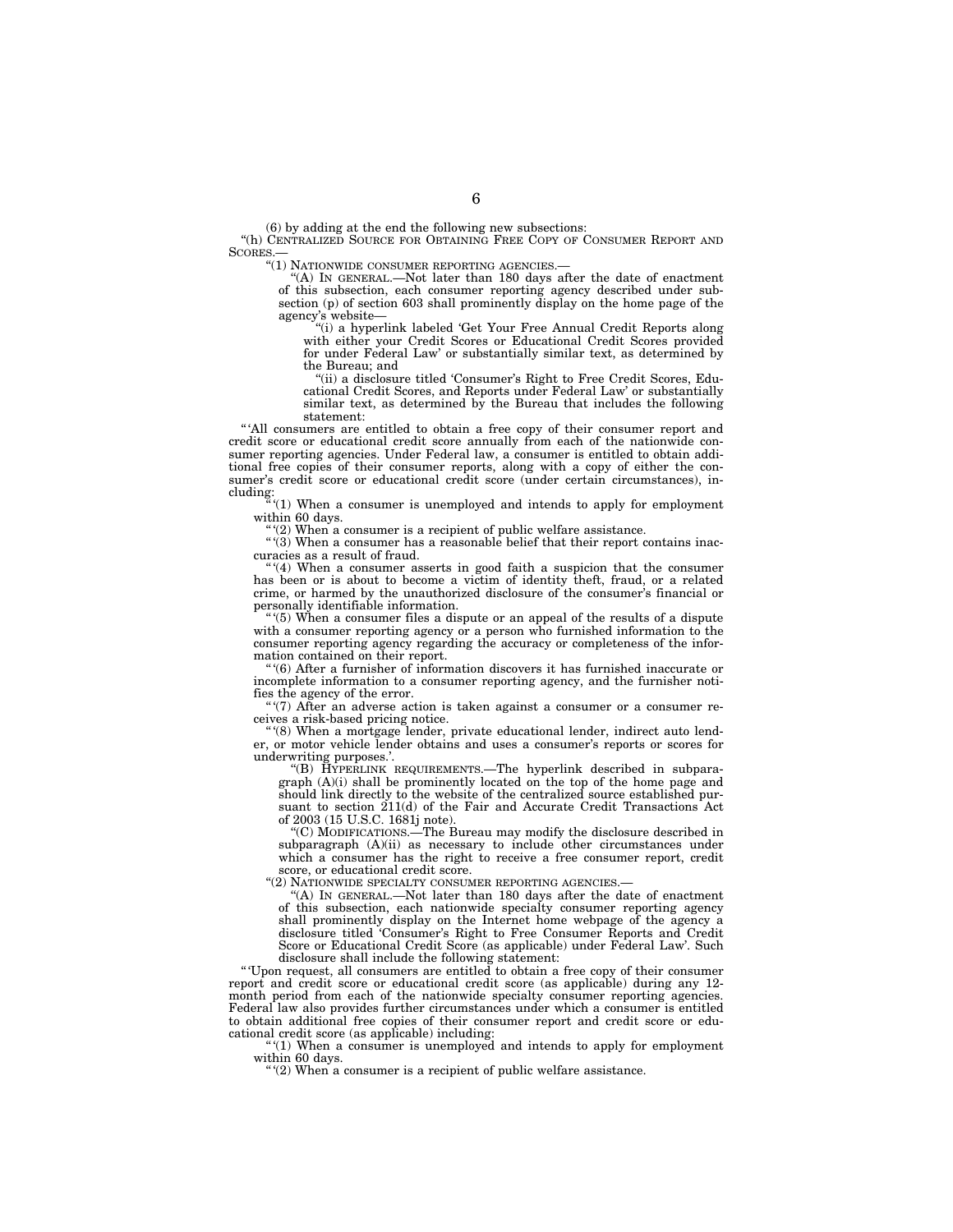'' '(3) When a consumer has a reasonable belief that their report contains inaccuracies as a result of fraud.

 $'(4)$  When a consumer files a dispute or an appeal of the results of a dispute with a consumer reporting agency or a person who furnished information to the consumer reporting agency regarding the accuracy or completeness of the information contained on their report.

'(5) After a furnisher of information discovers it has furnished inaccurate or incomplete information to a consumer reporting agency, and the furnisher notifies the agency of the error.

 $(1)$   $(6)$  After an adverse action is taken against a consumer or a consumer receives a risk-based pricing notice.

 $(7)$  When a mortgage lender, private educational lender, indirect auto lender, or motor vehicle lender obtains and uses a consumer's reports or scores for underwriting purposes.'.

"(B) MODIFICATIONS.—The Bureau may modify the disclosure described in subparagraph (A) as necessary to include other circumstances under which a consumer has the right to receive a free consumer report and credit score or educational credit score (as applicable).

''(C) TOLL-FREE TELEPHONE ACCESS.—The information described in this paragraph shall also be made available via a toll-free telephone number. Such number shall be prominently displayed on the home page of the website of each nationwide specialty consumer reporting agency. Each of the circumstances under which a consumer may obtain a free consumer report and credit score or educational credit score (as applicable) shall be presented in an easily understandable format and consumers shall be directed to an individual who is a customer service representative not later than 2 minutes after the initial phone connection is made by the consumer. Information provided through such telephone number shall comply with the requirements of section 633.

''(D) ONLINE CONSUMER REPORTS; EXEMPTION.—Upon receipt of a request by a consumer for a consumer report, each nationwide specialty consumer reporting agency shall provide access to such report electronically on the Internet website described in section 611(h).

''(i) AUTOMATIC PROVISION OF FREE CONSUMER REPORTS AND CREDIT SCORES OR EDUCATIONAL CREDIT SCORES.—A consumer reporting agency shall provide to a consumer a free copy of the file and credit score or educational credit score of the consumer who—

''(1) obtains a fraud alert, extended alert, active duty alert, or security freeze as described in section 605A; or

''(2) has disputed information, or submitted an appeal of an investigation or reinvestigation of such information, under section 611 or 623.''.

(b) TECHNICAL AMENDMENT.—Section 615(h)(7) of such Act (15 U.S.C.  $1681m(h)(7)$ ) is amended by striking "section" and inserting "subsection".

#### **SEC. 7. REQUIRES PRIVATE EDUCATIONAL LENDERS TO PROVIDE CONSUMERS WITH FREE COPIES OF ANY CONSUMER REPORTS AND CREDIT SCORES THAT THEY USED FOR UNDERWRITING BEFORE CONSUMERS SIGN LOAN AGREEMENTS.**

Section 609 of the Fair Credit Reporting Act (15 U.S.C. 1681g) is amended by adding at the end the following new subsection:

''(h) DISCLOSURE OF CONSUMER REPORTS AND CREDIT SCORES BY PRIVATE EDU-CATIONAL LENDERS.—

" $(1)$  In GENERAL.—If a private educational lender obtains a copy of any consumer reports or credit scores and uses such reports or scores in connection with an application of a consumer for a private education loan, the private educational lender shall provide to the consumer, not later than 3 business days after obtaining such reports or scores and before the date on which the consumer enters into a loan agreement with the private educational lender, a copy of any such reports or scores, along with the statement described under subsection  $(f)(2)$ .

''(2) COSTS.—None of the costs to the private educational lender associated with procuring consumer reports or credit scores under this subsection may be charged, directly or indirectly, to the consumer.

''(3) RULE OF CONSTRUCTION.—Nothing in this subsection shall be construed to eliminate any requirement for creditors and lenders to provide credit score disclosures, including the statement described under subsection  $(f)(2)$ , to consumers as part of an adverse action or risk-based pricing notice.".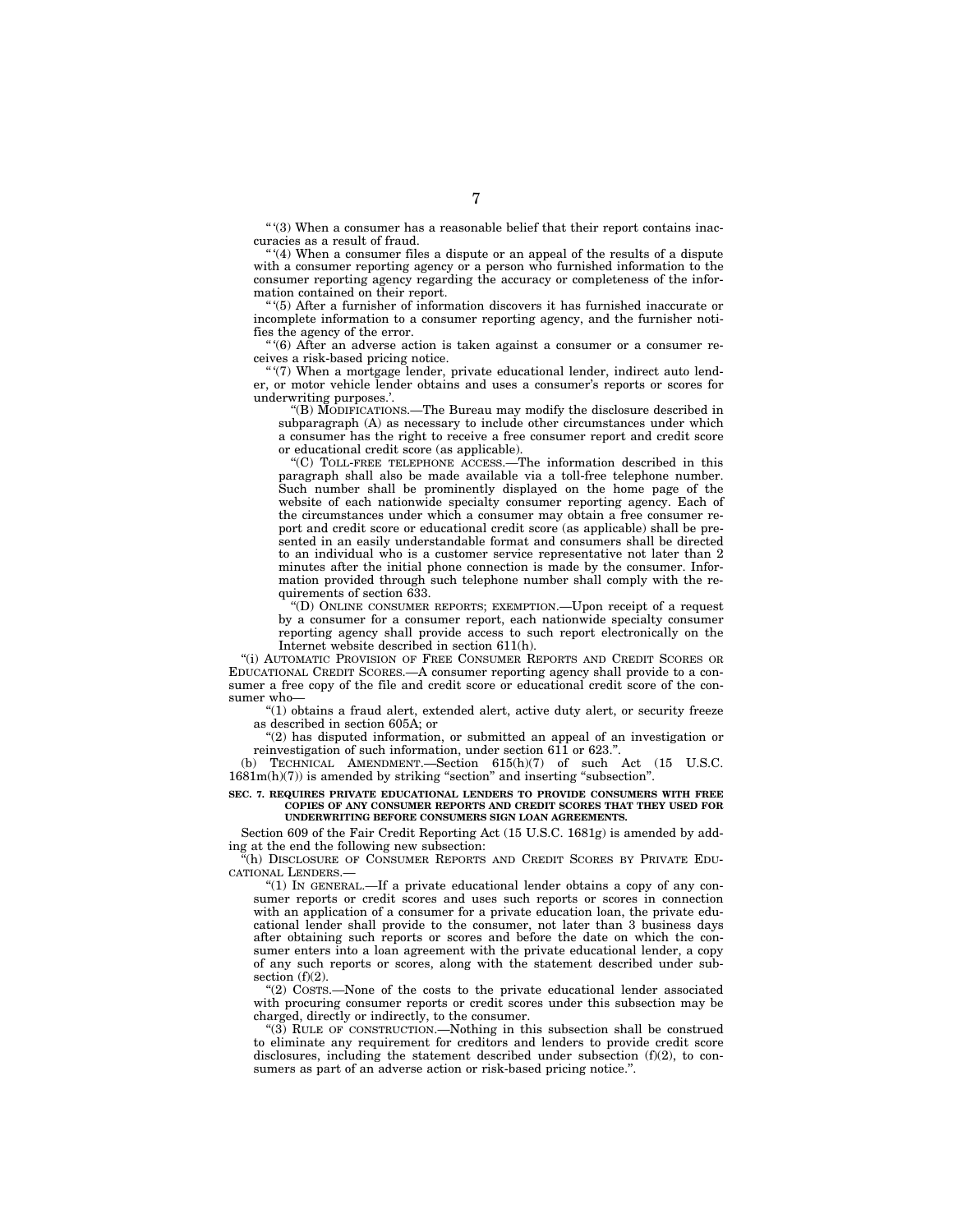### **SEC. 8. REQUIRES MOTOR VEHICLE LENDERS OR INDIRECT AUTO LENDERS TO PROVIDE CONSUMERS WITH FREE COPIES OF ANY CONSUMER REPORTS AND CREDIT SCORES THAT THEY USED FOR UNDERWRITING BEFORE CONSUMERS SIGN LEASE OR LOAN AGREEMENTS.**

Section 609 of the Fair Credit Reporting Act (15 U.S.C. 1681g), as amended by section 6, is further amended by adding at the end the following new subsection: "(i) DISCLOSURE OF CONSUMER REPORTS AND CREDIT SCORES USED BY MOTOR VEHICLE LENDERS OR INDIRECT AUTO LENDERS.—

 $f(1)$  In GENERAL.—If a motor vehicle lender or indirect auto lender obtains a copy of any consumer reports or credit scores and uses such reports or scores in connection with an application of a consumer for a motor vehicle loan or lease, the motor vehicle lender or indirect auto lender shall provide to the consumer a document, separate from the consumer's lease or purchase agreement and before the consumer enters into a lease or purchase agreement, disclosing any consumer reports and credit scores, including the statement described in subsection (f)(2), used by the lender to determine whether to extend credit to the consumer.

''(2) COSTS.—None of the costs to the motor vehicle lender or indirect auto lender associated with procuring consumer reports or credit scores under this subsection may be charged, directly or indirectly, to the consumer.

''(3) RULE OF CONSTRUCTION.—Nothing in this subsection shall be construed to eliminate any requirement for creditors and lenders to provide credit score disclosures, including the statement described under subsection (f)(2), to consumers as part of an adverse action or risk-based pricing notice.

''(4) DEFINITIONS.—

''(A) INDIRECT AUTO LENDER.—The term 'indirect auto lender' has the meaning given the term by the Bureau, and shall include a person extending a loan made with respect to a car, boat, motorcycle, recreational vehicle,

or other similar vehicle used primarily for personal or household purposes. ''(B) MOTOR VEHICLE LENDER.—The term 'motor vehicle lender' has the meaning given the term by the Board of Governors of the Federal Reserve System, and shall include a person extending a loan made with respect to a car, boat, motorcycle, recreational vehicle, or other similar vehicle used primarily for personal or household purposes.

## **SEC. 9. REQUIRES RESIDENTIAL MORTGAGE LENDERS TO PROVIDE CONSUMERS WITH FREE COPIES OF ANY CONSUMER REPORTS AND CREDIT SCORES THAT THEY USED FOR UNDERWRITING BEFORE CONSUMERS SIGN LOAN AGREEMENTS.**

Section 609(g) of the Fair Credit Reporting Act (15 U.S.C. 1681g(g)) is amended— 1) by redesignating paragraph  $(2)$  as paragraph  $(5)$ ;

 $(2)$  in paragraph  $(1)$ -

 $(A)$  by striking "a consumer credit score" and inserting "any consumer reports or credit scores'';

 $(B)$  by striking ", as defined in subsection  $(f)$ ,";

(C) by striking ''the following to the consumer as soon as reasonably practicable:" and inserting ", not later than 3 business days after using such reports or scores, a document disclosing any consumer reports and credit scores used by the lender to determine whether to extend credit to the consumer along with the statement described in subsection  $(f)(2)$ .";

(D) by striking subparagraphs (A), (B), (C), (E), and (F);

(E) by redesignating subparagraph (D) as paragraph (3) (and adjusting the margins accordingly); and

(F) by redesignating subparagraph (G) as paragraph (4) (and adjusting the margins accordingly);

(3) by inserting before paragraph (3) (as so redesignated) the following new paragraph:

''(2) RULE OF CONSTRUCTION.—Nothing in this subsection shall be construed to eliminate any requirement for lenders to provide credit score disclosures, including the statement described under subsection  $(f)(2)$ , to consumers as part of an adverse action or risk-based pricing notice.'';

(4) in paragraph (3) (as so redesignated), in the quoted material—

(A) by inserting ", free of charge," after "disclose to you"; and (B) by striking ''affecting your credit scores'' and inserting ''affecting your

credit score or scores''; (5) in paragraph (5) (as so redesignated) by inserting "or scores" after "credit score'' each place such term appears; and

(6) by adding at the end the following new paragraphs:

''(6) ACTIONS NOT REQUIRED.—This subsection shall not require any person to disclose any credit score or related information obtained by the person after a loan has closed.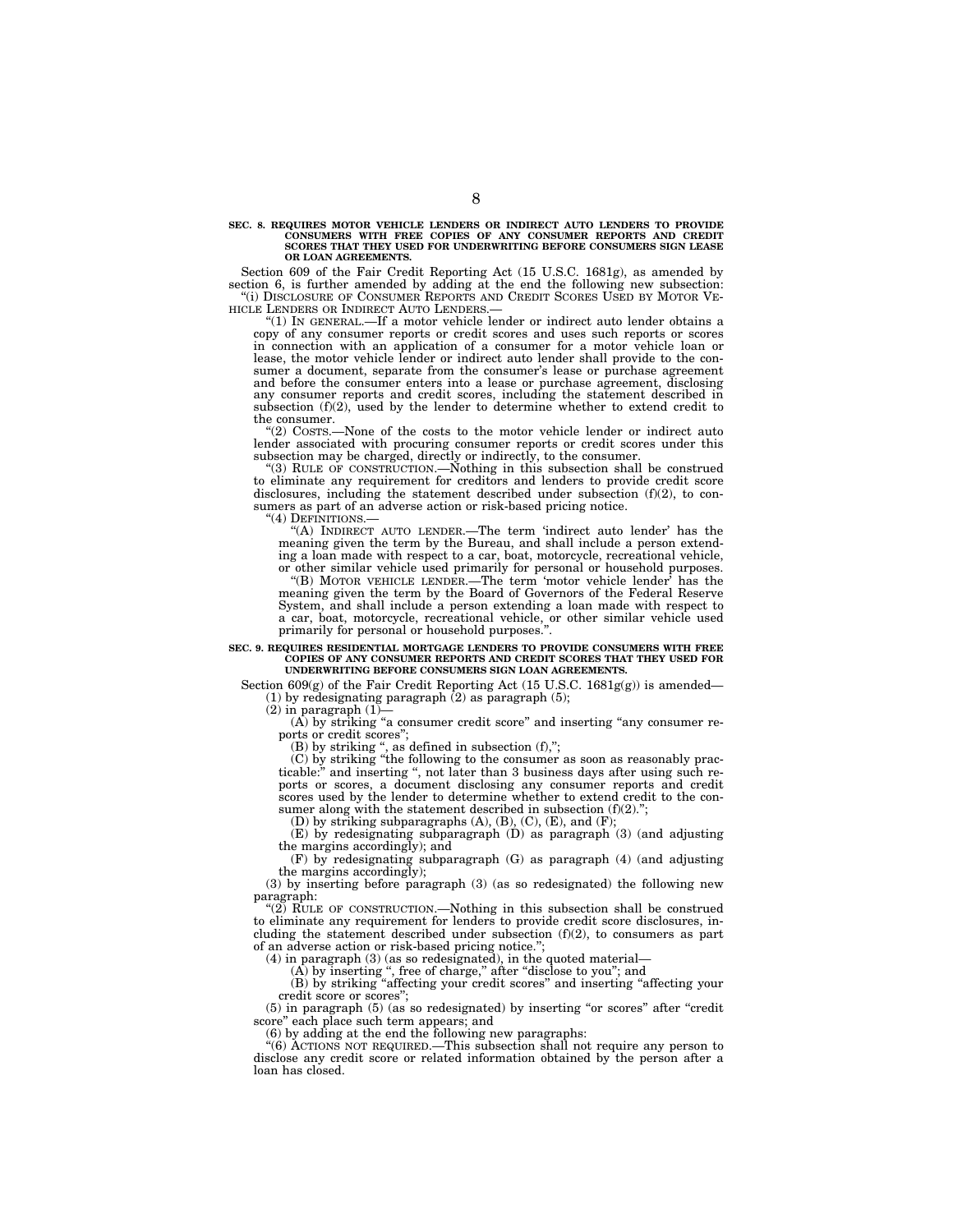"(7) NO PROCUREMENT COSTS.—None of the costs to the creditor or lender associated with procuring any consumer reports or scores under this subsection may be charged, directly or indirectly, to the consumer.''.

#### **SEC. 10. RULEMAKING.**

Not later than the end of the 2-year period beginning on the date of the enactment of this Act, the Bureau of Consumer Financial Protection shall issue final rules to implement the amendments made by this Act.

#### PURPOSE AND SUMMARY

On July 5, 2019, Representative Joyce Beatty introduced H.R. 3618, the ''Free Credit Scores for Consumers Act of 2019'' which directs the nationwide consumer reporting agencies (CRAs) and nationwide specialty CRAs to give consumers free copies of their credit scores that are used by creditors in making credit decisions, as determined by the Consumer Financial Protection Bureau (CFPB), or if not practicable, educational credit scores whenever consumers obtain their free annual consumer reports. It also requires CRAs to include free credit scores with reports when consumers exercise their rights to free consumer reports under existing law, such as when individuals believe they may be or are victims of fraud. This bill also requires expanded explanatory information given to consumers about how scores are calculated by enhancing the contextual information that accompanies numerical scores to include both negative and positive factors that impacted their score.

#### BACKGROUND AND NEED FOR LEGISLATION

Our nation's credit reporting system is broken yet has an impact on almost every American. Credit scores and credit reports are increasingly relied upon by creditors, employers, insurers, and even law enforcement. Yet it has been more than 15 years since Congress enacted comprehensive reform of the consumer reporting system,1 and there have been numerous shortcomings with the current system identified during that time that need to be addressed. For example, the Federal Trade Commission (FTC) study found in 2012 that one out of every five consumers have a verified error on their consumer reports and 5 percent had errors serious enough to result in them being denied credit or paying more for mortgages, auto loans, insurance policies, and other financial obligations.2 An analysis of the CFPB consumer complaint database revealed that in 2018, credit reports were the most complained about financial product, and the three major credit bureaus—Equifax, Experian and TransUnion—were the most-complained about financial companies.3 It is critical that Congress act swiftly to address these critical flaws and modernize the Fair Credit Reporting Act to ensure the credit reporting system works better for all Americans.

While current law provides consumers with the right to obtain free annual consumer reports from each of the nationwide CRAs and nationwide specialty CRAs, consumers are not entitled to a free credit score when they obtain this report. According to the CFPB, many consumers believe consumer reports are ''hard to get

<sup>&</sup>lt;sup>1</sup>The Fair and Accurate Credit Transactions Act of 2003 (FACT Act; P.L. 108-159), among other things, allows consumers to request and obtain a free credit report once a year from each of the three nationwide consumer reporting agencies. 2*https://www.ftc.gov/sites/default/files/documents/reports/section-319-fair-and-accurate-*

*credit-transactions-act-2003-fifth-interim-federal-trade-commission/130211factareport.pdf* 3*https://uspirg.org/news/usp/youre-not-alone-cfpb-complaints-rise*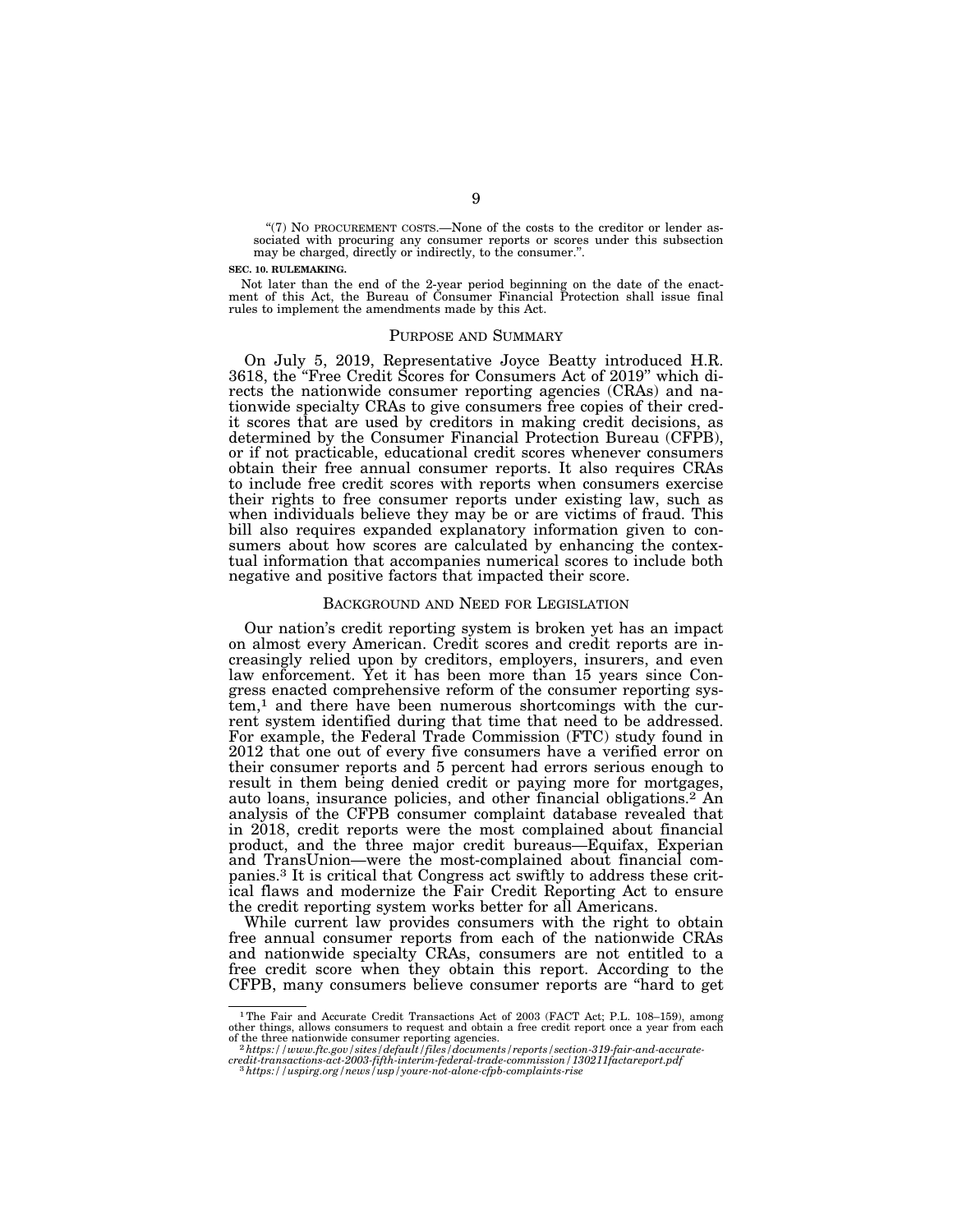and hard to read."<sup>4</sup> Providing consumers with their credit scores, along with their free annual consumer reports, will help all consumers, regardless of their income, to better understand their credit standing.

Many consumers do not understand how credit scores are calculated and what actions they can take to improve their credit standing. A 2015 CFPB survey found that consumers had questions about what actions to take to improve their scores once they had seen them, suggesting that additional disclosures and educational content is necessary.<sup>5</sup> The CFPB found that consumers were commonly confused by conflicting advice on how to improve their scores. Furthermore, when consumers apply for credit, they often do so without having critical information about their creditworthiness to be able to make more informed credit decisions. The CFPB previously found that consumers with accurate perceptions of their credit standing may be better equipped to shop for favorable credit terms.6

This legislation is supported by more than 80 consumer, civil rights, labor, and community organizations.7 The National Association of Federally-Insured Credit Unions and the National Association of Realtors are also supportive of this legislation.8

This legislation is substantially similar to Title VI of the discussion draft of Chairwoman Maxine Waters' legislation, the ''Comprehensive Consumer Credit Reporting Reform Act of 2019,'' which

<sup>&</sup>lt;sup>4</sup> Consumer Financial Protection Bureau, Consumer Voices on Credit Reports and Scores 19, *available at https://files.consumerfinance.gov/f/201502\_cfpb\_report\_consumer-voices-on-credit-reports-and-scores.pdf.<br>reports-and* 

<sup>6</sup> Consumer Financial Protection Bureau, The impact of differences between consumer- and creditor-purchased credit scores 2 (2011), *available at https://files.consumerfinance.gov/f/2011/* 

<sup>07/</sup>*Report 20110719 CreditScores.pdf.*<br>7 Supporting organizations include Americans for Financial Reform, A2Z Real Estate Consult-<br>ants, African American Health Alliance, Alaska Public Interest Research Group, Allied Progr Arkansas Community Organizations, BREAD Organization, CAFE Montgomery MD, Center for<br>Digital Democracy, Cleveland Jobs with Justice, Community Action Human Resources Agency<br>(CAHRA), Congregation of Our Lady of the Good She California, Consumer Reports, CWA Local 1081, Delaware Community Reinvestment Action Council, Inc., Demos, Denver Area Labor Federation, East Bay Community Law Center, FAITH IN TEXAS, Famicos Foundation, FLARA, Florida Alliance for Consumer Protection, Greater Longview United Way, Groundcover News, Habitat for Humanity of Camp Co, TX, Hawaiian<br>Community Assets, Housing Action Illinois, Housing and Family Services of Greater New York,<br>Inc., Mary House, Inc., Maryland Consumer Rig ter, Inc., Mobilization for Justice Inc., Montana Organizing Project, Multi-Cultural Real Estate<br>Alliance For Urban Change, National Advocacy Center of the Sisters of the Good Shepherd, Na-<br>tional Association of Consumer A sociation of Social Workers West Virginia Chapter, National Center for Law and Economic Jus-<br>tice, National Consumer Law Center (on behalf of its low-income clients), National Fair Housing<br>Alliance, National Housing Law Pr cial Work Caucus, New Economics for Women, New Jersey Citizen Action, New Jersey Tenants<br>Organization, New York Legal Assistance Group, North Carolina Council of Churches, Partners<br>In Community Building, Inc., PathWays PA, ing Action, Progressive Leadership Alliance of Nevada, Project IRENE, Prosperity Now, Public Citizen, Public Center, Public Law Center, Public Litility Law Project of New York, Rocky Mountain Peace and Justice Center, SC A TION, Tzedek DC, U.S. PIRG, Urban Asset Builders, Inc., Virginia Citizens Consumer Council,<br>Virginia Poverty Law Center, West Virginia Center on Budget and Policy, Wildfire, Woodstock<br>Institute, and WV Citizen Action Group

*lease-afr-statement-financial-services-committee-markup-credit-reporting/.* <sup>8</sup> National Association of Federally-Insured Credit Unions letter *available at https:// www.nafcu.org/system/files/files/7-10-* 

*<sup>19%20</sup>Letter%20to%20House%20Financial%20Services%20on%20Markup.pdf.* National Associa-tion of Realtors letter, *available at https://narfocus.com/billdatabase/clientfiles/172/2/ 3417.pdf.*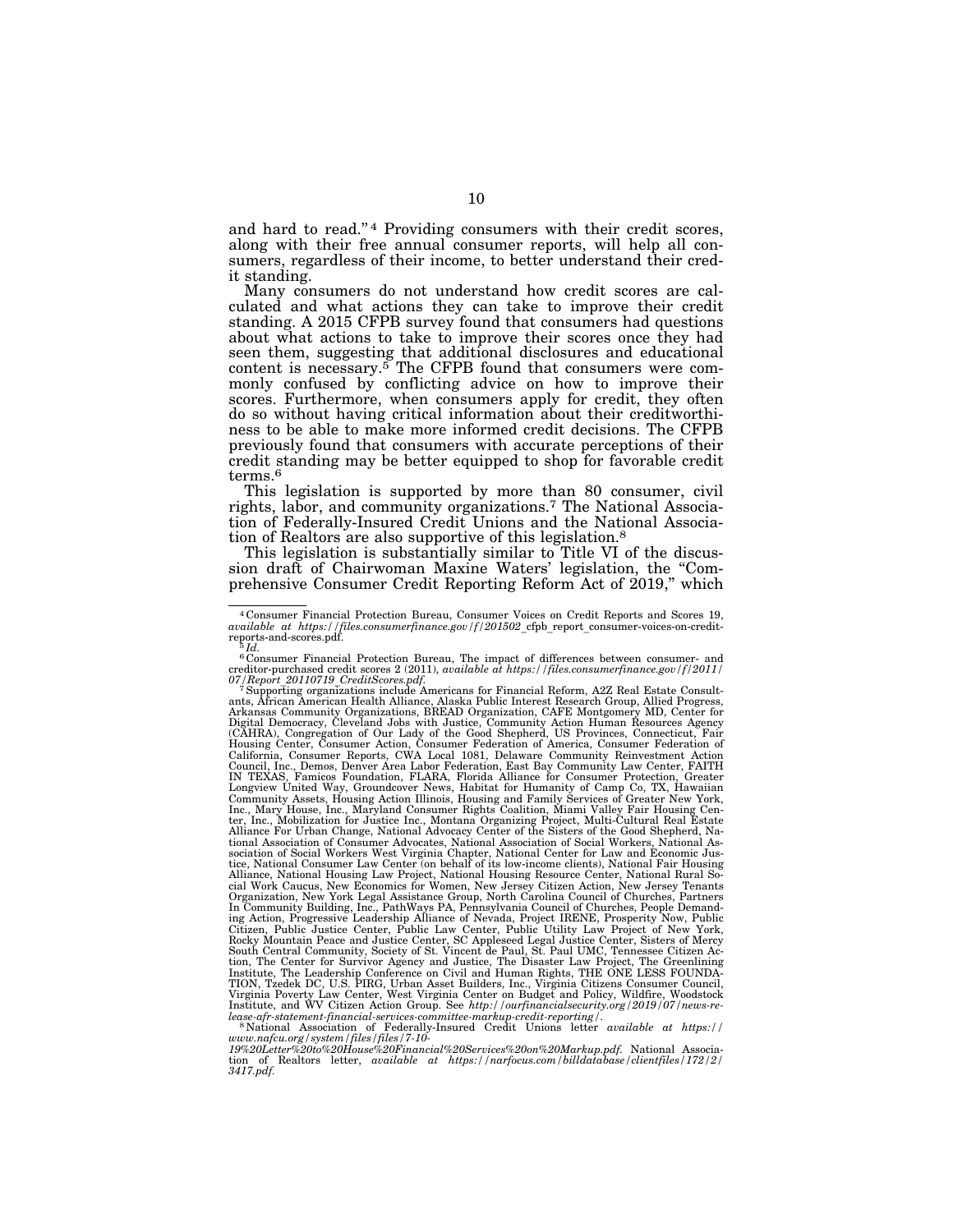was considered at a full committee hearing on February 26, 2019 and was introduced in previous Congresses.<sup>9</sup>

#### SECTION-BY-SECTION ANALYSIS

### *Section 1. Short title*

This section provides that H.R. 3618 may be cited as the "Free Credit Scores for Consumers Act of 2019''.

### *Section 2. Findings*

This section highlights government and other reports finding that consumers have a hard time accessing and understanding their credit reports. Consumers would benefit from greater access and a better understanding of their reports, and the different types of credit scores that exist, and are used by lenders.

### *Section 3. Definitions*

This section amends section 603 of the Fair Credit Reporting Act by adding definitions for "credit score," "educational credit score," "key factors," "credit scoring model."

This section also includes a conforming amendment to the Fair Credit Reporting Act.

### *Section 4. Expands explanatory information given to consumers about how scores are calculated*

This section amends section 609(f) of the Fair Credit Reporting Act.

The amendments made by this section require detailed explanatory information be provided to consumers about how scores are calculated. The amendments require consumer reporting agencies to include at least four key factors that adversely affected the consumer's credit score as well as at least four factors that positively affected the credit score, and specific actions per factor (as possible) a consumer can take to improve their credit score. The amendments also mandate that credit reporting agencies maintain file information for credit scores relating to the consumer for two years from the date that the information is generated.

### *Section 5. Requires consumer reporting agencies to disclose prominently the differences between and limitations of credit scores and educational credit scores required prior to a consumer obtaining such scores*

This section amends section 609(f) of the Fair Credit Reporting Act by requiring consumer reporting agencies to include on the home page of their website, applications, solicitations or marketing materials or media, a disclaimer that details the differences between educational credit and standard credit scores.

<sup>9</sup>Financial Services Committee Hearing: Who's Keeping Score? Holding Credit Bureaus Ac-countable and Repairing a Broken System (2019). Hearing information available at *https://*  financialservices.house.gov/calendar/eventsingle.aspx?EventID=402343. Also see H.R. 5282<br>(114th Congress), the Comprehensive Consumer Credit Reporting Reform Act of 2016, intro-<br>duced by Rep. Waters on May 19, 2016, and H. Consumer Credit Reporting Reform Act of 2017, introduced by Rep. Waters on September 13,<br>2017, available with additional materials at *https://financialservices.house.gov/news/*<br>documentsingle.aspx?DocumentID=400788.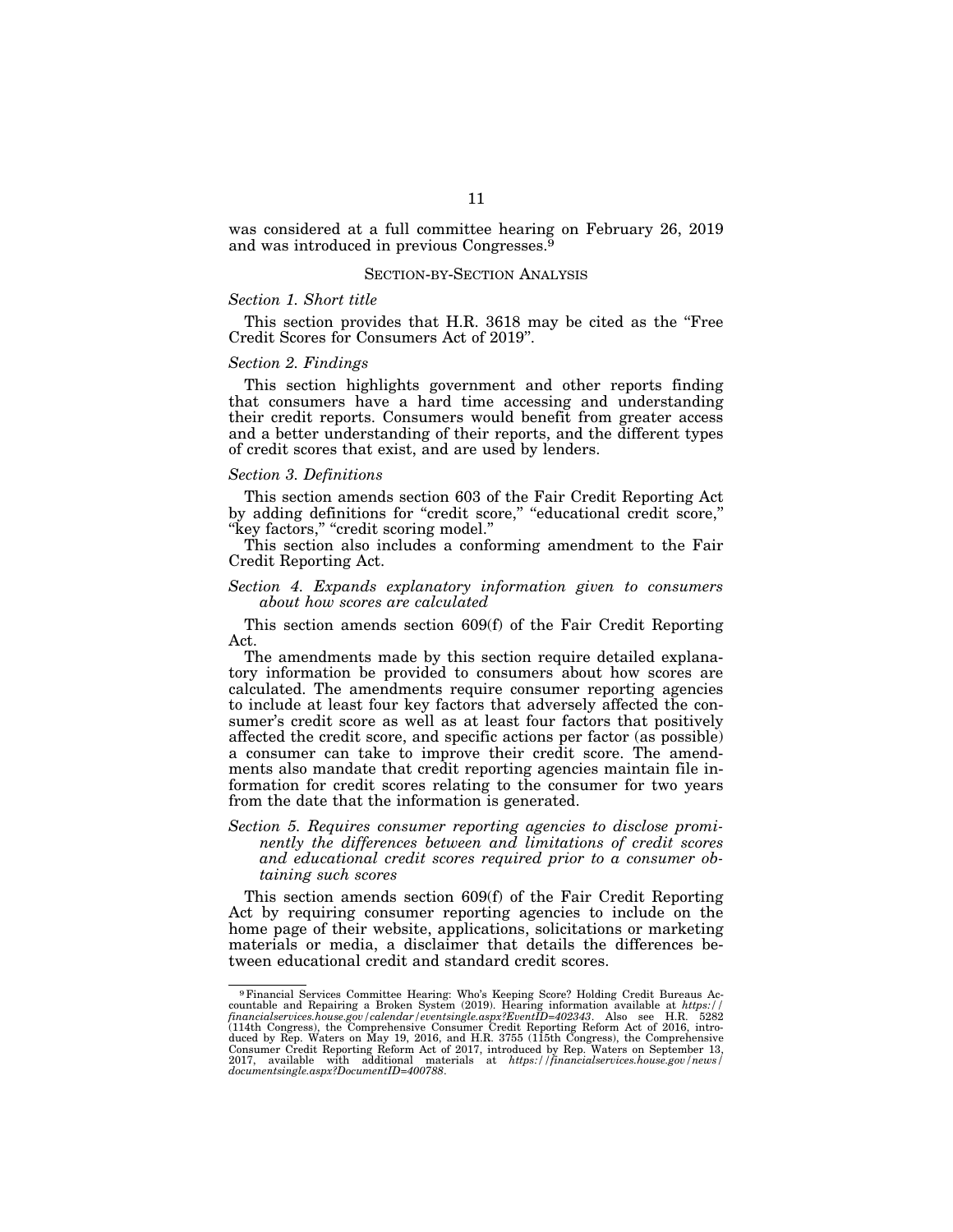## *Section 6. Provides consumers with free credit score disclosures with their free annual consumer reports upon request and creates instances when consumers automatically receive free consumer reports and credit scores*

This section amends section 612 of the Fair Credit Reporting Act by requiring consumer reporting agencies nationwide to display on their website a disclosure informing consumers of their right to obtain a free credit score with their credit score report, as well as identify instances in which consumers are also entitled to free copies of such reports and scores.

*Section 7. Requires private educational lenders to provide consumers with free copies of any consumer reports and credit scores that they used for underwriting before consumers sign loan agreements* 

This section amends section 609 of the Fair Credit Reporting Act by requiring private educational lenders to provide consumers with free copies of any consumer reports and credit scores that they used for underwriting before consumers sign loan agreements. The amendments made by this section also prohibit the costs to the private education lender of obtaining such consumer reports from being charged, directly or indirectly, to the consumer.

*Section 8. Requires motor vehicle lenders or indirect auto lenders to provide consumers with free copies of any consumer reports and credit scores that they used for underwriting before consumers sign lease or loan agreements* 

This section amends section 609 of the Fair Credit Reporting Act. The amendments made by this section require motor vehicle lenders or indirect auto lenders to provide consumers with free copies of any consumer reports and credit scores that they used for underwriting before consumers sign lease or loan agreements. The amendments made by this section also prohibit the costs to the motor vehicle lender or indirect auto lender associated with procuring such reports from being transferred or charged directly or indirectly to the consumer.

*Section 9. Requires residential mortgage lenders to provide consumers with free copies of any consumer reports and credit scores that they used for underwriting before consumers sign loan agreements* 

This section amends section 609(g) of the Fair Credit Reporting Act.

The amendments made by this section require residential mortgage lenders to provide consumers with free copies of any consumer reports and credit scores that they used for underwriting before consumers sign loan agreements. The amendments also do not require any person to disclose any credit score or related information after a loan has closed and prohibits the costs to the creditor or lender associated with procuring such reports from being transferred or charged directly or indirectly to the consumer.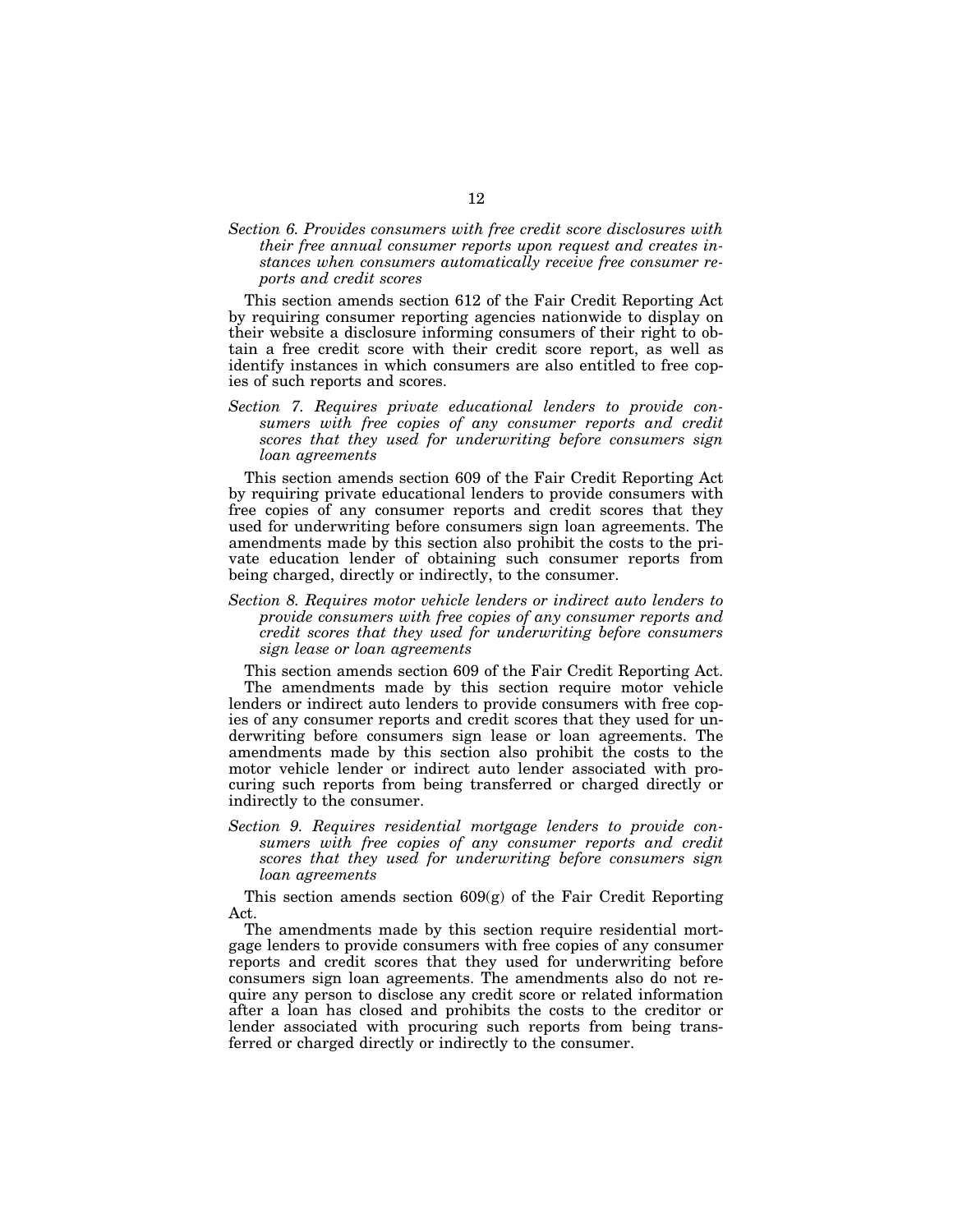### *Section 10. Rulemaking*

This section gives the Consumer Financial Protection Bureau no later than two years of enactment of H.R. 3618 to issue final rules to implement the amendments made by this act.

### HEARINGS

For the purposes of section 103(i) of H. Res. 6 for the 116th Congress—

(1) The Committee on Financial Services held a hearing, entitled ''Who's Keeping Score? Holding Credit Bureaus Accountable and Repairing a Broken System'' to consider the ''Comprehensive Consumer Credit Reporting Reform Act of 2019'' (Title VI of the discussion draft is substantially similar to H.R. 3618) on February 26, 2019. The two-panel hearing consisted of first the three CEOs of the three largest Credit Reporting Agencies: Equifax, TransUnion, and Experian. Witnesses on the second panel included representatives from the National Fair Housing Alliance, the National Consumer Law Center, UnidosUS, U.S. Public Interest Research Group (PIRG), and a Paul Hastings partner and attorney. The hearing allowed Members of the Financial Services Committee to hear from witnesses about the continuing challenges modernizing the Fair Credit Reporting Act to better protect consumers and their data, as well as other legislation to help overcome those challenges.

(2) The Committee on Financial Services' taskforce on Financial Technology held a hearing, entitled ''Examining the Use of Alternative Data in Underwriting and Credit Scoring to Expand Access to Credit'' on July 25, 2019 to discuss emerging technologies and how they impact access to credit, and their impact across communities. The panel consisted of representatives from the National Consumer Law Center, Tulane University Law School, The Government Accountability Office (GAO), Upstart, and Upturn.

(3) In addition, during the 115th Congress, the Financial Services Committee held a two-part hearing on the Equifax data breach and related credit reporting and consumer data protection issues. The first part of the hearing entitled "Examining the Equifax Data" Breach'' took place on October 5, 2017 and featured the former Chairman and CEO to Equifax. The Committee also held a Minority Day hearing, which was a continuation of the hearing entitled, "Examining the Equifax Data Breach" and took place on October 25, 2017. Witnesses included representatives from the Consumer Financial Protection Bureau, the National Consumer Law Center, Georgetown University Law Center, and the Office of the New York State Attorney General.

### COMMITTEE CONSIDERATION

The Committee on Financial Services met in open session on July 11, 2019, and ordered H.R. 3618 to be reported favorably to the House with an amendment in the nature of a substitute by a vote of 32 yeas and 26 nays, a quorum being present.

### COMMITTEE VOTES AND ROLL CALL VOTES

In compliance with clause 3(b) of rule XIII of the Rules of the House of Representatives, the Committee advises that the following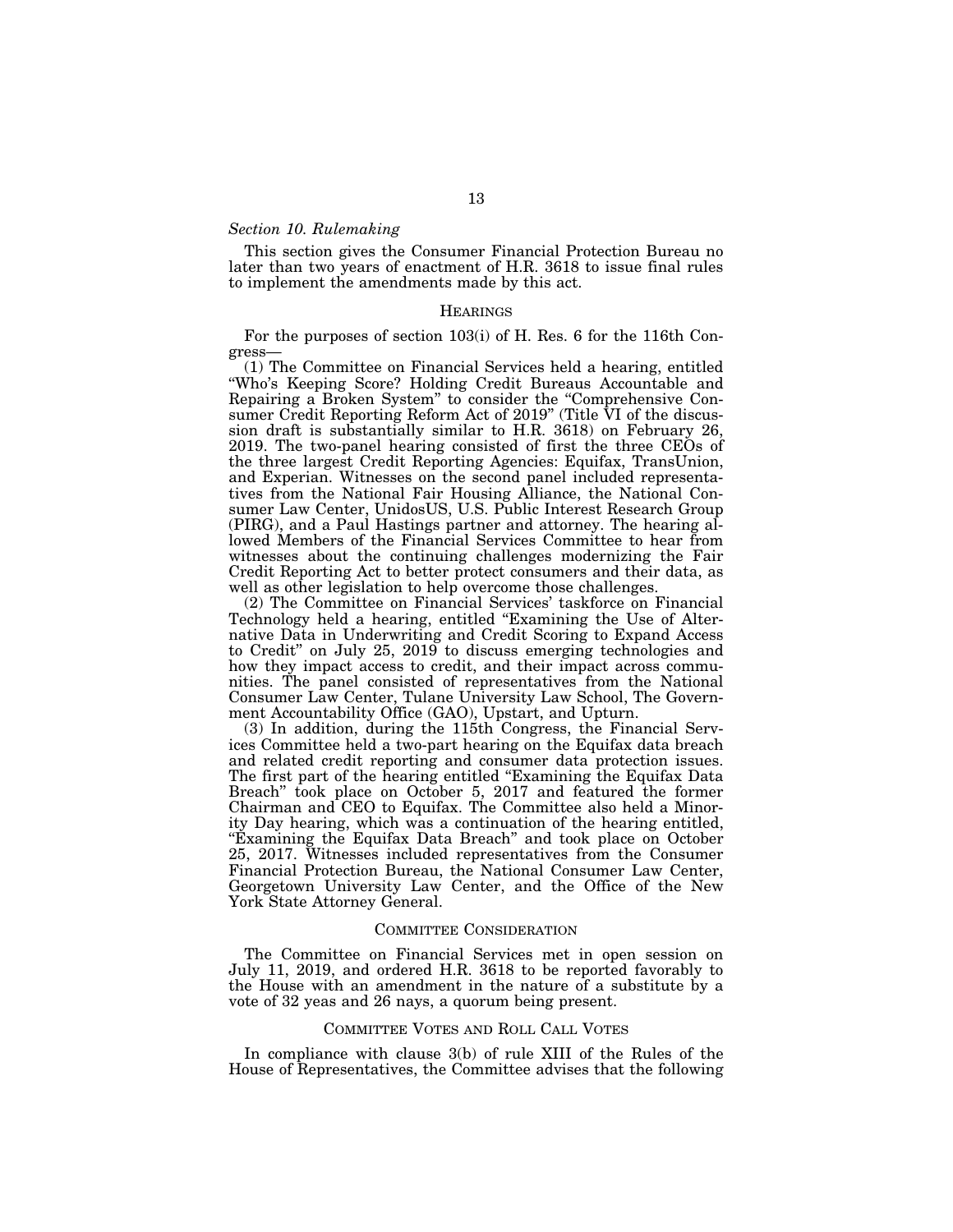roll call votes occurred during the Committee's consideration of H.R. 3618: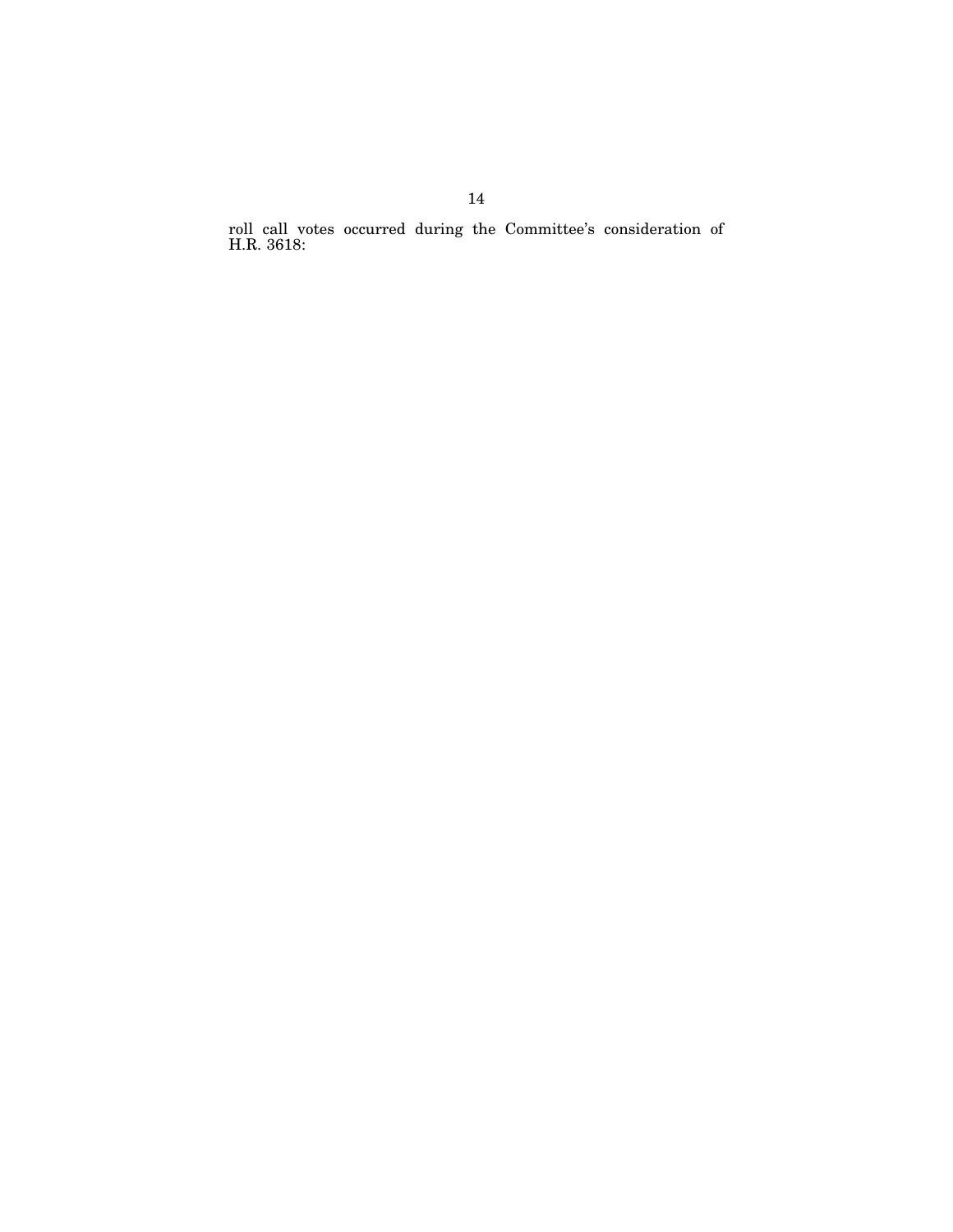| Present | Representatives             | Ayes                    | <b>Nays</b>                                        |
|---------|-----------------------------|-------------------------|----------------------------------------------------|
|         | Ms. Waters, Chairwoman      |                         | X                                                  |
|         | Mrs. Maloney                |                         | X                                                  |
|         | Ms. Velázquez               |                         | $\overline{\mathbf{x}}$                            |
|         | Mr. Sherman                 |                         | X                                                  |
|         | Mr. Meeks                   |                         | $\overline{\mathbf{x}}$<br>$\overline{\mathbf{x}}$ |
|         | Mr. Clay<br>Mr. Scott       |                         | X                                                  |
|         |                             |                         | X                                                  |
|         | Mr. Green<br>Mr. Cleaver    |                         | X                                                  |
|         | Mr. Perlmutter              |                         |                                                    |
|         | Mr. Himes                   |                         | Х                                                  |
|         | Mr. Foster                  |                         | X                                                  |
|         | Mrs. Beatty                 |                         | X                                                  |
|         | Mr. Heck                    |                         | X                                                  |
|         | Mr. Vargas                  |                         | $\overline{\mathbf{x}}$                            |
|         | Mr. Gottheimer              |                         | X                                                  |
|         | Mr. Gonzalez (TX)           |                         | $\overline{\mathbf{x}}$                            |
|         | Mr. Lawson                  |                         | X                                                  |
|         | Mr. San Nicolas             |                         | X                                                  |
|         | Ms. Tlaib                   |                         | $\overline{X}$                                     |
|         | Ms. Porter                  |                         | X                                                  |
|         | Ms. Axne                    |                         | $\overline{\mathbf{x}}$                            |
|         | Mr. Casten                  |                         | $\overline{\mathbf{x}}$                            |
|         | Ms. Pressley                |                         | X                                                  |
|         | Mr. McAdams                 |                         | $\overline{\mathbf{x}}$                            |
|         | Ms. Ocasio-Cortez           |                         | X                                                  |
|         | Ms. Wexton                  |                         | X                                                  |
|         | Mr. Lynch                   |                         | X                                                  |
|         | Ms. Gabbard                 |                         |                                                    |
|         | Ms. Adams                   |                         | X                                                  |
|         | Ms. Dean                    |                         | X                                                  |
|         | Mr. Garcia (IL)             |                         | X                                                  |
|         | Ms. Garcia (TX)             |                         | X                                                  |
|         | Mr. Phillips                |                         | Х                                                  |
| 34      |                             |                         |                                                    |
|         | Mr. McHenry, Ranking Member | X                       |                                                    |
|         | Ms. Wagner                  | $\overline{\mathbf{x}}$ |                                                    |
|         | Mr. King                    | $\overline{\mathbf{x}}$ |                                                    |
|         | Mr. Lucas                   | X                       |                                                    |
|         | Mr. Posey                   | X                       |                                                    |
|         | Mr. Luetkemeyer             |                         |                                                    |
|         |                             | X                       |                                                    |
|         | Mr. Huizenga                | $\overline{\mathbf{x}}$ |                                                    |
|         | Mr. Duffy                   | $\overline{\mathbf{x}}$ |                                                    |
|         | Mr. Stivers                 | $\overline{\mathbf{x}}$ |                                                    |
|         | Mr. Barr                    | $\overline{\mathbf{x}}$ |                                                    |
|         | Mr. Tipton                  | X                       |                                                    |
|         | Mr. Williams                | $\bar{\mathbf{x}}$      |                                                    |
|         | Mr. Hill                    | X                       |                                                    |
|         | Mr. Emmer                   | X                       |                                                    |
|         | Mr. Zeldin                  | $\overline{\mathbf{x}}$ |                                                    |
|         | Mr. Loudermilk              | X                       |                                                    |
|         | Mr. Mooney                  | $\bar{x}$               |                                                    |
|         | Mr. Davidson                | X                       |                                                    |
|         | Mr. Budd                    | X                       |                                                    |
|         | Mr. Kustoff                 | $\overline{\mathbf{x}}$ |                                                    |
|         |                             |                         |                                                    |
|         | Mr. Hollingsworth           | $\overline{\mathbf{x}}$ |                                                    |
|         | Mr. Gonzalez (OH)           | $\overline{\mathbf{x}}$ |                                                    |
|         | Mr. Rose                    | $\bf{x}$                |                                                    |
|         | Mr. Steil                   | $\overline{\mathbf{x}}$ |                                                    |
|         | Mr. Gooden                  | X                       |                                                    |
|         | Mr. Riggleman               | X                       |                                                    |
| 26      |                             |                         |                                                    |

**Committee on Financial Services**<br>Full Committee<br>116th Congress (1st Session)

Date: 7/11/2019

Measure H.R. 3618 as amended

Amendment No.  $7\mathrm{a}$ 

Offered by: Mr. Emmer

| Agreed<br> To | Yes | No   | Prsnt | Wdrn |
|---------------|-----|------|-------|------|
| Voice<br>Vote |     | Ayes |       | Nays |
|               |     |      |       |      |

| Record |                   |
|--------|-------------------|
| Vote   |                   |
|        | 26 Ayes - 32 Noes |
|        |                   |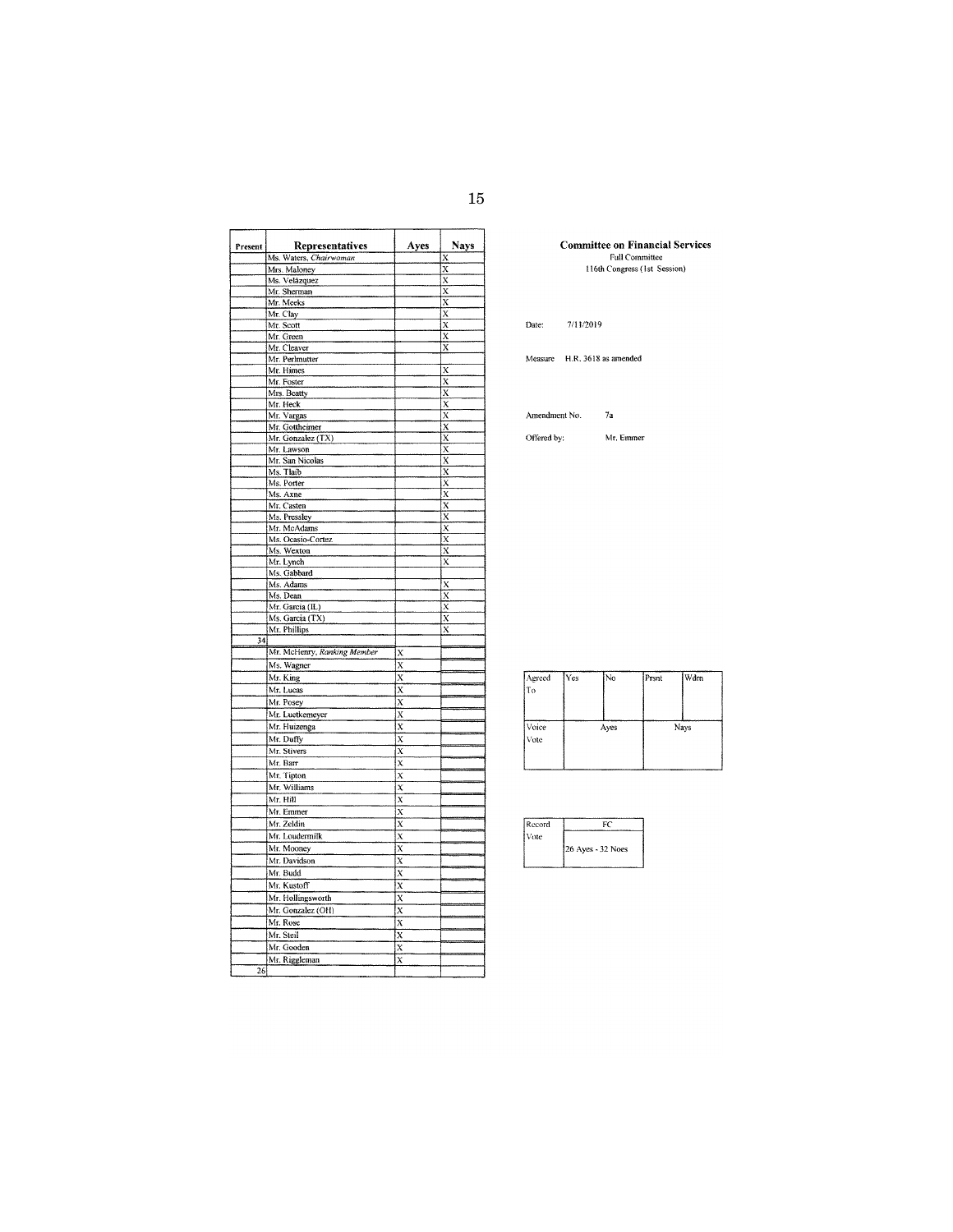| Present         | Representatives                 | Ayes                                          | Nays                         |
|-----------------|---------------------------------|-----------------------------------------------|------------------------------|
|                 | Ms. Waters, Chairwoman          | X                                             |                              |
|                 | Mrs. Maloney                    | $\overline{\mathbf{x}}$                       |                              |
|                 | Ms. Velázquez                   | $\overline{\mathbf{x}}$                       |                              |
|                 | Mr. Sherman                     | $\frac{\overline{x}}{\overline{x}}$           |                              |
|                 | Mr. Meeks                       |                                               |                              |
|                 | Mr. Clay                        | $\overline{x}$                                |                              |
|                 | Mr. Scott                       | $\overline{\mathbf{x}}$<br>$\bar{\mathrm{x}}$ |                              |
|                 | Mr. Green<br>Mr. Cleaver        | $\overline{\mathbf{x}}$                       |                              |
|                 | Mr. Perlmutter                  |                                               |                              |
|                 | Mr. Himes                       | X                                             |                              |
|                 | Mr. Foster                      | $\bar{\mathbf{x}}$                            |                              |
|                 | Mrs. Beatty                     | X                                             |                              |
|                 | Mr. Heck                        | X                                             |                              |
|                 | Mr. Vargas                      | X                                             |                              |
|                 | Mr. Gottheimer                  | $\bar{\mathrm{x}}$                            |                              |
|                 | Mr. Gonzalez (TX)               | X                                             |                              |
|                 | Mr. Lawson                      | $\overline{\mathbf{x}}$                       |                              |
|                 | Mr. San Nicolas<br>Ms. Tlaib    | X<br>$\overline{\mathbf{x}}$                  |                              |
|                 | Ms. Porter                      | $\overline{\mathbf{x}}$                       |                              |
|                 | Ms. Axne                        | $\overline{x}$                                |                              |
|                 | Mr. Casten                      | X                                             |                              |
|                 | Ms. Pressley                    | $\overline{\mathbf{x}}$                       |                              |
|                 | Mr. McAdams                     | X                                             |                              |
|                 | Ms. Ocasio-Cortez               | $\overline{\mathbf{x}}$                       |                              |
|                 | Ms. Wexton                      | X                                             |                              |
|                 | Mr. Lynch                       | $\overline{\mathbf{x}}$                       |                              |
|                 | Ms. Gabbard                     |                                               |                              |
|                 | Ms. Adams                       | X                                             |                              |
|                 | Ms. Dean                        | $\overline{x}$                                |                              |
|                 | Mr. Garcia (IL)                 | $\overline{\mathbf{x}}$                       |                              |
|                 | Ms. Garcia (TX)<br>Mr. Phillips | $\overline{x}$<br>$\overline{\mathbf{x}}$     |                              |
| $\overline{34}$ |                                 |                                               |                              |
|                 | Mr. McHenry, Ranking Member     |                                               | Х                            |
|                 | Ms. Wagner                      |                                               | X                            |
|                 | Mr. King                        |                                               |                              |
|                 | Mr. Lucas                       |                                               | X                            |
|                 | Mr. Posey                       |                                               | X                            |
|                 |                                 |                                               | X                            |
|                 | Mr. Luetkemeyer                 |                                               | X                            |
|                 | Mr. Huizenga<br>Mr. Duffy       |                                               | x<br>X                       |
|                 | Mr. Stivers                     |                                               | x                            |
|                 | Mr. Barr                        |                                               |                              |
|                 | Mr. Tipton                      |                                               | х                            |
|                 | Mr. Williams                    |                                               | х                            |
|                 | Mr. Hill                        |                                               | X<br>$\overline{\mathbf{x}}$ |
|                 | Mr. Emmer                       |                                               | X                            |
|                 | Mr. Zeldin                      |                                               | $\overline{\mathbf{x}}$      |
|                 | Mr. Loudermilk                  |                                               |                              |
|                 | Mr. Mooney                      |                                               | X<br>X                       |
|                 | Mr. Davidson                    |                                               | Х                            |
|                 | Mr. Budd                        |                                               |                              |
|                 | Mr. Kustoff                     |                                               | Х<br>X                       |
|                 |                                 |                                               |                              |
|                 | Mr. Hollingsworth               |                                               | X                            |
|                 | Mr. Gonzalez (OH)               |                                               | X                            |
|                 | Mr. Rose                        |                                               | x                            |
|                 | Mr. Steil                       |                                               | x                            |
|                 | Mr. Gooden                      |                                               | $\overline{\mathbf{x}}$      |
|                 | Mr. Riggleman                   |                                               | x                            |
| 26              |                                 |                                               |                              |

**Committee on Financial Services** Full Committee<br>
116th Congress (1st Session)

7/11/2019 Date:

Measure H.R. 3618 (Final Passage)

Amendment No.

Offered by: Ms. Beatty

| Agreed<br>To  | Yes | No   | Prsnt | Wdrn |
|---------------|-----|------|-------|------|
| Voice<br>Vote |     | Ayes |       | Nays |

| Record |                   |
|--------|-------------------|
| Vote   |                   |
|        | 32 Ayes - 26 Noes |
|        |                   |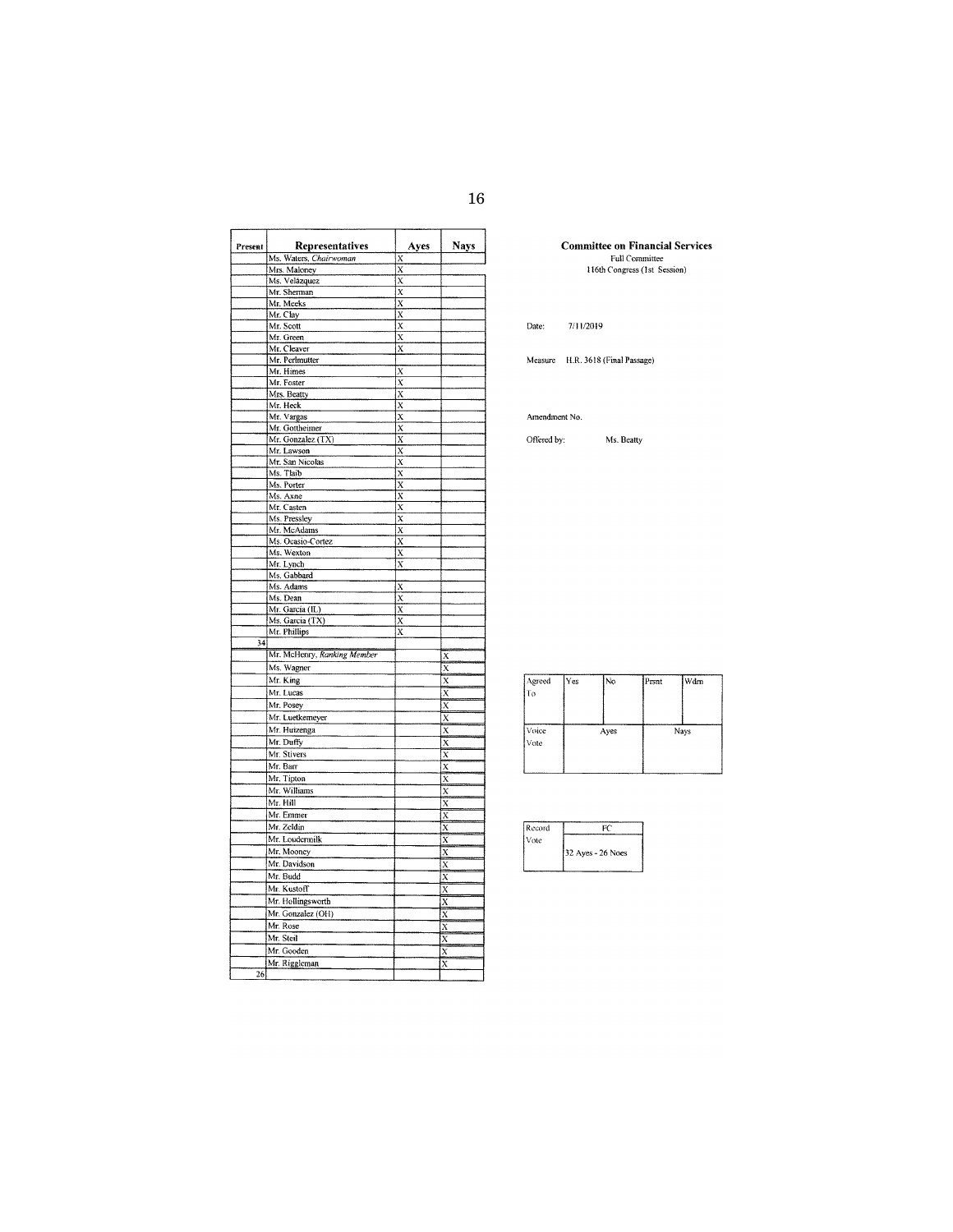### STATEMENT OF OVERSIGHT FINDINGS AND RECOMMENDATIONS OF THE COMMITTEE

In compliance with clause  $3(c)(1)$  of rule XIII and clause  $2(b)(1)$ of rule  $X$  of the Rules of the House of Representatives, the Committee's oversight findings and recommendations are reflected in the descriptive portions of this report.

### STATEMENT OF PERFORMANCE GOALS AND OBJECTIVES

Pursuant to clause  $(3)(c)$  of rule XIII of the Rules of the House of Representatives, the goals of H.R. 3618 are to increase consumer knowledge of and access to credit reports and credit scores.

### NEW BUDGET AUTHORITY AND CBO ESTIMATE

Pursuant to clause  $3(c)(2)$  of rule XIII of the Rules of the House of Representatives and section 308(a) of the *Congressional Budget*  Act of 1974, and pursuant to clause  $3(c)(3)$  of rule XIII of the Rules of the House of Representatives and section 402 of the *Congressional Budget Act of 1974*, the Committee has received the following estimate for H.R. 3618 from the Director of the Congressional Budget Office:

## U.S. CONGRESS, CONGRESSIONAL BUDGET OFFICE, *Washington, DC, October 22, 2019.*

Hon. MAXINE WATERS,

*Chairwoman, Committee on Financial Services, House of Representatives, Washington, DC.* 

DEAR MADAM CHAIRWOMAN: The Congressional Budget Office has prepared the enclosed cost estimate for H.R. 3618, the Free Credit Scores for Consumers Act of 2019.

If you wish further details on this estimate, we will be pleased to provide them. The CBO staff contact is David Hughes.

Sincerely,

MARK P. HADLEY (For Phillip L. Swagel, Director).

Enclosure.

| By Fiscal Year, Millions of Dollars                           | 2020 | 2020-2024                           | 2020-2029                     |
|---------------------------------------------------------------|------|-------------------------------------|-------------------------------|
| <b>Direct Spending (Outlays)</b>                              |      |                                     |                               |
| <b>Revenues</b>                                               |      |                                     |                               |
| <b>Deficit Effect</b>                                         |      |                                     |                               |
| <b>Spending Subject to</b><br><b>Appropriation (Outlays)</b>  | Ω    | Ω                                   |                               |
| Statutory pay-as-you-go<br>procedures apply?                  | Yes  | <b>Mandate Effects</b>              |                               |
| Increases on-budget deficits in any                           |      | Contains intergovernmental mandate? | No                            |
| of the four consecutive 10-year<br>periods beginning in 2030? | No.  | Contains private-sector mandate?    | Yes. Over<br><b>Threshold</b> |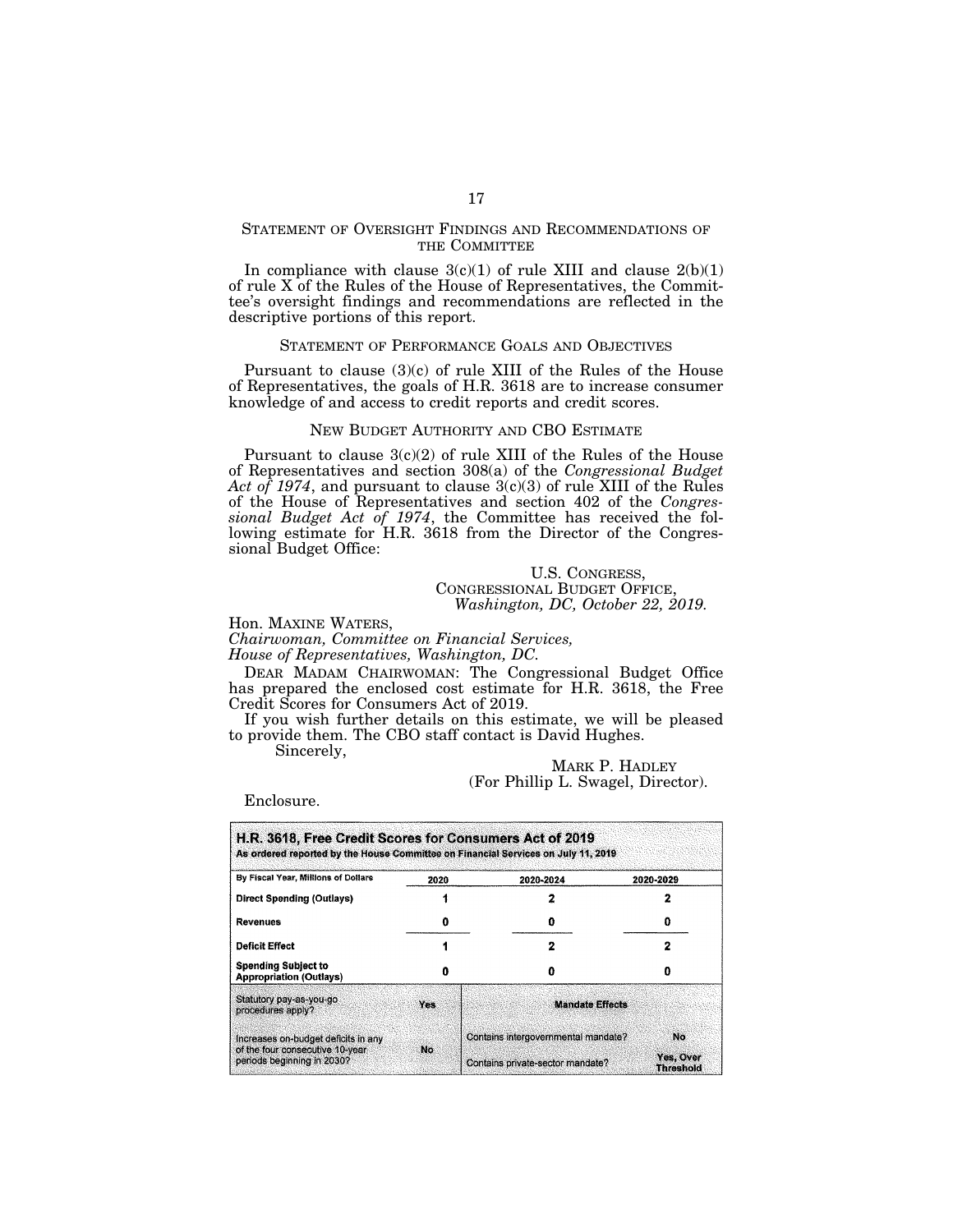Under current law, nationwide credit reporting agencies (CRAs) are required to provide to consumers, annually upon request, a free credit report that lists factors such as bill payment history, current debt, and other elements used to assess creditworthiness. H.R. 3618 would require CRAs to:

• Provide to consumers, annually upon request, a statement containing a FICO credit score, an educational credit score (which measures credit risk, but cannot be used by lenders), or an explanation why neither can be furnished. Besides the credit score itself, the statement would identify factors that contributed to the score, the range of possible scores under the model used, and the distribution of scores among recipient consumers.

• Provide to consumers, upon request, their past two years of credit scores on file.

• Include a free credit score with any free credit report that must be furnished under current law. (For example, CRAs must provide a free credit report to consumers that assert they are identity theft victims.)

• Increase transparency efforts and to notify consumers of their right to receive free credit reports and scores.

Using information from the Consumer Financial Protection Bureau, CBO estimates that enacting the bill would increase direct spending by \$2 million for the agency to issue rules to implement the bill over the 2020–2021 period. Issuing rules would require the services of five full-time employees at an annual cost of \$200,000 each.

H.R. 3618 contains private-sector mandates as defined in the Unfunded Mandates Reform Act (UMRA). CBO estimates that the cost of those mandates would exceed UMRA's private-sector threshold (\$164 million in 2019, adjusted annually for inflation).

Using industry data, CBO estimates that CRAs would provide free credit scores to about 20 million consumers each year. The costs would vary depending on prices negotiated between the CRA and the entities that provide credit scores. Using an estimated negotiated cost per score of \$9 (the median in the range of likely cost), CBO estimates that CRAs would spend roughly \$185 million annually to comply with the mandate.

On the basis of industry information, CBO estimates that CRAs also would spend about \$50 million annually to comply with the following requirements:

• Disclose at least four key factors that positively affect a consumer's credit score or educational credit score (credit score statements already list key factors that negatively affect scores—also required by the bill);

• Maintain scores in a consumer's file for at least two years; and

• Establish and maintain a portal for consumers' online or phone access to scores.

CRAs could not refer to an educational credit score as a credit score in any application, solicitation, marketing, or informational material. That prohibition would impose minimal costs on CRAs, CBO estimates.

Finally, H.R. 3618 would require private education, motor vehicle, and residential mortgage lenders to give consumers a copy of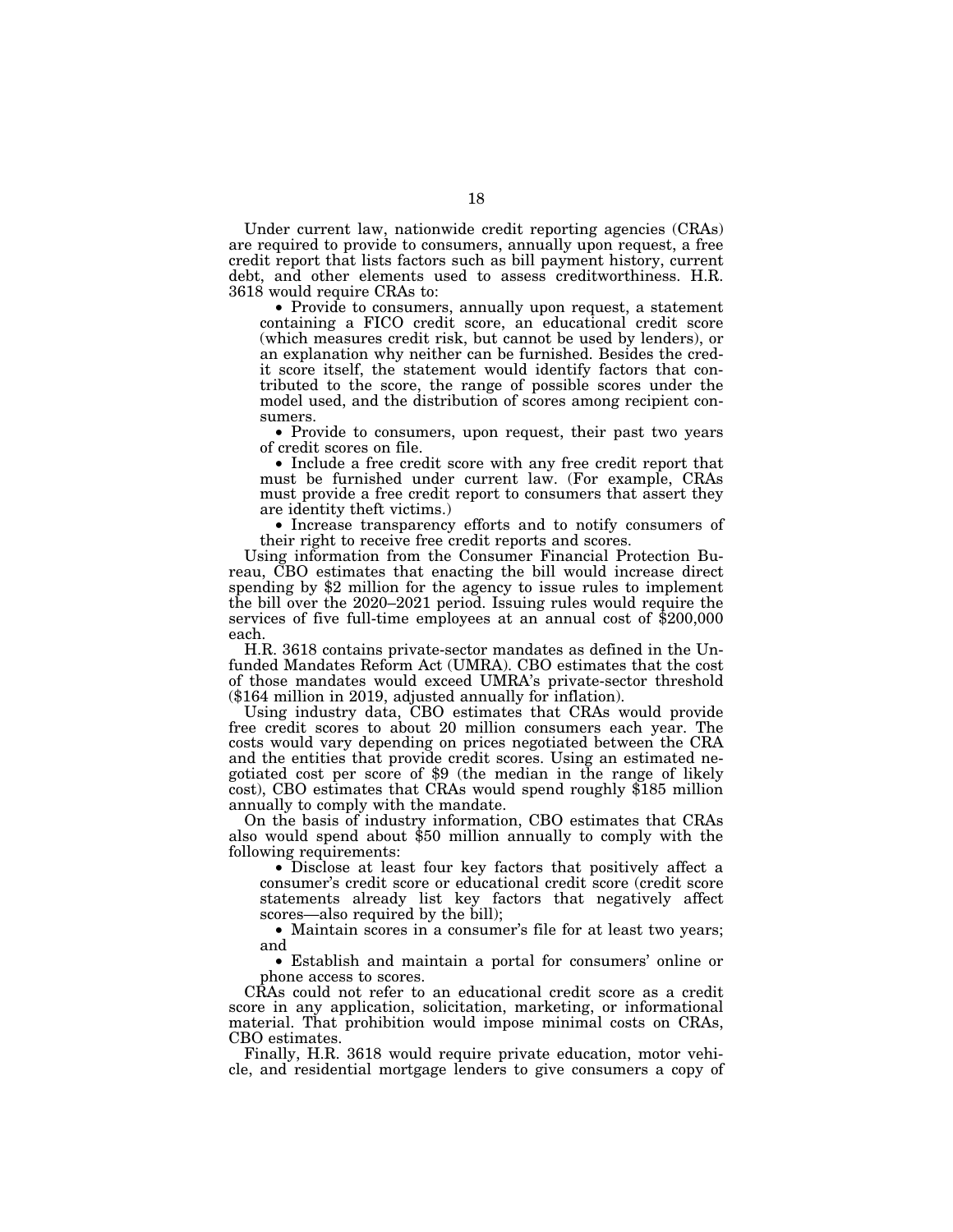any credit report or score used in underwriting a loan. Because lenders already possess that information, their cost to comply with the mandate would be small.

The bill contains no intergovernmental mandates as defined in UMRA.

The CBO staff contacts for this estimate are David Hughes (for federal costs) and Rachel Austin (for mandates). The estimate was reviewed by H. Samuel Papenfuss, Deputy Assistant Director for Budget Analysis.

### COMMITTEE COST ESTIMATE

Clause  $3(d)(1)$  of rule XIII of the Rules of the House of Representatives requires an estimate and a comparison of the costs that would be incurred in carrying out H.R. 3618. However, clause  $3(d)(2)(B)$  of that rule provides that this requirement does not apply when the committee has included in its report a timely submitted cost estimate of the bill prepared by the Director of the Congressional Budget Office under section 402 of the *Congressional Budget Act*.

### UNFUNDED MANDATE STATEMENT

Pursuant to Section 423 of the *Congressional Budget and Im*poundment Control Act (as amended by Section  $101(a)(2)$  of the Un*funded Mandates Reform Act*, Pub. L. 104–4), the Committee adopts as its own the estimate of federal mandates regarding H.R. 3618, as amended, prepared by the Director of the Congressional Budget Office.

#### ADVISORY COMMITTEE

No advisory committees within the meaning of section 5(b) of the Federal Advisory Committee Act were created by this legislation.

### APPLICATION OF LAW TO THE LEGISLATIVE BRANCH

H.R. 3618 does not apply to terms and conditions of employment or to access to public services or accommodations within the legislative branch.

### EARMARK STATEMENT

In accordance with clause 9 of rule XXI of the Rules of the House of Representatives, H.R. 3618 does not contain any congressional earmarks, limited tax benefits, or limited tariff benefits as described in clauses  $9(e)$ ,  $9(f)$ , and  $9(g)$  of rule XXI.

#### DUPLICATION OF FEDERAL PROGRAMS

Pursuant to clause  $3(c)(5)$  of rule XIII of the Rules of the House of Representatives, the Committee states that no provision of H.R. 3618 establishes or reauthorizes a program of the Federal Government known to be duplicative of another federal program, a program that was included in any report from the Government Accountability Office to Congress pursuant to section 21 of Public Law 111–139, or a program related to a program identified in the most recent Catalog of Federal Domestic Assistance.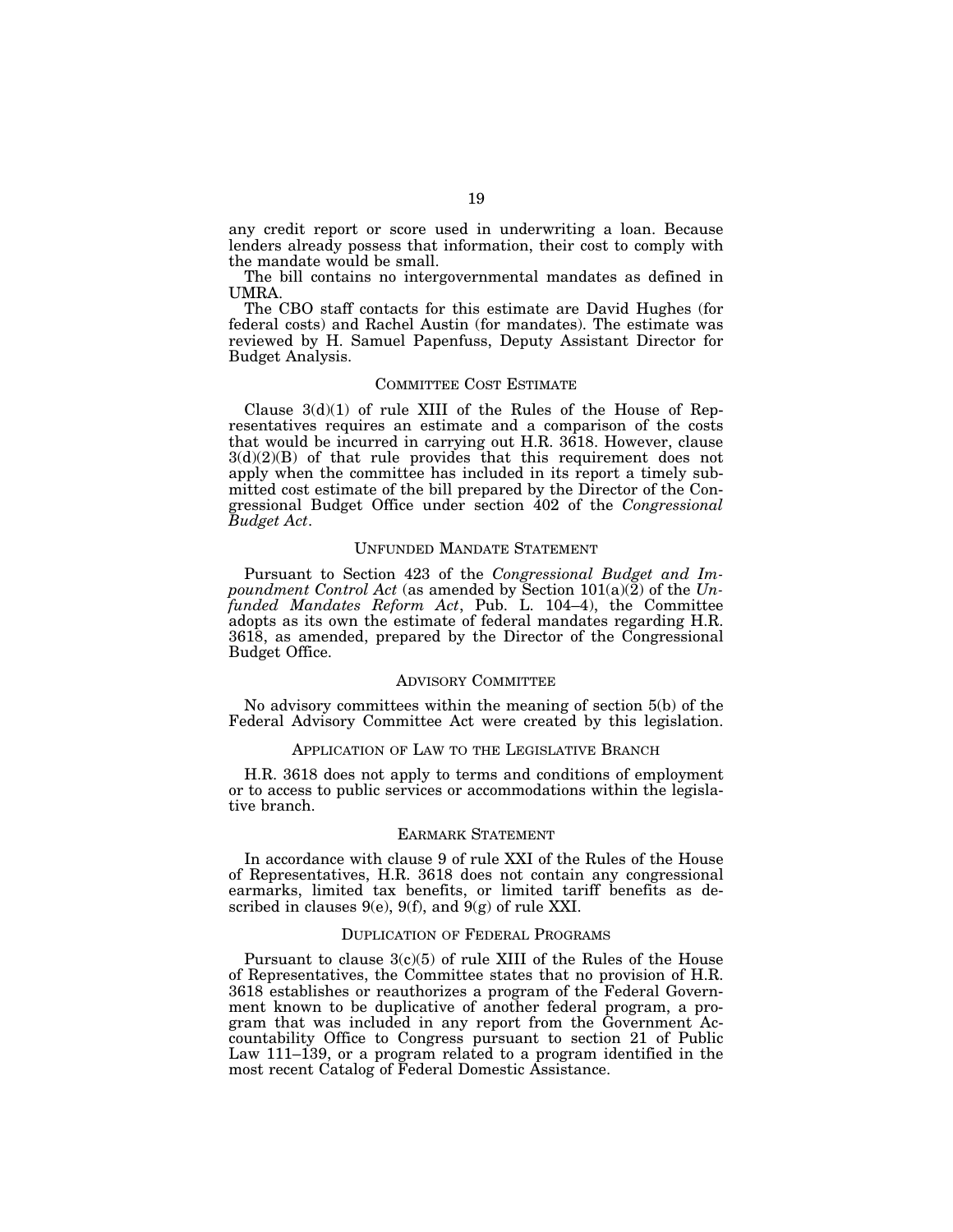### CHANGES IN EXISTING LAW MADE BY THE BILL AS REPORTED

In compliance with clause 3(e) of rule XIII of the Rules of the House of Representatives, changes in existing law made by the bill, H.R. 3618, as reported, are shown as follows:

### CHANGES IN EXISTING LAW MADE BY THE BILL, AS REPORTED

In compliance with clause 3(e) of rule XIII of the Rules of the House of Representatives, changes in existing law made by the bill, as reported, are shown as follows (existing law proposed to be omitted is enclosed in black brackets, new matter is printed in italic, and existing law in which no change is proposed is shown in roman):

### **FAIR CREDIT REPORTING ACT**

\* \* \* \* \* \* \*

# **TITLE VI—CONSUMER CREDIT REPORTING**

\* \* \* \* \* \* \*

### **§ 603. Definitions and rules of construction**

(a) Definitions and rules of construction set forth in this section are applicable for the purposes of this title.

(b) The term "person" means any individual, partnership, corporation, trust, estate, cooperative, association, government or governmental subdivision or agency, or other entity.

(c) The term ''consumer'' means an individual.

(d) CONSUMER REPORT.—

(1) IN GENERAL.—The term ''consumer report'' means any written, oral, or other communication of any information by a consumer reporting agency bearing on a consumer's credit worthiness, credit standing, credit capacity, character, general reputation, personal characteristics, or mode of living which is used or expected to be used or collected in whole or in part for the purpose of serving as a factor in establishing the consumer's eligibility for—

(A) credit or insurance to be used primarily for personal, family, or household purposes;

(B) employment purposes; or

(C) any other purpose authorized under section 604.

(2) EXCLUSIONS.—Except as provided in paragraph (3), the term "consumer report" does not include—

(A) subject to section 624, any—

(i) report containing information solely as to transactions or experiences between the consumer and the person making the report;

(ii) communication of that information among persons related by common ownership or affiliated by corporate control; or

(iii) communication of other information among persons related by common ownership or affiliated by corporate control, if it is clearly and conspicuously disclosed to the consumer that the information may be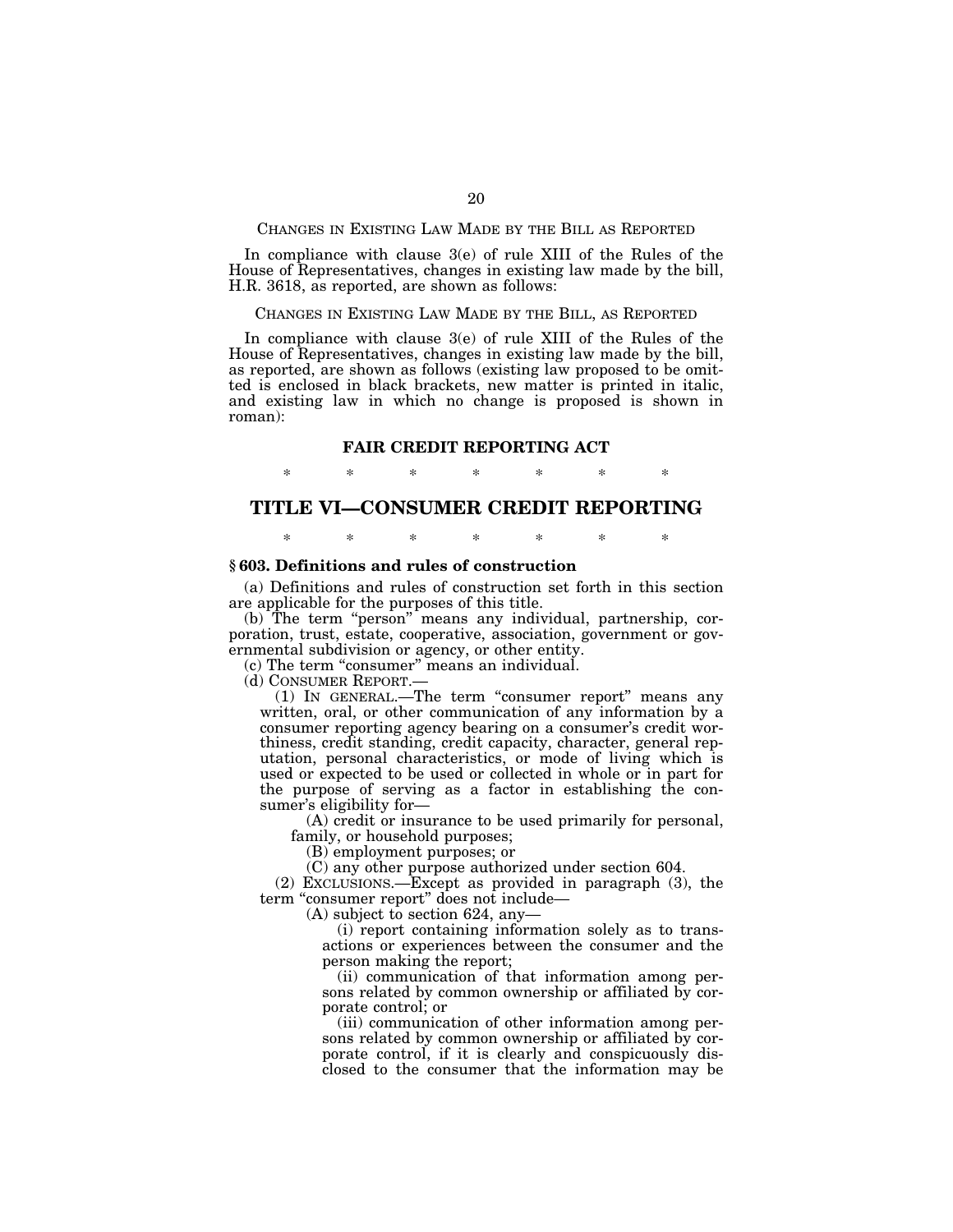communicated among such persons and the consumer is given the opportunity, before the time that the information is initially communicated, to direct that such information not be communicated among such persons;

(B) any authorization or approval of a specific extension of credit directly or indirectly by the issuer of a credit card or similar device;

(C) any report in which a person who has been requested by a third party to make a specific extension of credit directly or indirectly to a consumer conveys his or her decision with respect to such request, if the third party advises the consumer of the name and address of the person to whom the request was made, and such person makes the disclosures to the consumer required under section 615; or (D) a communication described in subsection (o) or (x).

(3) RESTRICTION ON SHARING OF MEDICAL INFORMATION.—Except for information or any communication of information disclosed as provided in section  $604(g)(3)$ , the exclusions in paragraph (2) shall not apply with respect to information disclosed to any person related by common ownership or affiliated by corporate control, if the information is—

(A) medical information;

(B) an individualized list or description based on the payment transactions of the consumer for medical products or services; or

(C) an aggregate list of identified consumers based on payment transactions for medical products or services.

(e) The term ''investigative consumer report'' means a consumer report or portion thereof in which information on a consumer's character, general reputation, personal characteristics, or mode of living is obtained through personal interviews with neighbors, friends, or associates of the consumer reported on or with others with whom he is acquainted or who may have knowledge concerning any such items of information. However, such information shall not include specific factual information on a consumer's credit record obtained directly from a creditor of the consumer or from a consumer reporting agency when such information was obtained directly from a creditor of the consumer or from the consumer.

(f) The term ''consumer reporting agency'' means any person which, for monetary fees, dues, or on a cooperative nonprofit basis, regularly engages in whole or in part in the practice of assembling or evaluating consumer credit information or other information on consumers for the purpose of furnishing consumer reports to third parties, and which uses any means or facility of interstate commerce for the purpose of preparing or furnishing consumer reports.

(g) The term ''file'', when used in connection with information on any consumer, means all of the information on that consumer recorded and retained by a consumer reporting agency regardless of how the information is stored.

(h) The term ''employment purposes'' when used in connection with a consumer report means a report used for the purpose of evaluating a consumer for employment, promotion, reassignment or retention as an employee.

(i) MEDICAL INFORMATION.—The term ''medical information''—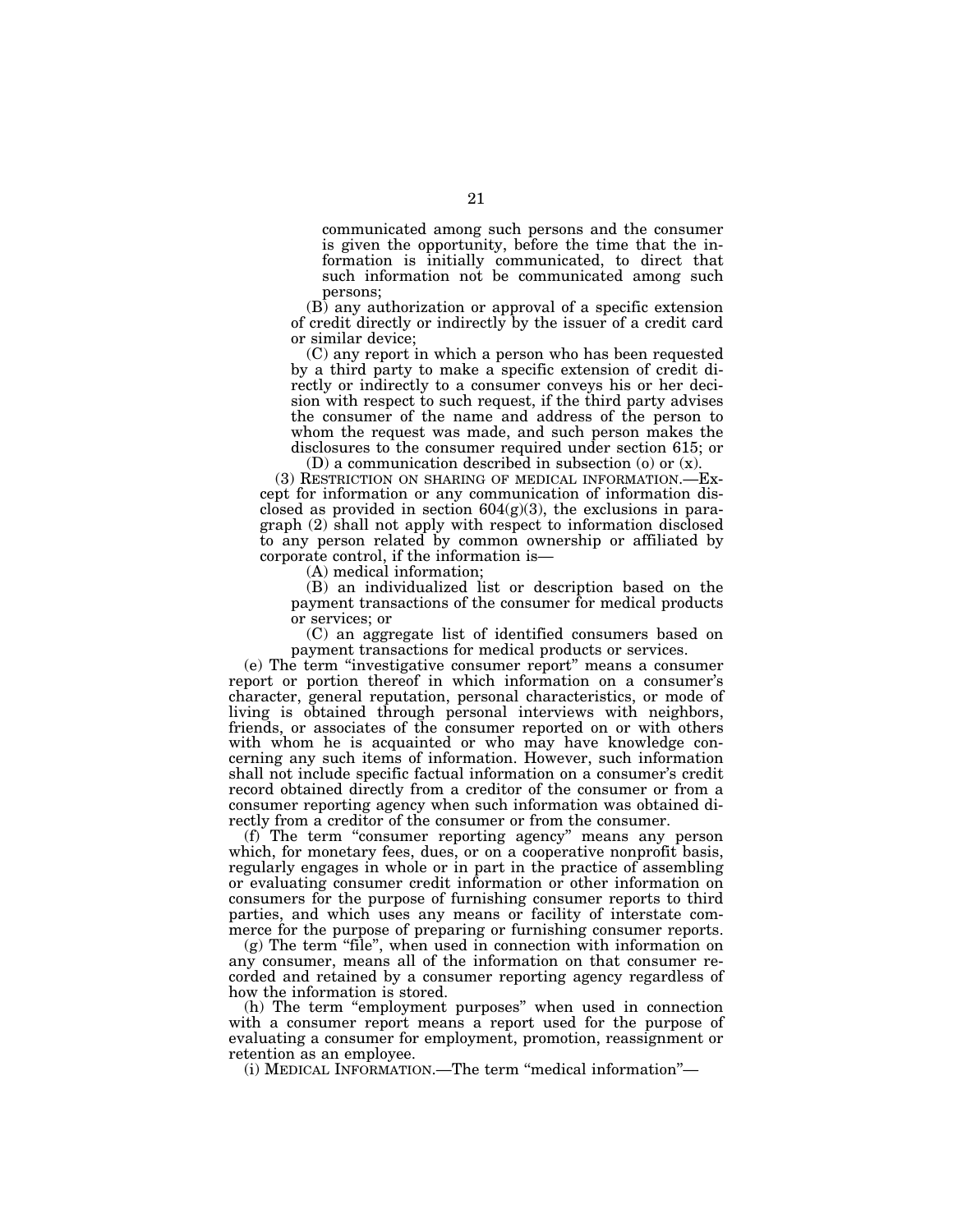(1) means information or data, whether oral or recorded, in any form or medium, created by or derived from a health care provider or the consumer, that relates to—

(A) the past, present, or future physical, mental, or behavioral health or condition of an individual;

(B) the provision of health care to an individual; or

(C) the payment for the provision of health care to an individual.

(2) does not include the age or gender of a consumer, demographic information about the consumer, including a consumer's residence address or e-mail address, or any other information about a consumer that does not relate to the physical, mental, or behavioral health or condition of a consumer, including the existence or value of any insurance policy.

(j) DEFINITIONS RELATING TO CHILD SUPPORT OBLIGATIONS.—

(1) OVERDUE SUPPORT.—The term ''overdue support'' has the meaning given to such term in section 466(e) of the Social Security Act.

(2) STATE OR LOCAL CHILD SUPPORT ENFORCEMENT AGENCY.— The term "State or local child support enforcement agency" means a State or local agency which administers a State or local program for establishing and enforcing child support obli-

gations.<br>(k) ADVERSE ACTION.—

 $(1)$  ACTIONS INCLUDED.—The term "adverse action"—

(A) has the same meaning as in section  $701<sub>d</sub>$  (6) of the Equal Credit Opportunity Act; and

(B) means—

(i) a denial or cancellation of, an increase in any charge for, or a reduction or other adverse or unfavorable change in the terms of coverage or amount of, any insurance, existing or applied for, in connection with the underwriting of insurance;

(ii) a denial of employment or any other decision for employment purposes that adversely affects any current or prospective employee;

(iii) a denial or cancellation of, an increase in any charge for, or any other adverse or unfavorable change in the terms of, any license or benefit described in section 604(a)(3)(D); and

(iv) an action taken or determination that is—

(I) made in connection with an application that was made by, or a transaction that was initiated by, any consumer, or in connection with a review of an account under section  $604(a)(3)(F)(ii)$ ; and

(II) adverse to the interests of the consumer.<br>(2) APPLICABLE FINDINGS, DECISIONS, COMMENTARY, AND OR-DERS.—For purposes of any determination of whether an action is an adverse action under paragraph  $(1)(A)$ , all appropriate final findings, decisions, commentary, and orders issued under section  $701\ddot{d}(6)$  of the Equal Credit Opportunity Act by the Bureau or any court shall apply.

(*l*) FIRM OFFER OF CREDIT OR INSURANCE.—The term ''firm offer of credit or insurance'' means any offer of credit or insurance to a consumer that will be honored if the consumer is determined,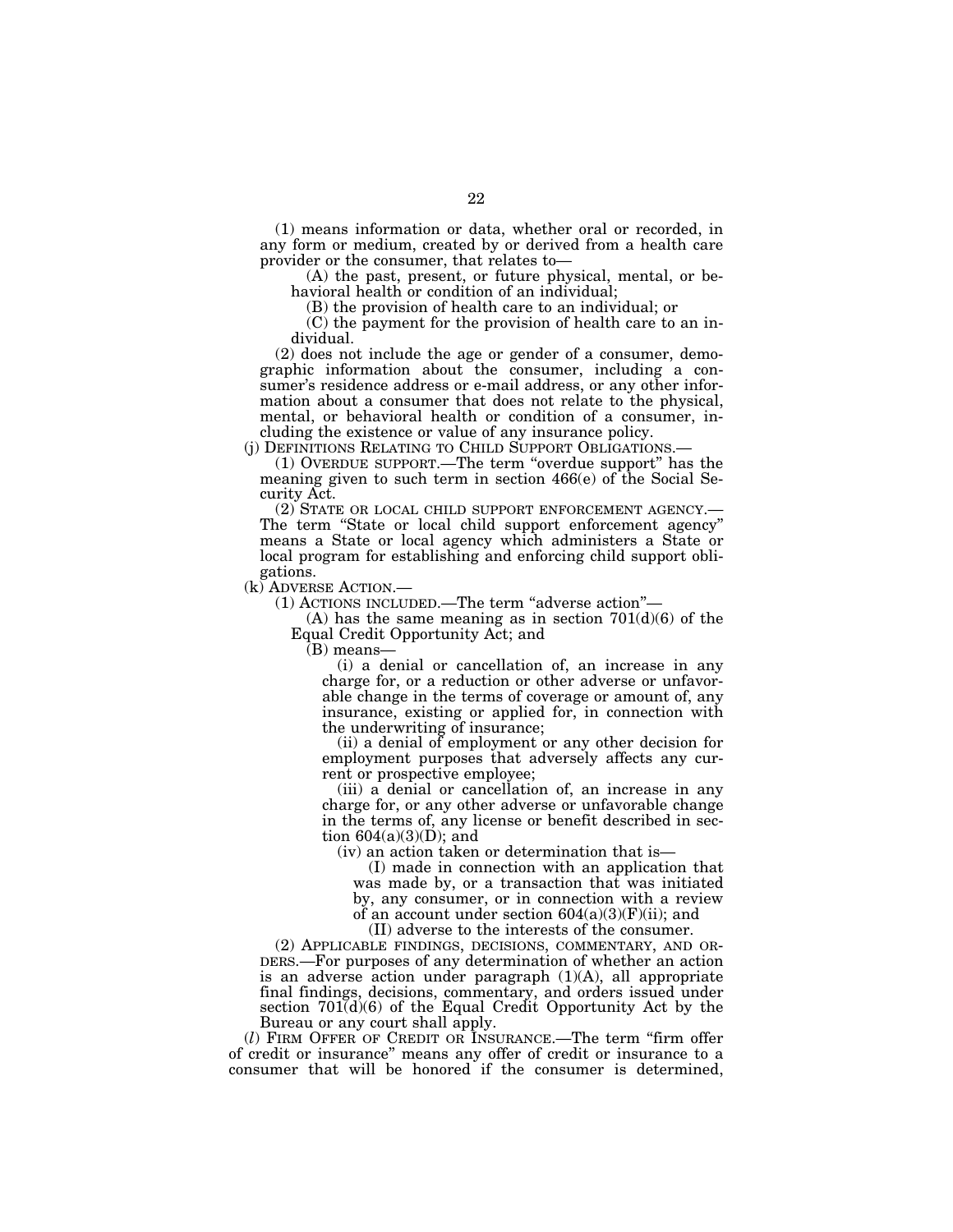based on information in a consumer report on the consumer, to meet the specific criteria used to select the consumer for the offer, except that the offer may be further conditioned on one or more of the following:

(1) The consumer being determined, based on information in the consumer's application for the credit or insurance, to meet specific criteria bearing on credit worthiness or insurability, as applicable, that are established—

(A) before selection of the consumer for the offer; and

(B) for the purpose of determining whether to extend credit or insurance pursuant to the offer.

(2) Verification—

(A) that the consumer continues to meet the specific criteria used to select the consumer for the offer, by using information in a consumer report on the consumer, information in the consumer's application for the credit or insurance, or other information bearing on the credit worthiness or insurability of the consumer; or

(B) of the information in the consumer's application for the credit or insurance, to determine that the consumer meets the specific criteria bearing on credit worthiness or insurability.

(3) The consumer furnishing any collateral that is a requirement for the extension of the credit or insurance that was-

(A) established before selection of the consumer for the offer of credit or insurance; and

(B) disclosed to the consumer in the offer of credit or insurance.

(m) CREDIT OR INSURANCE TRANSACTION THAT IS NOT INITIATED BY THE CONSUMER.—The term "credit or insurance transaction that is not initiated by the consumer'' does not include the use of a consumer report by a person with which the consumer has an account or insurance policy, for purposes of—

(1) reviewing the account or insurance policy; or

(2) collecting the account.

(n) STATE.—The term ''State'' means any State, the Commonwealth of Puerto Rico, the District of Columbia, and any territory or possession of the United States.

(o) EXCLUDED COMMUNICATIONS.—A communication is described in this subsection if it is a communication—

(1) that, but for subsection  $(d)(2)(D)$ , would be an investigative consumer report;

(2) that is made to a prospective employer for the purpose of—

(A) procuring an employee for the employer; or

(B) procuring an opportunity for a natural person to work for the employer;

(3) that is made by a person who regularly performs such procurement;

(4) that is not used by any person for any purpose other than a purpose described in subparagraph  $(A)$  or  $(B)$  of paragraph (2); and

(5) with respect to which—

(A) the consumer who is the subject of the communication—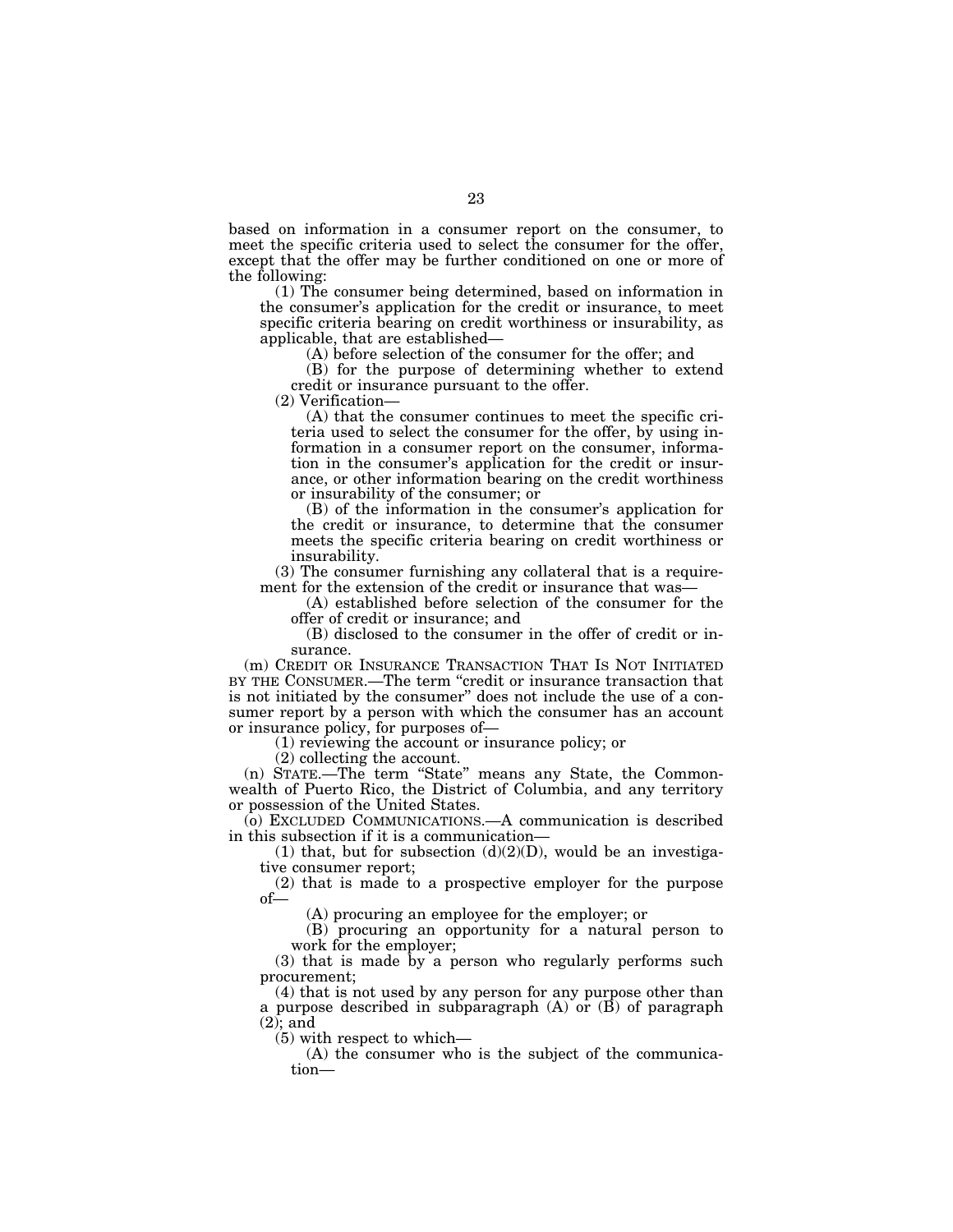(i) consents orally or in writing to the nature and scope of the communication, before the collection of any information for the purpose of making the communication;

(ii) consents orally or in writing to the making of the communication to a prospective employer, before the making of the communication; and

(iii) in the case of consent under clause (i) or (ii) given orally, is provided written confirmation of that consent by the person making the communication, not later than 3 business days after the receipt of the consent by that person;

(B) the person who makes the communication does not, for the purpose of making the communication, make any inquiry that if made by a prospective employer of the consumer who is the subject of the communication would violate any applicable Federal or State equal employment opportunity law or regulation; and

(C) the person who makes the communication—

(i) discloses in writing to the consumer who is the subject of the communication, not later than 5 business days after receiving any request from the consumer for such disclosure, the nature and substance of all information in the consumer's file at the time of the request, except that the sources of any information that is acquired solely for use in making the communication and is actually used for no other purpose, need not be disclosed other than under appropriate discovery procedures in any court of competent jurisdiction in which an action is brought; and

(ii) notifies the consumer who is the subject of the communication, in writing, of the consumer's right to request the information described in clause (i).

(p) CONSUMER REPORTING AGENCY THAT COMPILES AND MAIN-TAINS FILES ON CONSUMERS ON A NATIONWIDE BASIS.—The term ''consumer reporting agency that compiles and maintains files on consumers on a nationwide basis'' means a consumer reporting agency that regularly engages in the practice of assembling or evaluating, and maintaining, for the purpose of furnishing consumer reports to third parties bearing on a consumer's credit worthiness, credit standing, or credit capacity, each of the following regarding consumers residing nationwide:

(1) Public record information.

(2) Credit account information from persons who furnish that information regularly and in the ordinary course of business. (q) DEFINITIONS RELATING TO FRAUD ALERTS.—

(1) ACTIVE DUTY MILITARY CONSUMER.—The term ''active duty military consumer'' means a consumer in military service who—

(A) is on active duty (as defined in section  $101(d)(1)$  of title 10, United States Code) or is a reservist performing duty under a call or order to active duty under a provision of law referred to in section  $101(a)(13)$  of title 10, United States Code; and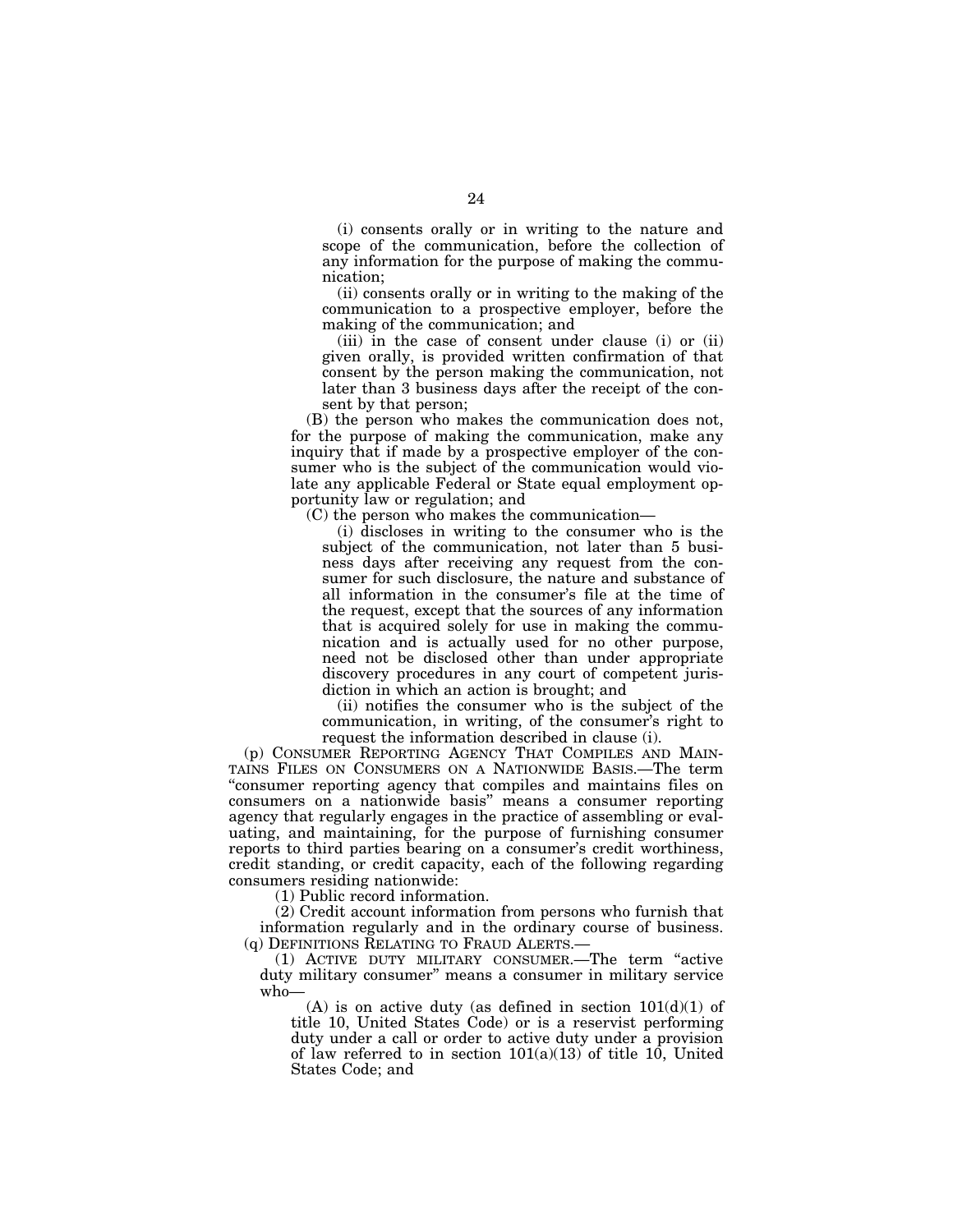(B) is assigned to service away from the usual duty station of the consumer.

(2) FRAUD ALERT; ACTIVE DUTY ALERT.—The terms ''fraud alert'' and ''active duty alert'' mean a statement in the file of a consumer that—

(A) notifies all prospective users of a consumer report relating to the consumer that the consumer may be a victim of fraud, including identity theft, or is an active duty military consumer, as applicable; and

(B) is presented in a manner that facilitates a clear and conspicuous view of the statement described in subparagraph (A) by any person requesting such consumer report.

(3) IDENTITY THEFT.—The term ''identity theft'' means a fraud committed using the identifying information of another person, subject to such further definition as the Bureau may prescribe, by regulation.

(4) IDENTITY THEFT REPORT.—The term ''identity theft report'' has the meaning given that term by rule of the Bureau, and means, at a minimum, a report—

(A) that alleges an identity theft;

(B) that is a copy of an official, valid report filed by a consumer with an appropriate Federal, State, or local law enforcement agency, including the United States Postal Inspection Service, or such other government agency deemed appropriate by the Bureau; and

(C) the filing of which subjects the person filing the report to criminal penalties relating to the filing of false in-

formation if, in fact, the information in the report is false. (5) NEW CREDIT PLAN.—The term ''new credit plan'' means a new account under an open end credit plan (as defined in section 103(i) of the Truth in Lending Act) or a new credit trans-

action not under an open end credit plan.<br>(r) CREDIT AND DEBIT RELATED TERMS—

 $(1)$  CARD ISSUER.—The term "card issuer" means—

(A) a credit card issuer, in the case of a credit card; and (B) a debit card issuer, in the case of a debit card.

(2) CREDIT CARD.—The term "credit card" has the same meaning as in section 103 of the Truth in Lending Act.

(3) DEBIT CARD.—The term ''debit card'' means any card issued by a financial institution to a consumer for use in initiating an electronic fund transfer from the account of the consumer at such financial institution, for the purpose of transferring money between accounts or obtaining money, property, labor, or services.

(4) ACCOUNT AND ELECTRONIC FUND TRANSFER.—The terms "account" and "electronic fund transfer" have the same meanings as in section 903 of the Electronic Fund Transfer Act.

(5) CREDIT AND CREDITOR.—The terms ''credit'' and ''creditor'' have the same meanings as in section 702 of the Equal Credit Opportunity Act.

(s) FEDERAL BANKING AGENCY.—The term ''Federal banking agency'' has the same meaning as in section 3 of the Federal Deposit Insurance Act.

(t) FINANCIAL INSTITUTION.—The term ''financial institution'' means a State or National bank, a State or Federal savings and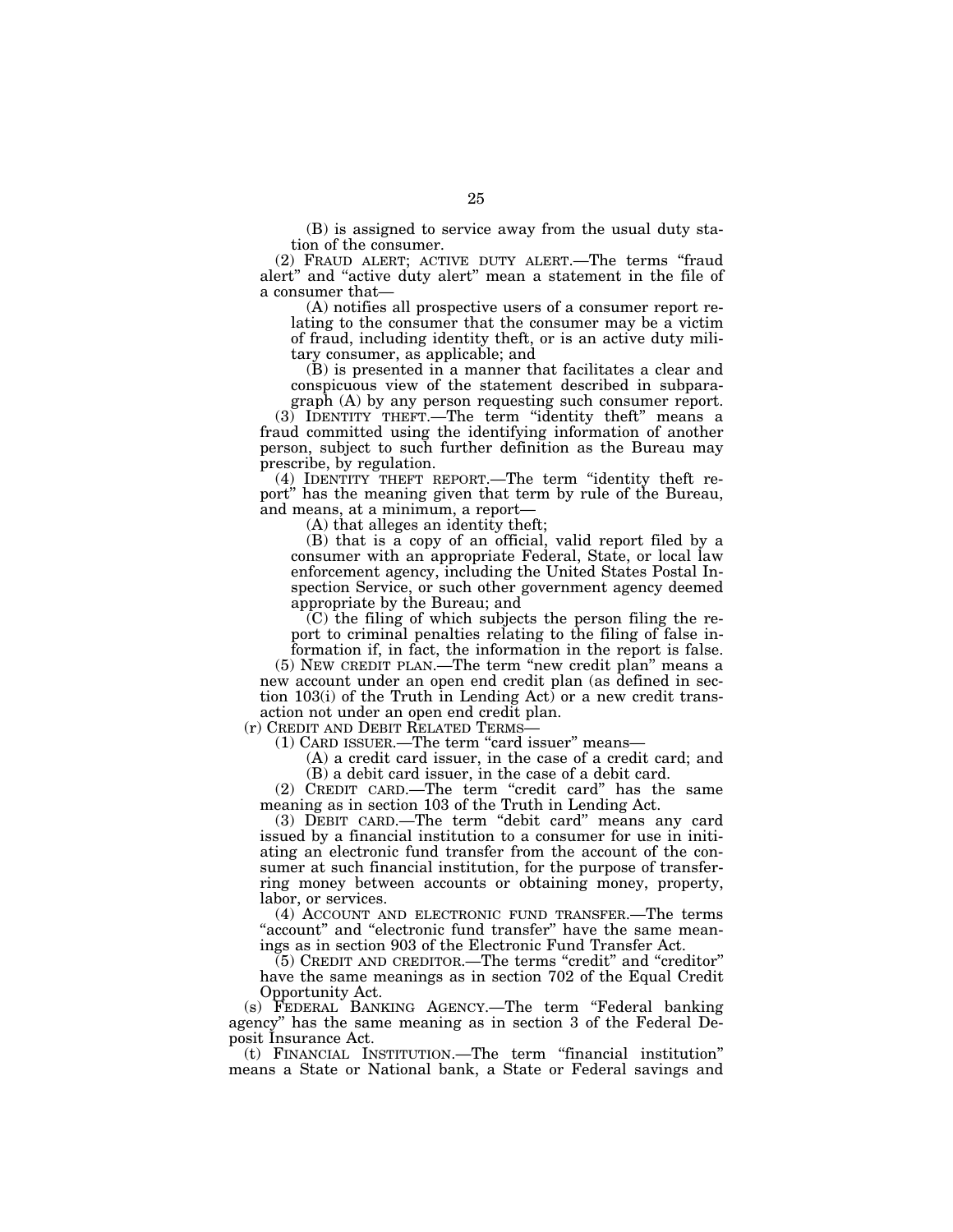loan association, a mutual savings bank, a State or Federal credit union, or any other person that, directly or indirectly, holds a transaction account (as defined in section 19(b) of the Federal Reserve Act) belonging to a consumer.

(u) RESELLER.—The term ''reseller'' means a consumer reporting agency that—

(1) assembles and merges information contained in the database of another consumer reporting agency or multiple consumer reporting agencies concerning any consumer for purposes of furnishing such information to any third party, to the extent of such activities; and

(2) does not maintain a database of the assembled or merged information from which new consumer reports are produced.

(v) COMMISSION.—The term ''Commission'' means the Bureau.

(w) The term ''Bureau'' means the Bureau of Consumer Financial Protection.

(x) NATIONWIDE SPECIALTY CONSUMER REPORTING AGENCY.—The term "nationwide specialty consumer reporting agency" means a consumer reporting agency that compiles and maintains files on consumers on a nationwide basis relating to—

(1) medical records or payments;

(2) residential or tenant history;

(3) check writing history;

(4) employment history; or

(5) insurance claims.

(y) EXCLUSION OF CERTAIN COMMUNICATIONS FOR EMPLOYEE INVESTIGATIONS.—<br>VESTIGATIONS.— (1) COMMUNICATIONS DESCRIBED IN THIS SUBSECTION.—A

communication is described in this subsection if—

(A) but for subsection  $(d)(2)(D)$ , the communication would be a consumer report;

(B) the communication is made to an employer in connection with an investigation of—

(i) suspected misconduct relating to employment; or

(ii) compliance with Federal, State, or local laws and regulations, the rules of a self-regulatory organization, or any preexisting written policies of the employer;

(C) the communication is not made for the purpose of investigating a consumer's credit worthiness, credit standing, or credit capacity; and

(D) the communication is not provided to any person except—

(i) to the employer or an agent of the employer;

(ii) to any Federal or State officer, agency, or department, or any officer, agency, or department of a unit of general local government;

(iii) to any self-regulatory organization with regulatory authority over the activities of the employer or employee;

(iv) as otherwise required by law; or

(v) pursuant to section 608.

(2) SUBSEQUENT DISCLOSURE.—After taking any adverse action based in whole or in part on a communication described in paragraph (1), the employer shall disclose to the consumer a summary containing the nature and substance of the commu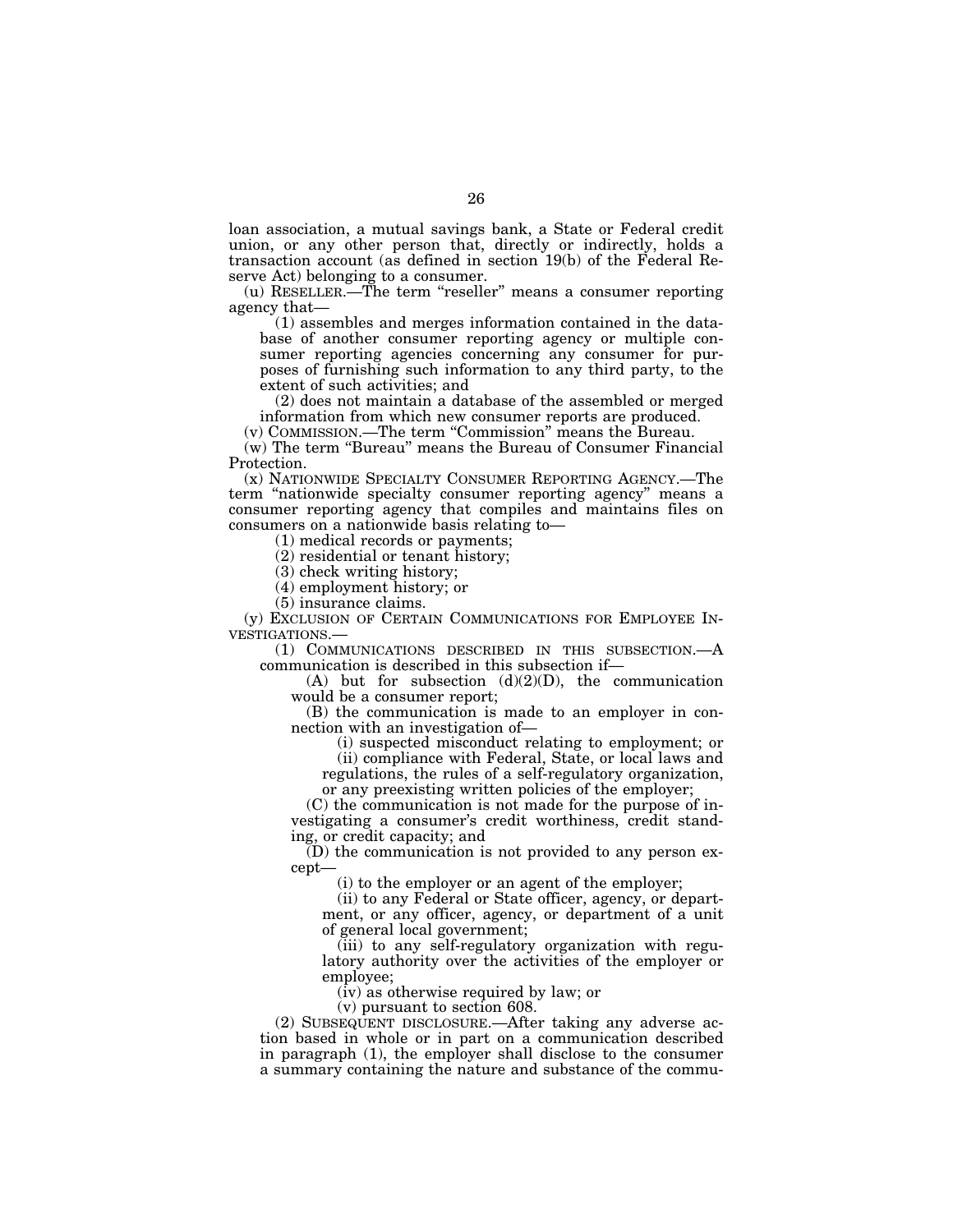nication upon which the adverse action is based, except that the sources of information acquired solely for use in preparing what would be but for subsection  $(d)(2)(D)$  an investigative consumer report need not be disclosed.

(3) SELF-REGULATORY ORGANIZATION DEFINED.—For purposes of this subsection, the term ''self-regulatory organization'' includes any self-regulatory organization (as defined in section 3(a)(26) of the Securities Exchange Act of 1934), any entity established under title I of the Sarbanes-Oxley Act of 2002, any board of trade designated by the Commodity Futures Trading Commission, and any futures association registered with such Commission.

(z) VETERAN.—The term ''veteran'' has the meaning given the term in section 101 of title 38, United States Code.

(aa) VETERAN'S MEDICAL DEBT.—The term ''veteran's medical debt''—

(1) means a medical collection debt of a veteran owed to a non-Department of Veterans Affairs health care provider that was submitted to the Department for payment for health care authorized by the Department of Veterans Affairs; and

(2) includes medical collection debt that the Department of Veterans Affairs has wrongfully charged a veteran.

*(bb) CREDIT SCORE AND EDUCATIONAL CREDIT SCORE DEFINI- TIONS.—* 

*(1) CREDIT SCORE.—The term ''credit score'' means a numerical value or a categorization derived from a statistical tool or modeling system used by a person who makes or arranges a loan or extends credit to predict the likelihood of certain credit behaviors, including default, as determined by the Bureau.* 

*(2) EDUCATIONAL CREDIT SCORE.—The term ''educational credit score'' means a numerical value or categorization derived from a statistical tool or modeling system based upon information from a consumer report that assists consumers in understanding how a lender or creditor may view the consumer's creditworthiness in deciding whether to make a loan or extend credit to that consumer.* 

*(3) KEY FACTORS.—The term ''key factors'' means relevant elements or reasons affecting the credit score for the particular individual, listed in the order of importance based on the effect of each element or reason on the credit score or educational credit score.* 

*(4) CREDIT SCORING MODEL.—The term ''credit scoring model'' means a scoring algorithm, formula, model, program, or mechanism used to generate a credit score or an educational credit score.* 

\* \* \* \* \* \* \*

### **§ 605. Requirements relating to information contained in consumer reports**

(a) INFORMATION EXCLUDED FROM CONSUMER REPORTS.—Except as authorized under subsection (b), no consumer reporting agency may make any consumer report containing any of the following items of information:

(1) Cases under title 11 of the United States Code or under the Bankruptcy Act that, from the date of entry of the order for relief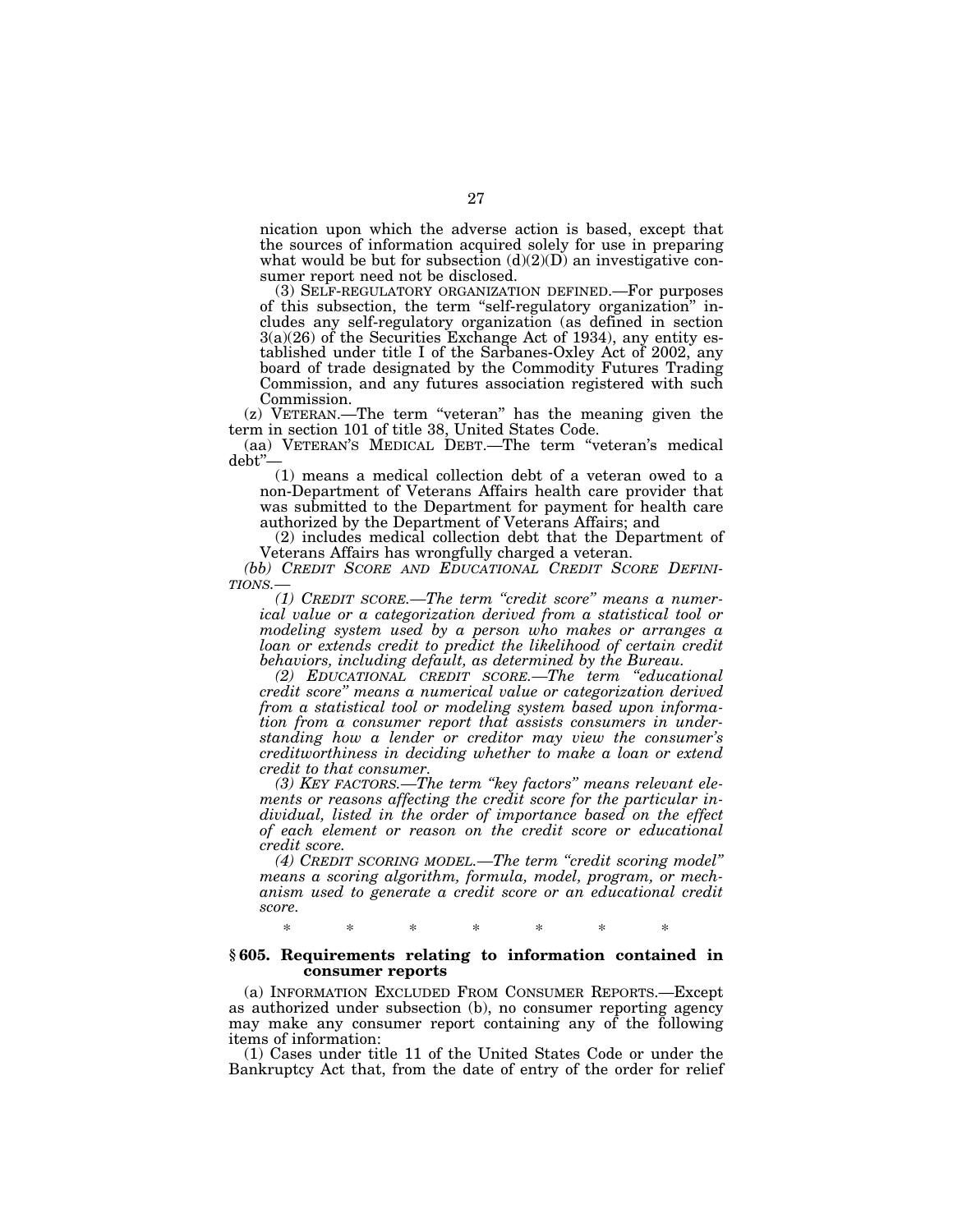or the date of adjudication, as the case may be, antedate the report by more than 10 years.

(2) Civil suits, civil judgments, and records of arrest that, from date of entry, antedate the report by more than seven years or until the governing statute of limitations has expired, whichever is the longer period.

(3) Paid tax liens which, from date of payment, antedate the report by more than seven years.

(4) Accounts placed for collection or charged to profit and loss which antedate the report by more than seven years.

(5) Any other adverse item of information, other than records of convictions of crimes which antedates the report by more than seven years.

(6) The name, address, and telephone number of any medical information furnisher that has notified the agency of its status, unless—

(A) such name, address, and telephone number are restricted or reported using codes that do not identify, or provide information sufficient to infer, the specific provider or the nature of such services, products, or devices to a person other than the consumer; or

(B) the report is being provided to an insurance company for a purpose relating to engaging in the business of insurance other than property and casualty insurance.

(7) With respect to a consumer reporting agency described in section 603(p), any information related to a veteran's medical debt if the date on which the hospital care, medical services, or extended care services was rendered relating to the debt antedates the report by less than 1 year if the consumer reporting agency has actual knowledge that the information is related to a veteran's medical debt and the consumer reporting agency is in compliance with its obligation under section 302(c)(5) of the Economic Growth, Regulatory Relief, and Consumer Protection Act.

(8) With respect to a consumer reporting agency described in section 603(p), any information related to a fully paid or settled veteran's medical debt that had been characterized as delinquent, charged off, or in collection if the consumer reporting agency has actual knowledge that the information is related to a veteran's medical debt and the consumer reporting agency is in compliance with its obligation under section  $302(c)(5)$  of the Economic Growth, Regulatory Relief, and Consumer Protection Act.

(b) The provisions of paragraphs (1) through (5) of subsection (a) are not applicable in the case of any consumer credit report to be used in connection with—

(1) a credit transaction involving, or which may reasonably be expected to involve, a principal amount of \$150,000 or more;

(2) the underwriting of life insurance involving, or which may reasonably be expected to involve, a face amount of \$150,000 or more; or

(3) the employment of any individual at an annual salary which equals, or which may reasonably be expected to equal \$75,000, or more.

(c) RUNNING OF REPORTING PERIOD.—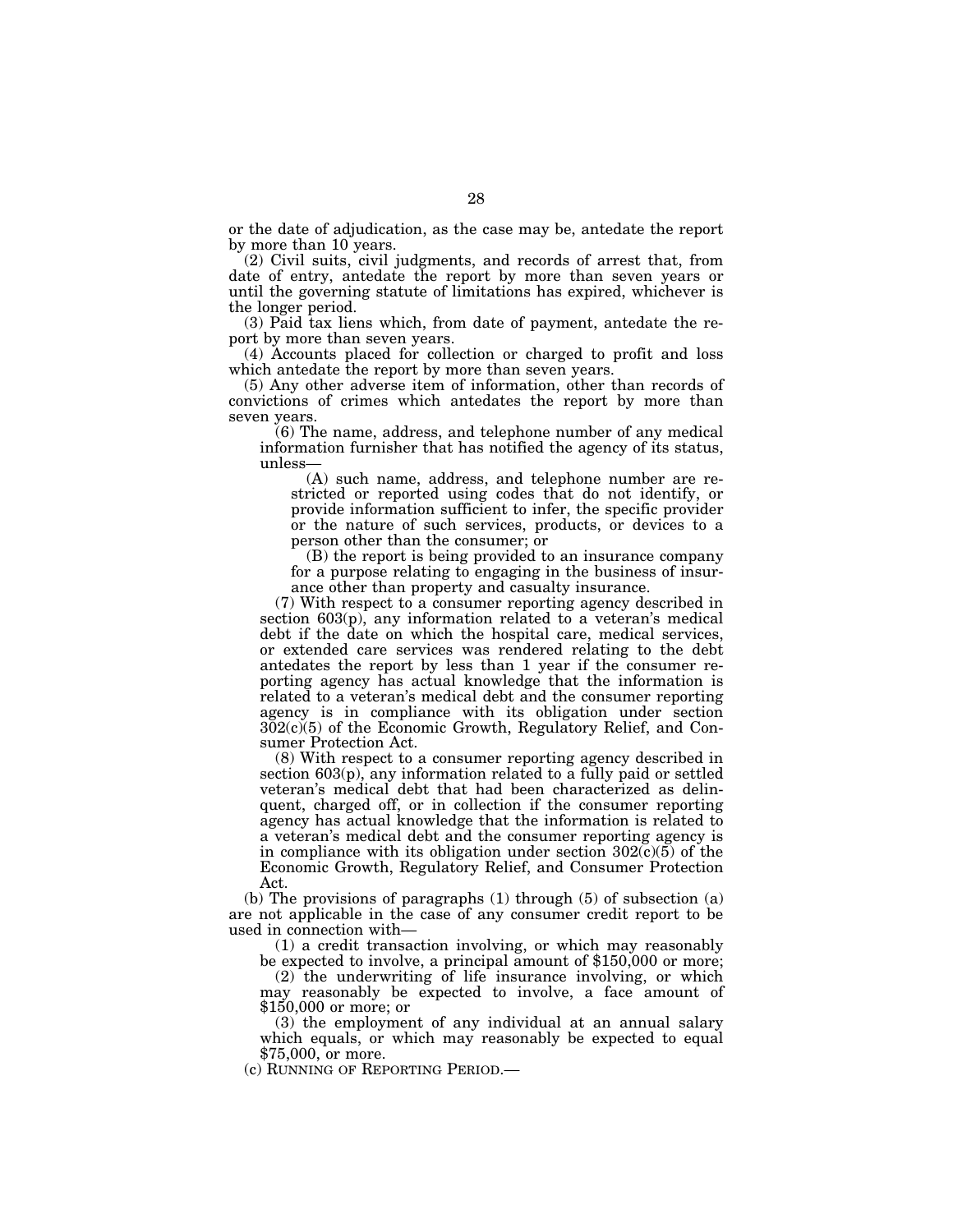(1) IN GENERAL.—The 7-year period referred to in paragraphs (4) and (6) of subsection (a) shall begin, with respect to any delinquent account that is placed for collection (internally or by referral to a third party, whichever is earlier), charged to profit and loss, or subjected to any similar action, upon the expiration of the 180-day period beginning on the date of the commencement of the delinquency which immediately preceded the collection activity, charge to profit and loss, or similar action.

(2) EFFECTIVE DATE.—Paragraph (1) shall apply only to items of information added to the file of a consumer on or after the date that is 455 days after the date of enactment of the Consumer Credit Reporting Reform Act of 1996.

(d) INFORMATION REQUIRED TO BE DISCLOSED.—

(1) TITLE 11 INFORMATION.—Any consumer reporting agency that furnishes a consumer report that contains information regarding any case involving the consumer that arises under title 11, United States Code, shall include in the report an identification of the chapter of such title 11 under which such case arises if provided by the source of the information. If any case arising or filed under title 11, United States Code, is withdrawn by the consumer before a final judgment, the consumer reporting agency shall include in the report that such case or filing was withdrawn upon receipt of documentation certifying such withdrawal.

(2) KEY FACTOR IN CREDIT SCORE INFORMATION.—Any consumer reporting agency that furnishes a consumer report that contains any credit score or any other risk score or predictor on any consumer shall include in the report a clear and conspicuous statement that a key factor  $\Gamma$  (as defined in section  $609(f)(2)(B)$  that adversely affected such score or predictor was the number of enquiries, if such a predictor was in fact a key factor that adversely affected such score. This paragraph shall not apply to a check services company, acting as such, which issues authorizations for the purpose of approving or processing negotiable instruments, electronic fund transfers, or similar methods of payments, but only to the extent that such company is engaged in such activities.

(e) INDICATION OF CLOSURE OF ACCOUNT BY CONSUMER.—If a consumer reporting agency is notified pursuant to section  $623(a)(4)$ that a credit account of a consumer was voluntarily closed by the consumer, the agency shall indicate that fact in any consumer report that includes information related to the account.

(f) INDICATION OF DISPUTE BY CONSUMER.—If a consumer reporting agency is notified pursuant to section  $623(a)(3)$  that information regarding a consumer who was furnished to the agency is disputed by the consumer, the agency shall indicate that fact in each consumer report that includes the disputed information.

(g) TRUNCATION OF CREDIT CARD AND DEBIT CARD NUMBERS.—

(1) IN GENERAL.—Except as otherwise provided in this subsection, no person that accepts credit cards or debit cards for the transaction of business shall print more than the last 5 digits of the card number or the expiration date upon any receipt provided to the cardholder at the point of the sale or transaction.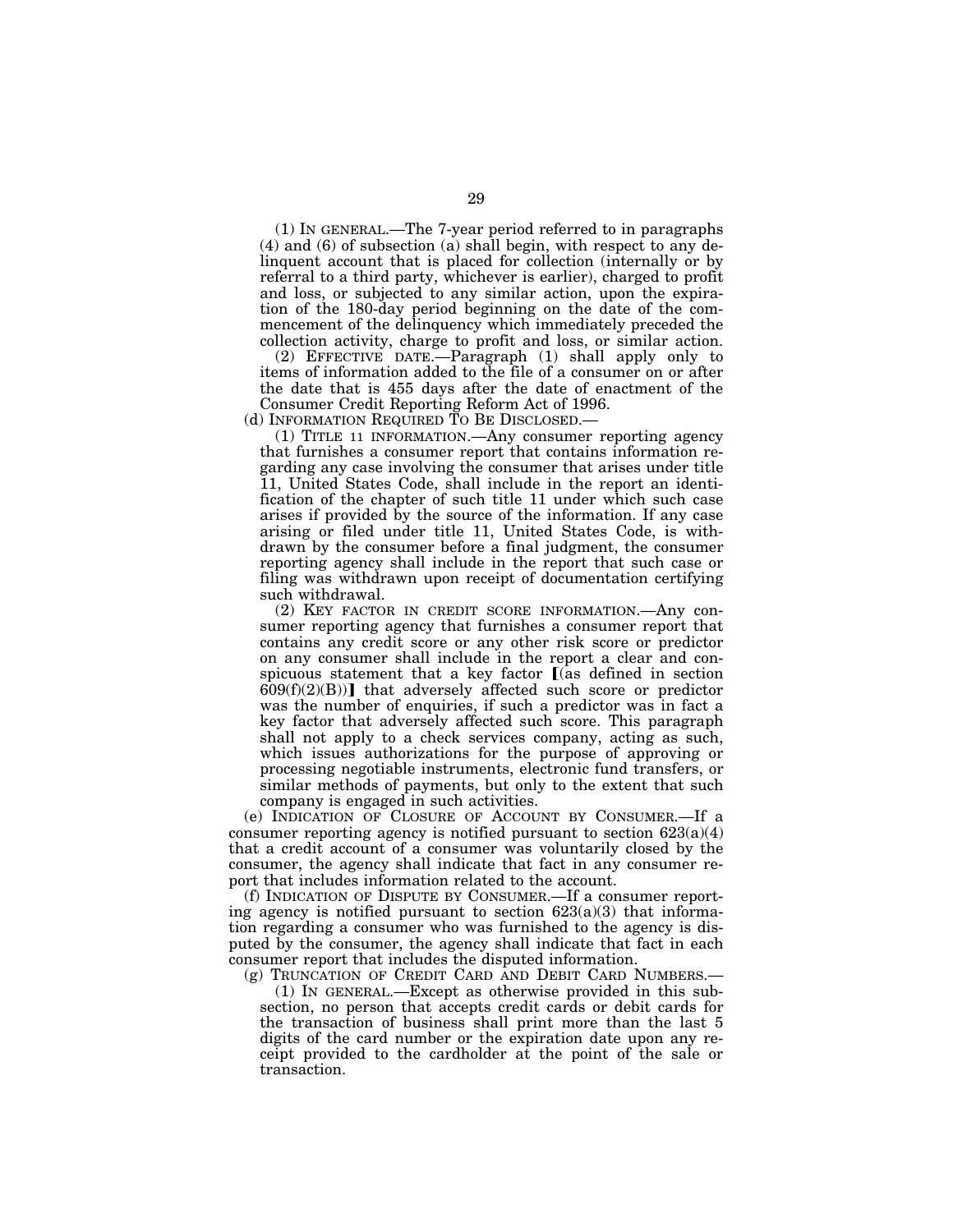(2) LIMITATION.—This subsection shall apply only to receipts that are electronically printed, and shall not apply to transactions in which the sole means of recording a credit card or debit card account number is by handwriting or by an imprint or copy of the card.

(3) EFFECTIVE DATE.—This subsection shall become effective—

(A) 3 years after the date of enactment of this subsection, with respect to any cash register or other machine or device that electronically prints receipts for credit card or debit card transactions that is in use before January 1, 2005; and

(B) 1 year after the date of enactment of this subsection, with respect to any cash register or other machine or device that electronically prints receipts for credit card or debit card transactions that is first put into use on or after January 1, 2005.

(h) NOTICE OF DISCREPANCY IN ADDRESS.—

(1) IN GENERAL.—If a person has requested a consumer report relating to a consumer from a consumer reporting agency described in section 603(p), the request includes an address for the consumer that substantially differs from the addresses in the file of the consumer, and the agency provides a consumer report in response to the request, the consumer reporting agency shall notify the requester of the existence of the discrepancy.

(2) REGULATIONS.—

(A) REGULATIONS REQUIRED.—The Bureau shall,, in consultation with the Federal banking agencies, the National Credit Union Administration, and the Federal Trade Commission,, prescribe regulations providing guidance regarding reasonable policies and procedures that a user of a consumer report should employ when such user has received a notice of discrepancy under paragraph (1).

(B) POLICIES AND PROCEDURES TO BE INCLUDED.—The regulations prescribed under subparagraph (A) shall describe reasonable policies and procedures for use by a user of a consumer report—

(i) to form a reasonable belief that the user knows the identity of the person to whom the consumer report pertains; and

(ii) if the user establishes a continuing relationship with the consumer, and the user regularly and in the ordinary course of business furnishes information to the consumer reporting agency from which the notice of discrepancy pertaining to the consumer was obtained, to reconcile the address of the consumer with the consumer reporting agency by furnishing such address to such consumer reporting agency as part of information regularly furnished by the user for the period in which the relationship is established.

\* \* \* \* \* \* \*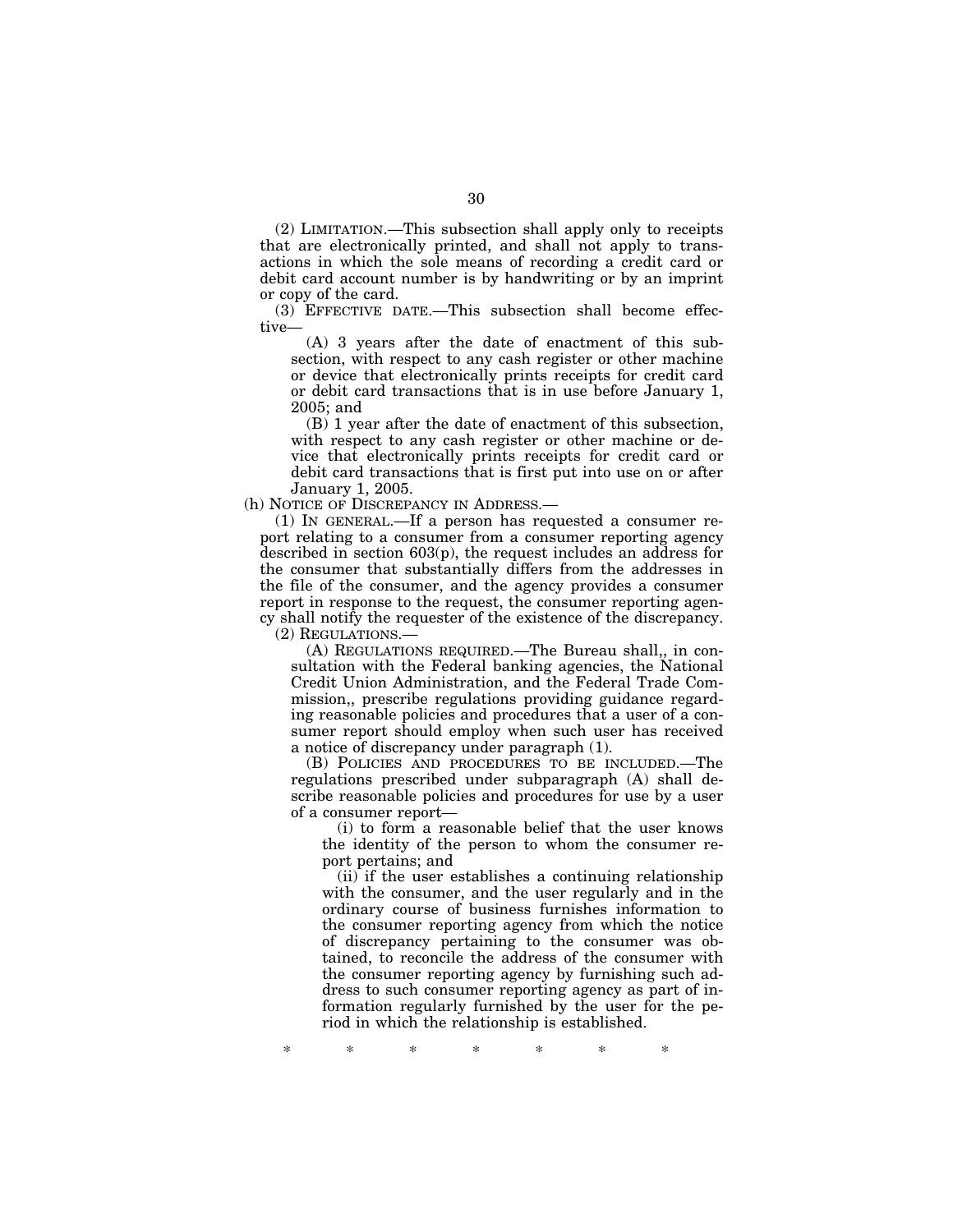### **§ 609. Disclosures to consumers**

(a) Every consumer reporting agency shall, upon request, and subject to section  $610(a)(1)$ , clearly and accurately disclose to the consumer:

(1) All information in the consumer's file at the time of the request, except that—

(A) if the consumer to whom the file relates requests that the first 5 digits of the social security number (or similar identification number) of the consumer not be included in the disclosure and the consumer reporting agency has received appropriate proof of the identity of the requester, the consumer reporting agency shall so truncate such number in such disclosure; and

(B) nothing in this paragraph shall be construed to require a consumer reporting agency to disclose to a consumer any information concerning credit scores or any other risk scores or predictors relating to the consumer.

(2) The sources of the information; except that the sources of information acquired solely for use in preparing an investigative consumer report and actually used for no other purpose need not be disclosed: *Provided,* That in the event an action is brought under this title, such sources shall be available to the plaintiff under appropriate discovery procedures in the court in which the action is brought.

(3)(A) Identification of each person (including each end-user identified under section  $607(e)(1)$  that procured a consumer report—

(i) for employment purposes, during the 2-year period preceding the date on which the request is made; or

(ii) for any other purpose, during the 1-year period preceding the date on which the request is made.

(B) An identification of a person under subparagraph (A) shall include—

(i) the name of the person or, if applicable, the trade name (written in full) under which such person conducts business; and

(ii) upon request of the consumer, the address and telephone number of the person.

 $(C)$  Subparagraph  $(A)$  does not apply if—

(i) the end user is an agency or department of the United States Government that procures the report from the person for purposes of determining the eligibility of the consumer to whom the report relates to receive access or continued access to classified information (as defined in section  $604(b)(4)(E)(i)$ ; and

(ii) the head of the agency or department makes a written finding as prescribed under section  $604(b)(4)(A)$ .

(4) The dates, original payees, and amounts of any checks upon which is based any adverse characterization of the consumer, included in the file at the time of the disclosure.

(5) A record of all inquiries received by the agency during the 1-year period preceding the request that identified the consumer in connection with a credit or insurance transaction that was not initiated by the consumer.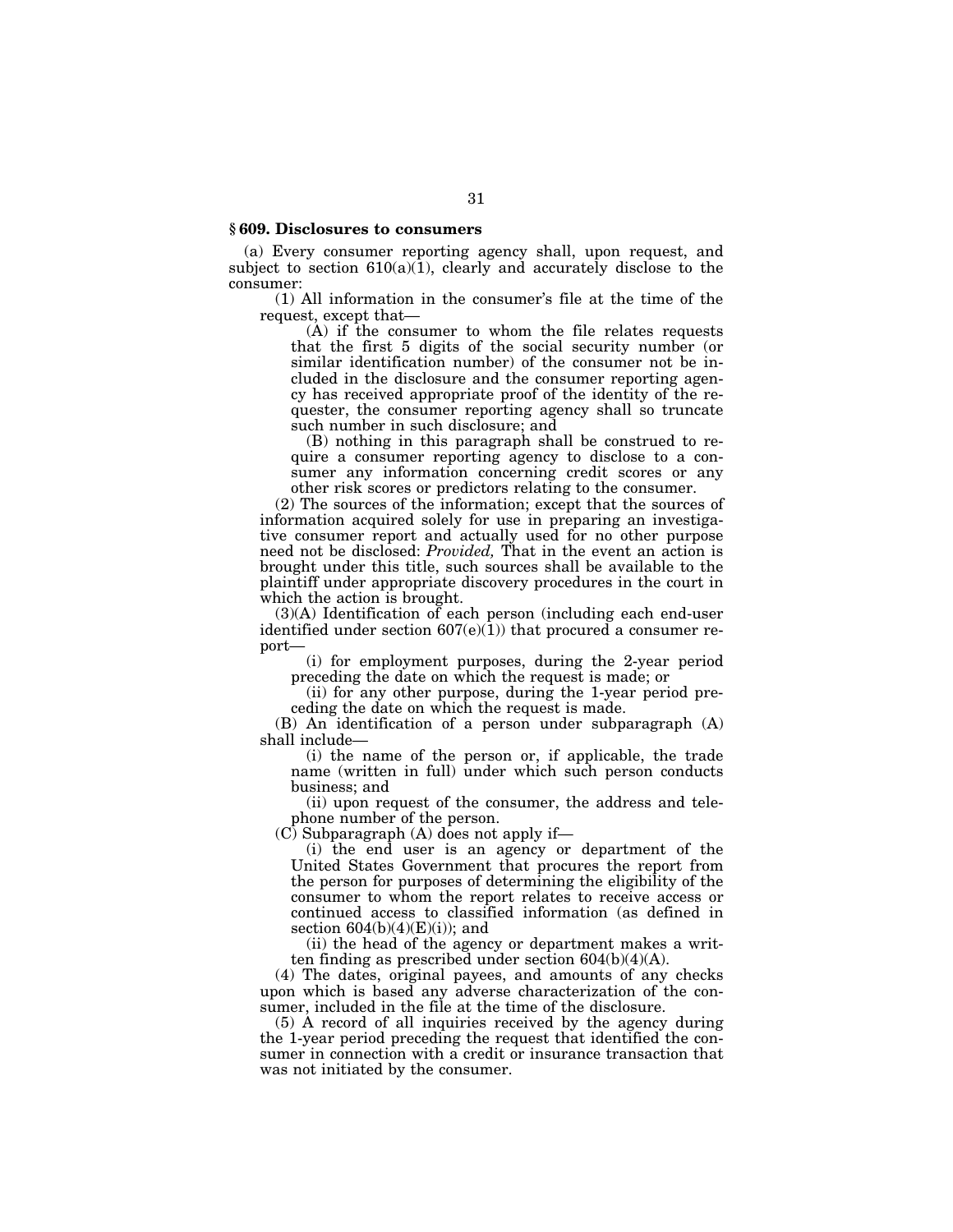(6) If the consumer requests the credit file and not the credit score, a statement that the consumer may request and obtain a credit score.

(b) The requirements of subsection (a) respecting the disclosure of sources of information and the recipients of consumer reports do not apply to information received or consumer reports furnished prior to the effective date of this title except to the extent that the matter involved is contained in the files of the consumer reporting agency on that date.

(c) SUMMARY OF RIGHTS TO OBTAIN AND DISPUTE INFORMATION IN CONSUMER REPORTS AND TO OBTAIN CREDIT SCORES.— (1) COMMISSION SUMMARY OF RIGHTS REQUIRED.—

(A) IN GENERAL.—The Commission shall prepare a model summary of the rights of consumers under this title.

(B) CONTENT OF SUMMARY.—The summary of rights prepared under subparagraph (A) shall include a description of—

(i) the right of a consumer to obtain a copy of a consumer report under subsection (a) from each consumer reporting agency;

(ii) the frequency and circumstances under which a consumer is entitled to receive a consumer report without charge under section 612;

(iii) the right of a consumer to dispute information in the file of the consumer under section 611;

(iv) the right of a consumer to obtain a credit score from a consumer reporting agency, and a description of how to obtain a credit score;

(v) the method by which a consumer can contact, and obtain a consumer report from, a consumer reporting agency without charge, as provided in the regulations of the Bureau prescribed under section  $211(c)$ of the Fair and Accurate Credit Transactions Act of 2003; and

(vi) the method by which a consumer can contact, and obtain a consumer report from, a consumer reporting agency described in section 603(w), as provided in the regulations of the Bureau prescribed under section  $612(a)(1)(C)$ .

(C) AVAILABILITY OF SUMMARY OF RIGHTS.—The Commission shall—

(i) actively publicize the availability of the summary of rights prepared under this paragraph;

(ii) conspicuously post on its Internet website the availability of such summary of rights; and

(iii) promptly make such summary of rights available to consumers, on request.

(2) SUMMARY OF RIGHTS REQUIRED TO BE INCLUDED WITH AGENCY DISCLOSURES.—A consumer reporting agency shall provide to a consumer, with each written disclosure by the agency to the consumer under this section—

(A) the summary of rights prepared by the Bureau under paragraph (1);

(B) in the case of a consumer reporting agency described in section 603(p), a toll-free telephone number established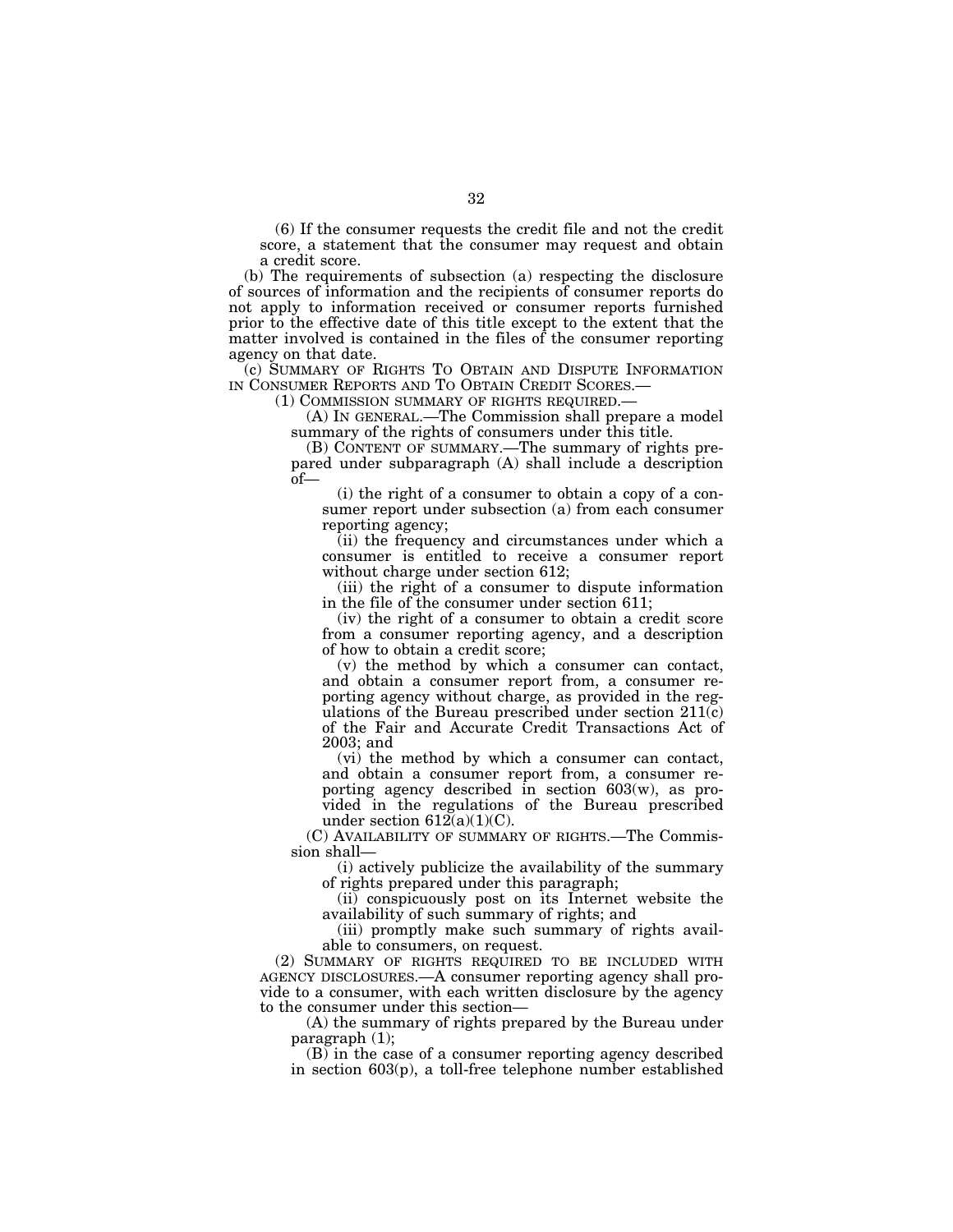by the agency, at which personnel are accessible to consumers during normal business hours;

(C) a list of all Federal agencies responsible for enforcing any provision of this title, and the address and any appropriate phone number of each such agency, in a form that will assist the consumer in selecting the appropriate agency;

(D) a statement that the consumer may have additional rights under State law, and that the consumer may wish to contact a State or local consumer protection agency or a State attorney general (or the equivalent thereof) to learn of those rights; and

(E) a statement that a consumer reporting agency is not required to remove accurate derogatory information from the file of a consumer, unless the information is outdated under section 605 or cannot be verified.

(d) SUMMARY OF RIGHTS OF IDENTITY THEFT VICTIMS.—

(1) IN GENERAL.—The Commission, in consultation with the Federal banking agencies and the National Credit Union Administration, shall prepare a model summary of the rights of consumers under this title with respect to the procedures for remedying the effects of fraud or identity theft involving credit, an electronic fund transfer, or an account or transaction at or with a financial institution or other creditor.

(2) SUMMARY OF RIGHTS AND CONTACT INFORMATION.—Beginning 60 days after the date on which the model summary of rights is prescribed in final form by the Bureau pursuant to paragraph (1), if any consumer contacts a consumer reporting agency and expresses a belief that the consumer is a victim of fraud or identity theft involving credit, an electronic fund transfer, or an account or transaction at or with a financial institution or other creditor, the consumer reporting agency shall, in addition to any other action that the agency may take, provide the consumer with a summary of rights that contains all of the information required by the Bureau under paragraph (1), and information on how to contact the Bureau to obtain more detailed information.

(e) INFORMATION AVAILABLE TO VICTIMS.—

(1) IN GENERAL.—For the purpose of documenting fraudulent transactions resulting from identity theft, not later than 30 days after the date of receipt of a request from a victim in accordance with paragraph  $(3)$ , and subject to verification of the identity of the victim and the claim of identity theft in accordance with paragraph (2), a business entity that has provided credit to, provided for consideration products, goods, or services to, accepted payment from, or otherwise entered into a commercial transaction for consideration with, a person who has allegedly made unauthorized use of the means of identification of the victim, shall provide a copy of application and business transaction records in the control of the business entity, whether maintained by the business entity or by another person on behalf of the business entity, evidencing any transaction alleged to be a result of identity theft to—

(A) the victim;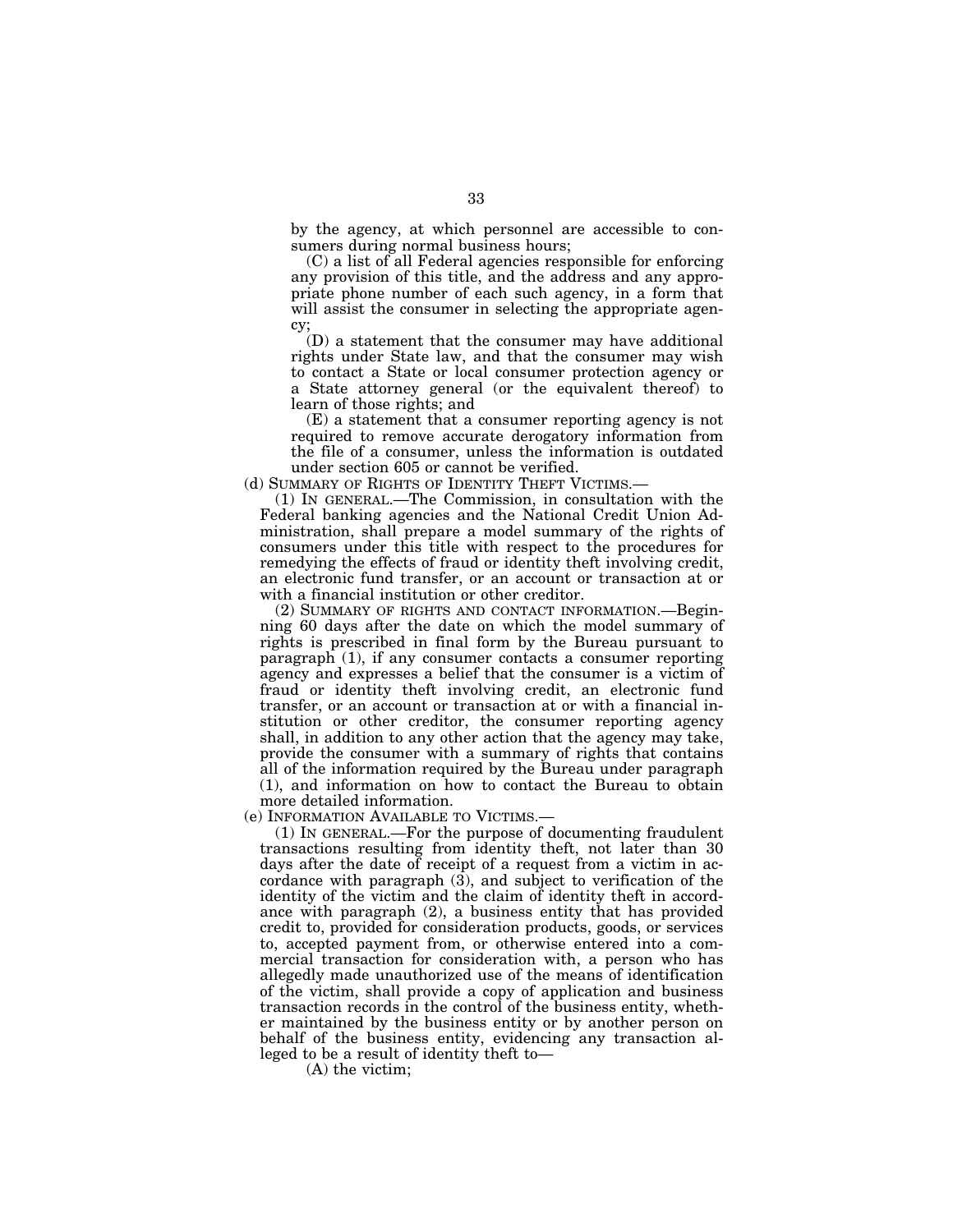(B) any Federal, State, or local government law enforcement agency or officer specified by the victim in such a request; or

(C) any law enforcement agency investigating the identity theft and authorized by the victim to take receipt of records provided under this subsection.

(2) VERIFICATION OF IDENTITY AND CLAIM.—Before a business entity provides any information under paragraph (1), unless the business entity, at its discretion, otherwise has a high degree of confidence that it knows the identity of the victim making a request under paragraph (1), the victim shall provide to the business entity—

 $(A)$  as proof of positive identification of the victim, at the election of the business entity—

(i) the presentation of a government-issued identification card;

(ii) personally identifying information of the same type as was provided to the business entity by the unauthorized person; or

(iii) personally identifying information that the business entity typically requests from new applicants or for new transactions, at the time of the victim's request for information, including any documentation described in clauses (i) and (ii); and

(B) as proof of a claim of identity theft, at the election of the business entity—

(i) a copy of a police report evidencing the claim of the victim of identity theft; and

(ii) a properly completed—

(I) copy of a standardized affidavit of identity theft developed and made available by the Bureau; or

(II) an affidavit of fact that is acceptable to the business entity for that purpose.

(3) PROCEDURES.—The request of a victim under paragraph  $(1)$  shall-

(A) be in writing;

(B) be mailed to an address specified by the business entity, if any; and

(C) if asked by the business entity, include relevant information about any transaction alleged to be a result of identity theft to facilitate compliance with this section including—

(i) if known by the victim (or if readily obtainable by the victim), the date of the application or transaction; and

(ii) if known by the victim (or if readily obtainable by the victim), any other identifying information such as an account or transaction number.

(4) NO CHARGE TO VICTIM.—Information required to be provided under paragraph (1) shall be so provided without charge.

(5) AUTHORITY TO DECLINE TO PROVIDE INFORMATION.—A business entity may decline to provide information under paragraph (1) if, in the exercise of good faith, the business entity determines that—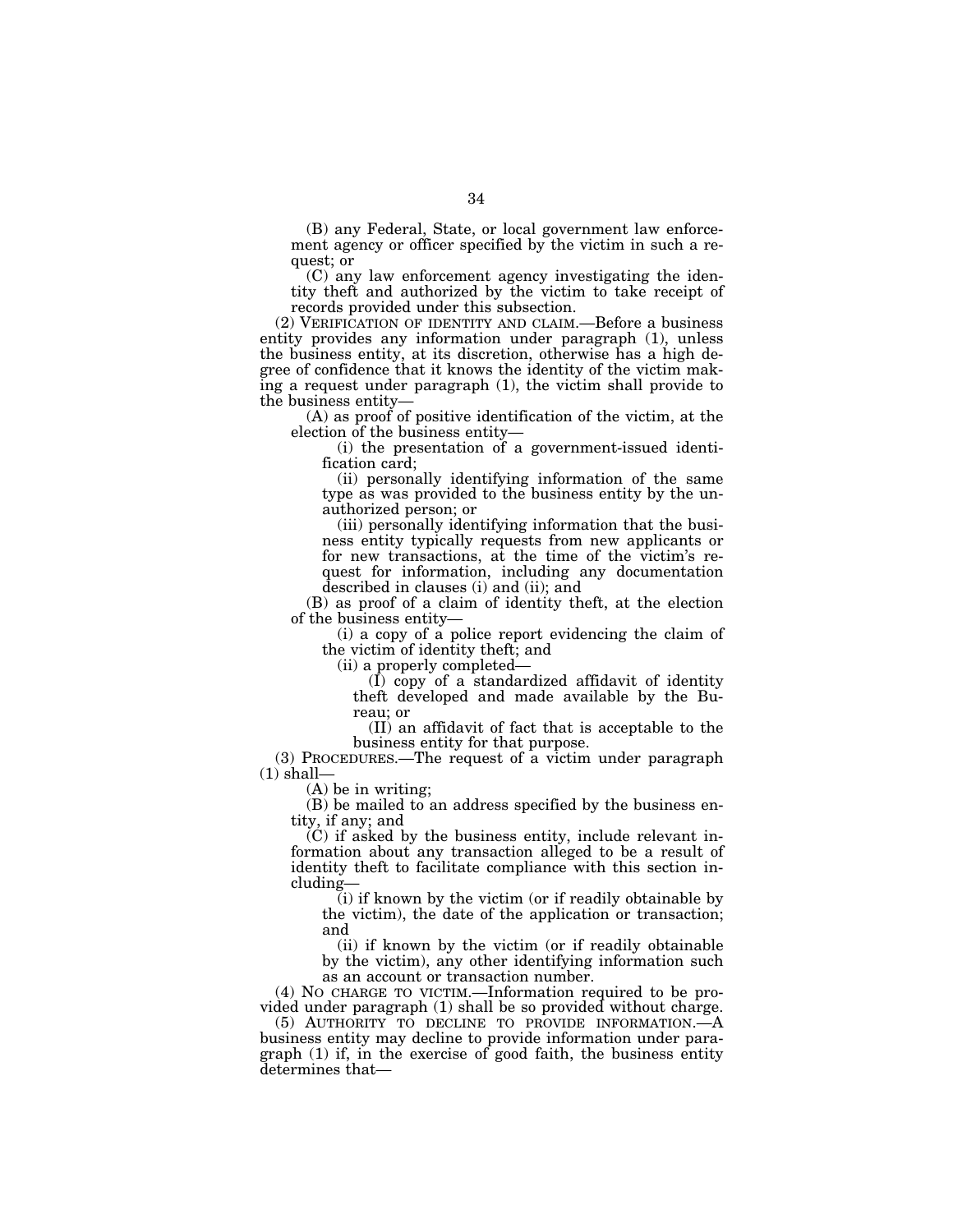(A) this subsection does not require disclosure of the information;

(B) after reviewing the information provided pursuant to paragraph (2), the business entity does not have a high degree of confidence in knowing the true identity of the individual requesting the information;

(C) the request for the information is based on a misrepresentation of fact by the individual requesting the information relevant to the request for information; or

(D) the information requested is Internet navigational data or similar information about a person's visit to a website or online service.

(6) LIMITATION ON LIABILITY.—Except as provided in section 621, sections 616 and 617 do not apply to any violation of this subsection.

(7) LIMITATION ON CIVIL LIABILITY.—No business entity may be held civilly liable under any provision of Federal, State, or other law for disclosure, made in good faith pursuant to this subsection.

(8) NO NEW RECORDKEEPING OBLIGATION.—Nothing in this subsection creates an obligation on the part of a business entity to obtain, retain, or maintain information or records that are not otherwise required to be obtained, retained, or maintained in the ordinary course of its business or under other applicable law.

(9) RULE OF CONSTRUCTION.—<br>(A) IN GENERAL.—No provision of subtitle A of title V of Public Law 106–102, prohibiting the disclosure of financial information by a business entity to third parties shall be used to deny disclosure of information to the victim under this subsection.

(B) LIMITATION.—Except as provided in subparagraph (A), nothing in this subsection permits a business entity to disclose information, including information to law enforcement under subparagraphs  $(B)$  and  $(C)$  of paragraph  $(1)$ , that the business entity is otherwise prohibited from disclosing under any other applicable provision of Federal or State law.

(10) AFFIRMATIVE DEFENSE.—In any civil action brought to enforce this subsection, it is an affirmative defense (which the defendant must establish by a preponderance of the evidence) for a business entity to file an affidavit or answer stating that—

(A) the business entity has made a reasonably diligent search of its available business records; and

(B) the records requested under this subsection do not exist or are not reasonably available.

(11) DEFINITION OF VICTIM.—For purposes of this subsection, the term ''victim'' means a consumer whose means of identification or financial information has been used or transferred (or has been alleged to have been used or transferred) without the authority of that consumer, with the intent to commit, or to aid or abet, an identity theft or a similar crime.

(12) EFFECTIVE DATE.—This subsection shall become effective 180 days after the date of enactment of this subsection.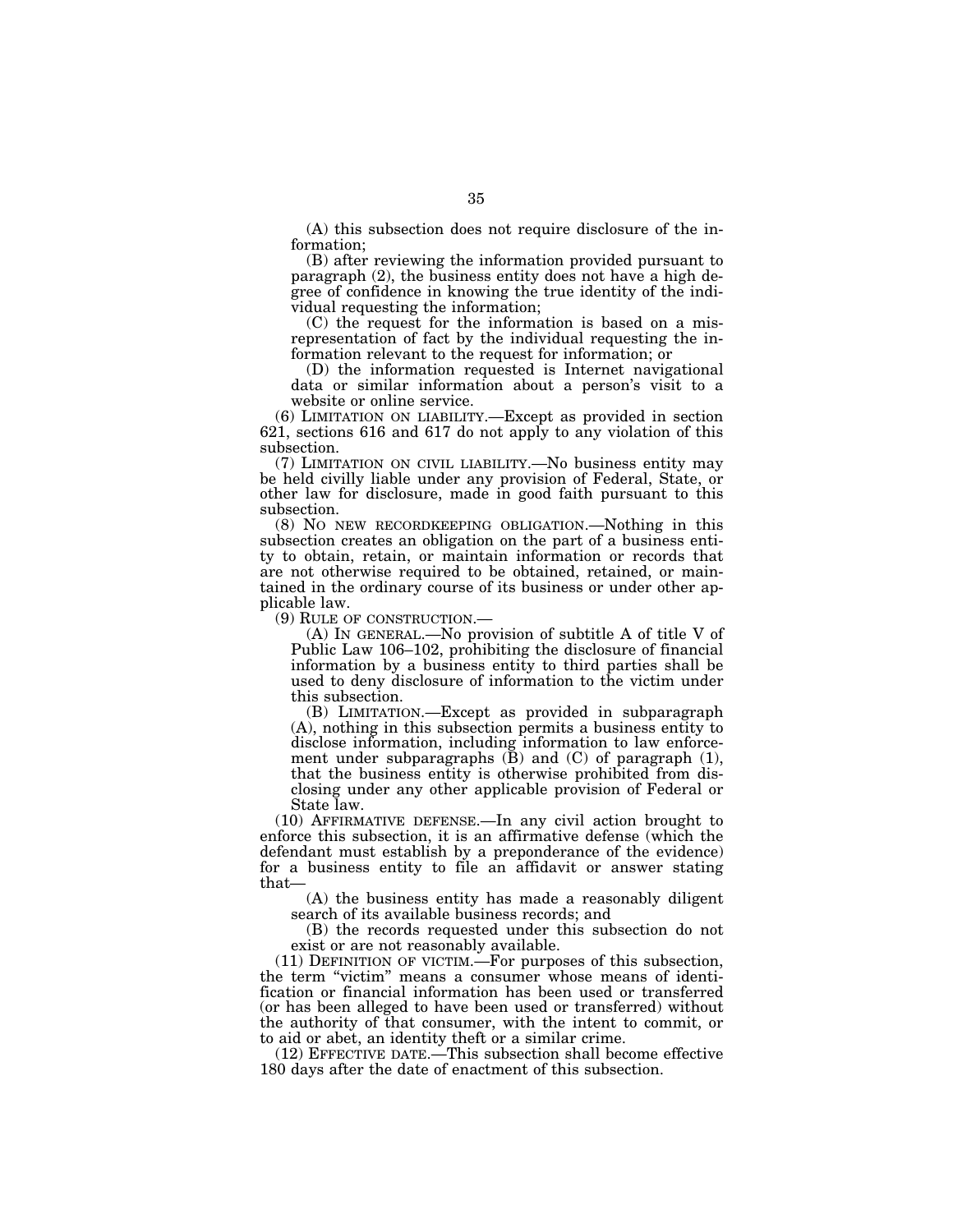(13) EFFECTIVENESS STUDY.—Not later than 18 months after the date of enactment of this subsection, the Comptroller General of the United States shall submit a report to Congress assessing the effectiveness of this provision.

ø(f) DISCLOSURE OF CREDIT SCORES.—

 $(1)$  IN GENERAL.—Upon the request of a consumer for a credit score, a consumer reporting agency shall supply to the consumer a statement indicating that the information and credit scoring model may be different than the credit score that may be used by the lender, and a notice which shall include—

 $(A)$  the current credit score of the consumer or the most recent credit score of the consumer that was previously calculated by the credit reporting agency for a purpose related to the extension of credit;

 $($ B $)$  the range of possible credit scores under the model used;

 $\mathcal{I}(C)$  all of the key factors that adversely affected the credit score of the consumer in the model used, the total number of which shall not exceed 4, subject to paragraph  $(9);$ 

 $I(D)$  the date on which the credit score was created; and

 $\mathbb{I}(E)$  the name of the person or entity that provided the credit score or credit file upon which the credit score was created.

 $(2)$  DEFINITIONS.—For purposes of this subsection, the following definitions shall apply:

 $\tilde{I}(A)$  CREDIT SCORE.—The term "credit score"—

 $(i)$  means a numerical value or a categorization derived from a statistical tool or modeling system used by a person who makes or arranges a loan to predict the likelihood of certain credit behaviors, including default (and the numerical value or the categorization derived from such analysis may also be referred to as a "risk predictor" or "risk score"; and

ø(ii) does not include—

 $\left[$ (I) any mortgage score or rating of an automated underwriting system that considers one or more factors in addition to credit information, including the loan to value ratio, the amount of down payment, or the financial assets of a consumer; or

ø(II) any other elements of the underwriting process or underwriting decision.

ø(B) KEY FACTORS.—The term ''key factors'' means all relevant elements or reasons adversely affecting the credit score for the particular individual, listed in the order of their importance based on their effect on the credit score.

ø(3) TIMEFRAME AND MANNER OF DISCLOSURE.—The information required by this subsection shall be provided in the same timeframe and manner as the information described in subsection (a).

 $(4)$  APPLICABILITY TO CERTAIN USES.—This subsection shall not be construed so as to compel a consumer reporting agency to develop or disclose a score if the agency does not—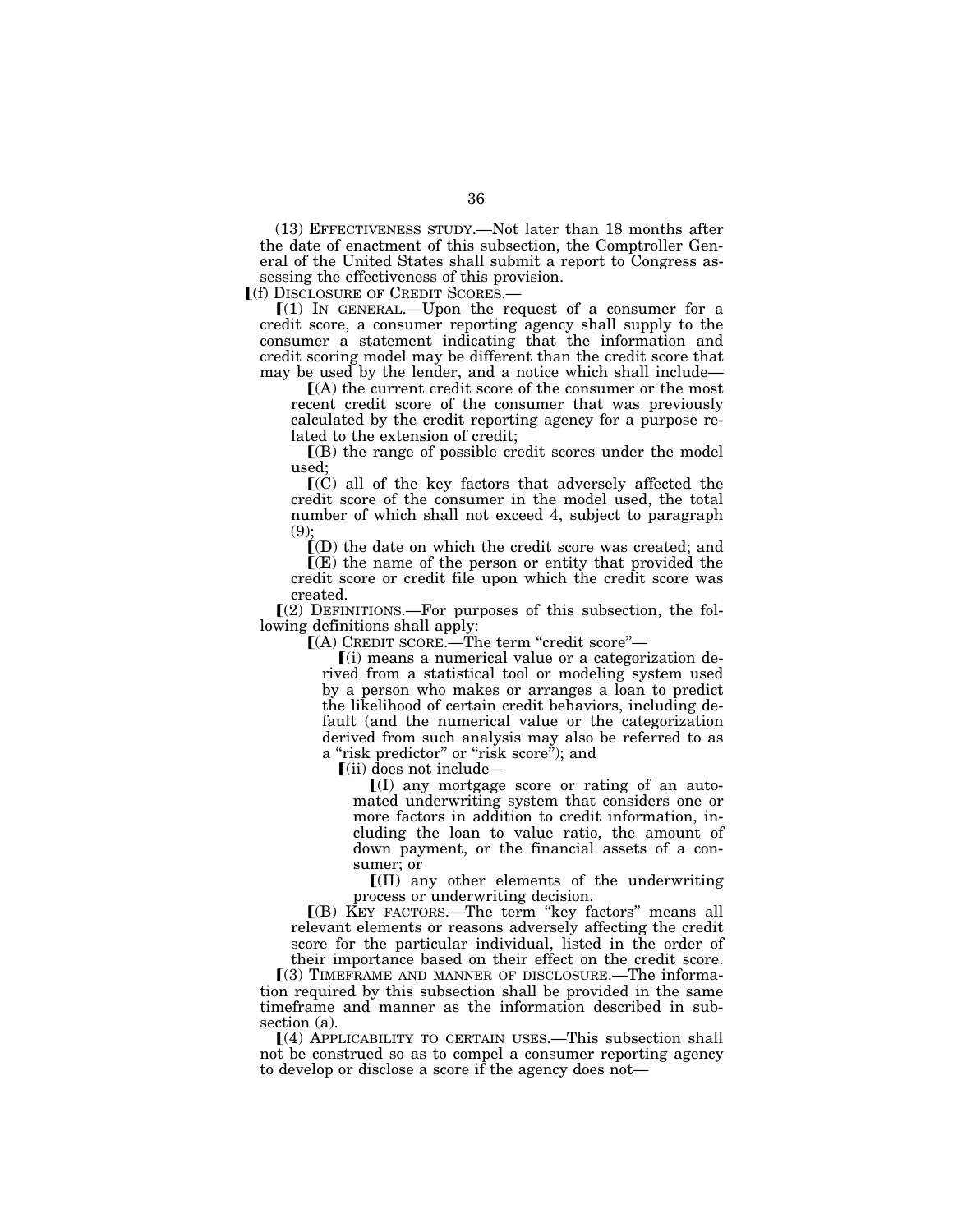$f(A)$  distribute scores that are used in connection with residential real property loans; or

 $($ B $)$  develop scores that assist credit providers in understanding the general credit behavior of a consumer and predicting the future credit behavior of the consumer.

 $(5)$  APPLICABILITY TO CREDIT SCORES DEVELOPED BY ANOTHER PERSON.—<br> $( A )$  IN GENERAL.—This subsection shall not be con-

strued to require a consumer reporting agency that distributes credit scores developed by another person or entity to provide a further explanation of them, or to process a dispute arising pursuant to section 611, except that the consumer reporting agency shall provide the consumer with the name and address and website for contacting the person or entity who developed the score or developed the methodology of the score.

 $($ B) EXCEPTION.—This paragraph shall not apply to a consumer reporting agency that develops or modifies scores that are developed by another person or entity.

ø(6) MAINTENANCE OF CREDIT SCORES NOT REQUIRED.—This subsection shall not be construed to require a consumer reporting agency to maintain credit scores in its files.

 $(7)$  COMPLIANCE IN CERTAIN CASES.—In complying with this subsection, a consumer reporting agency shall—

 $(A)$  supply the consumer with a credit score that is derived from a credit scoring model that is widely distributed to users by that consumer reporting agency in connection with residential real property loans or with a credit score that assists the consumer in understanding the credit scoring assessment of the credit behavior of the consumer and predictions about the future credit behavior of the consumer; and

 $I(B)$  a statement indicating that the information and credit scoring model may be different than that used by the lender.

 $(8)$  FAIR AND REASONABLE FEE.—A consumer reporting agency may charge a fair and reasonable fee, as determined by the Bureau, for providing the information required under this subsection.

 $(9)$  USE OF ENQUIRIES AS A KEY FACTOR.—If a key factor that adversely affects the credit score of a consumer consists of the number of enquiries made with respect to a consumer report, that factor shall be included in the disclosure pursuant to paragraph (1)(C) without regard to the numerical limitation in such paragraph.]

*(f) DISCLOSURE OF CREDIT SCORE AND EDUCATIONAL CREDIT SCORE BY CONSUMER REPORTING AGENCIES.—* 

*(1) IN GENERAL.—Upon the request of a consumer for a credit score or educational credit score, a consumer reporting agency shall supply to the consumer a statement—* 

*(A) containing—* 

*(i) a current credit score at the time of the request generated using a commonly used credit scoring model to generate credit scores, subject to regulations of the Bureau;*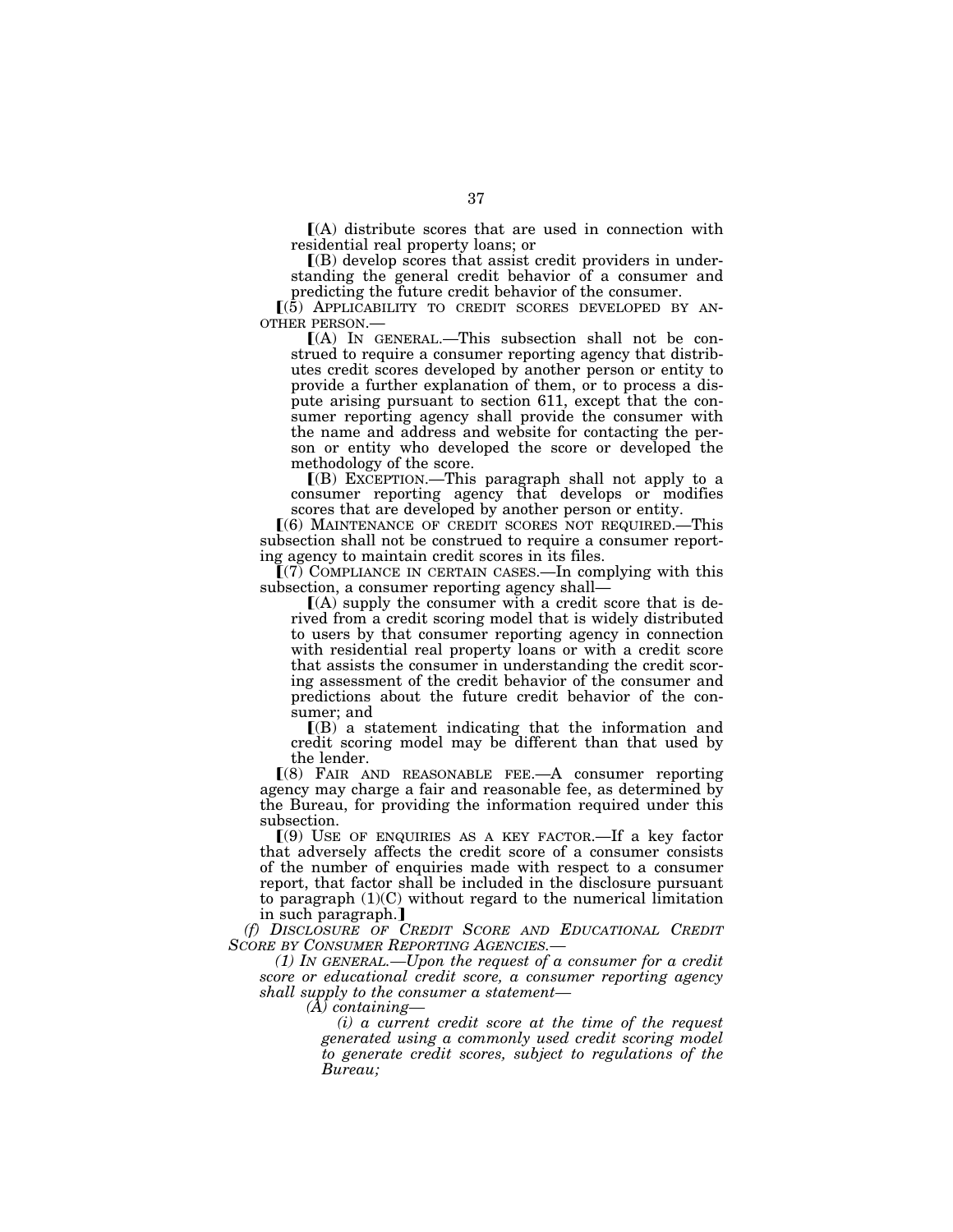*(ii) an educational credit score at the time of the request, if it is not practicable to generate such a credit score, as determined by the Bureau; or* 

*(iii) an explanation that the consumer's file does not have sufficient information from which to generate such a credit score or educational credit score; and* 

*(B) with respect to each previous credit score in the file of the consumer—* 

*(i) the date on which the credit score was generated; (ii) the name of any entity that the credit score was provided to; and* 

*(iii) the credit score itself.* 

*(2) REQUIREMENTS.—A statement provided under clause (i) or (ii) of paragraph (1)(A) shall include—* 

*(A) a minimum of 4 key factors, if available, that adversely affected the credit score or educational credit score, except that if one of the key factors consists of the number of enquiries made with respect to a consumer report, that factor shall be provided to the consumer in addition to the factors required by this subparagraph;* 

*(B) to the extent possible, specific actions a consumer could take with respect to each key factor listed in subparagraph (A) to improve the consumer's credit score or educational credit score;* 

*(C) a minimum of 4 key factors, if available, that positively affected the credit score or educational credit score;* 

*(D) the range of possible credit scores or educational credit scores under the credit scoring model used;* 

*(E) the distribution of credit scores or educational credit scores among consumers who are scored under the same credit scoring model by the consumer reporting agency, and using the same scale as that of the score that is provided to a creditor or consumers—* 

*(i) in the form of a bar graph containing a minimum of 6 bars that illustrates the percentage of consumers with credit scores or educational credit scores within the range of scores represented by each bar; or* 

*(ii) by another clear and readily understandable graphical depiction, statement, or illustration comparing the consumer's credit score or educational credit score to the scores of other consumers, as determined by the Bureau;* 

*(F) the date on which the credit score or educational credit score was created; and* 

*(G) the name of the person that developed the credit scoring model on which the credit score or educational credit score was based.* 

*(3) APPLICABILITY TO CERTAIN USES.—This subsection shall not be construed so as to compel a consumer reporting agency to—* 

*(A) develop or disclose a credit score if the agency does not distribute credit scores used by a person who makes or arranges a loan or extends credit to predict the likelihood of certain credit behaviors; or*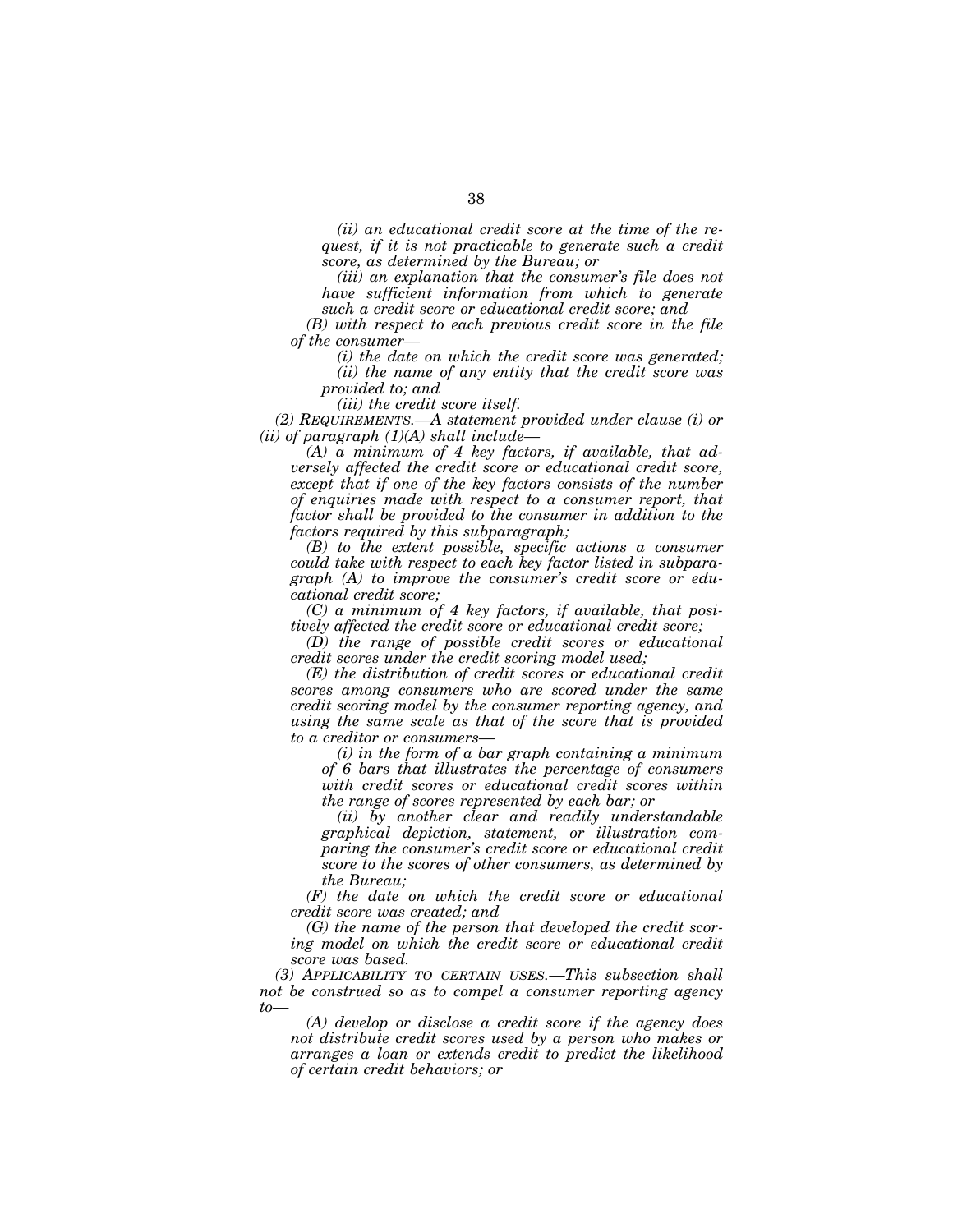*(B) develop or disclose an educational credit score if the agency does not develop educational credit scores that assist in understanding the general credit behavior of a consumer and predicting the future credit behavior of the consumer.*<br>(4) MAINTENANCE OF CREDIT SCORES.—

*(A) IN GENERAL.—All consumer reporting agencies shall maintain in the consumer's file credit scores relating to the consumer for a period of 2 years from the date on which such information is generated.* 

*(B) DISCLOSURE ONLY TO CONSUMERS.—A past credit score maintained in a consumer's file pursuant to subparagraph (A) may only be provided to the consumer to which the credit score relates and may not be included in a consumer report or used as a factor in generating a credit score or educational credit score.* 

*(C) REMOVAL OF PAST CREDIT SCORES.—A past credit score maintained in a consumer's file pursuant to subparagraph (A) shall be removed from the consumer's file after the end of the 2-year period described under subparagraph (A).* 

*(5) WEBSITE DISCLAIMER.—A consumer reporting agency that generates or provides credit scores or educational credit scores shall clearly and conspicuously display on the home page of the agency's Internet website, and as part of any application, solicitation, or marketing material or media providing information related to a credit score or educational credit score, the following notice, in boldface type of 18-point font or larger and in a text box with boldface outer borders:CREDIT SCORE DIS-CLAIMER.''* 

*There is no ''one'' credit score. There are many scoring formulas derived from a wide variety of models available to a consumer and used by lenders and creditors. Different lenders and creditors use different scoring formulas to determine whether to extend credit or make a loan to you, and the terms of the credit or loan. An educational credit score is not a credit score that a person who makes a loan or extends credit to you is likely to use. Educational credit scores are merely intended to be used as an educational tool to help consumers understand how the information contained in a consumer report may affect the terms and conditions of a loan or extension of credit that may be available to a consumer. Lenders and creditors may also rely on information not contained in your consumer report and not reflected in the calculation of your credit score.''.* 

*(6) ADDITIONAL REQUIREMENTS FOR EDUCATIONAL CREDIT SCORES.—* 

*(A) DISCLAIMER.—If an educational credit score is provided pursuant to paragraph (1), a consumer reporting agency shall clearly and conspicuously include in a prominent location on the statement, in boldface type of 18-point font or larger, and in a text box with boldface outer borders, the following notice:EDUCATIONAL CREDIT SCORE DISCLAIMER.''* 

*The educational credit score provided to you is not a credit score that a lender or creditor is likely to use to make a loan or extend*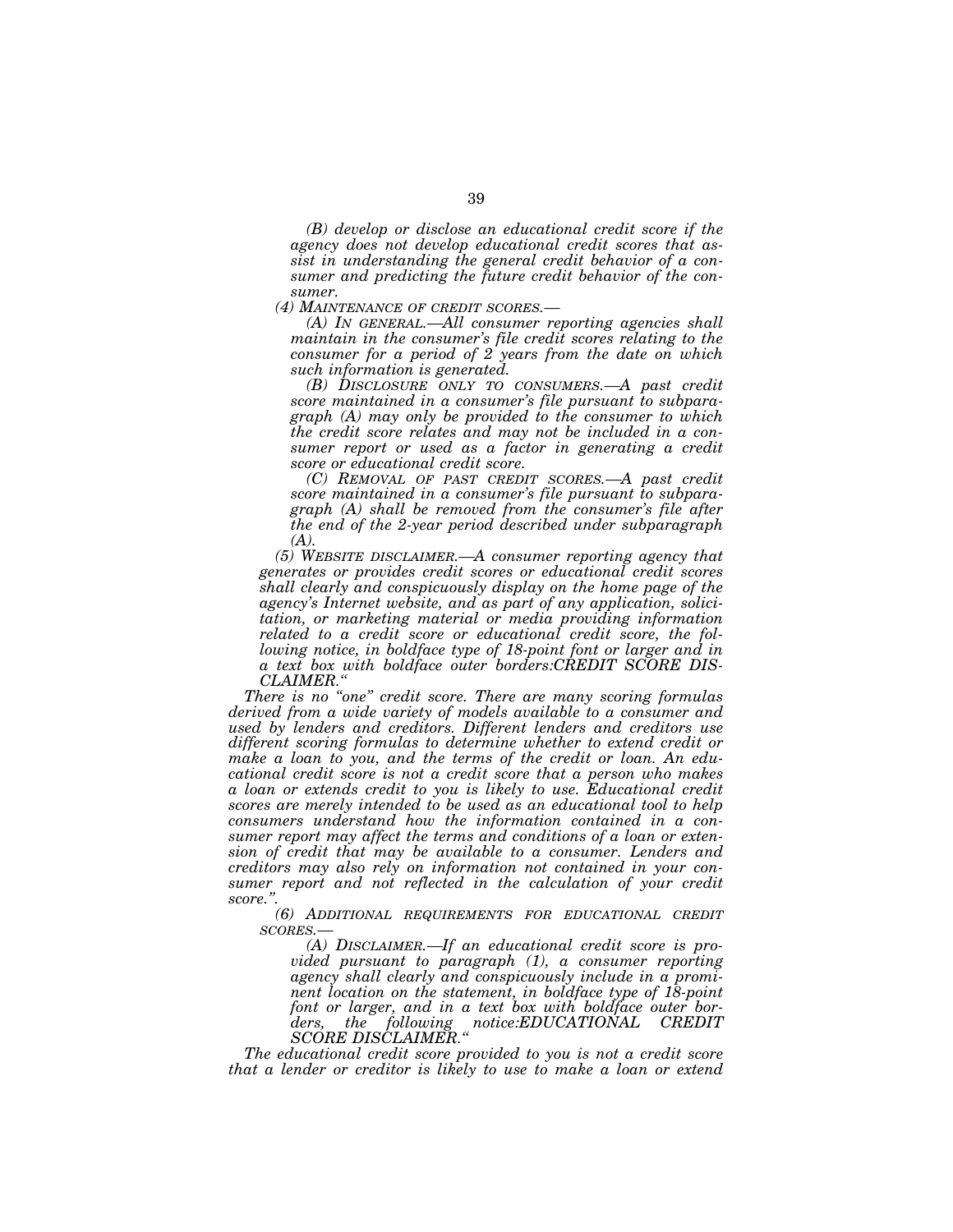*credit to you. There are many different credit scores derived from a wide variety of models used by lenders and creditors. An educational credit score is merely an educational tool. It is intended to provide consumers with a basic understanding of how the information contained in a consumer report may affect the terms and conditions of credit that are available. The credit scores you receive directly from different lenders and creditors may not be the same as an educational credit score. There are a number of reasons for this:* 

*''(1) Each company may use a different formula for calculating credit scores and the differences in the formulas may lead to differences in your scores.* 

*''(2) Companies may produce scores that give results on different scales.* 

*''(3) Not all lenders or creditors report to every consumer reporting agency, and therefore the information contained in your consumer report that the consumer reporting agencies use to calculate your educational credit score may differ among agencies.''.* 

*(B) PROHIBITION ON MISLEADING REPRESENTATIONS.—A consumer reporting agency may not refer to an educational credit score as a credit score in any application, solicitation, marketing, or other informational materials or media.* 

*(7) MODIFICATION OF DISCLAIMERS.—The Bureau may modify the content, format, and manner of the disclaimers required under paragraphs (5) and (6), if warranted, after conducting consumer testing or research.* 

(g) DISCLOSURE OF CREDIT SCORES BY CERTAIN MORTGAGE LEND-<br>ERS.— (1) IN GENERAL.—Any person who makes or arranges loans

and who uses a consumer credit score] *any consumer reports or credit scores*  $\mathbf{I}$ , as defined in subsection (f), in connection with an application initiated or sought by a consumer for a closed end loan or the establishment of an open end loan for a consumer purpose that is secured by 1 to 4 units of residential real property (hereafter in this subsection referred to as the "lender") shall provide [the following to the consumer as soon as reasonably practicable:*]*, *not later than 3 business days after using such reports or scores, a document disclosing any consumer reports and credit scores used by the lender to determine whether to extend credit to the consumer along with the statement described in subsection (f)(2).* 

 $(A)$  INFORMATION REQUIRED UNDER SUBSECTION  $(f)$ .

 $(i)$  IN GENERAL.—A copy of the information identified in subsection (f) that was obtained from a consumer reporting agency or was developed and used by the user of the information.

ø(ii) NOTICE UNDER SUBPARAGRAPH (D).—In addition to the information provided to it by a third party that provided the credit score or scores, a lender is only required to provide the notice contained in subparagraph (D).

 $\left[ \left( \overline{B} \right) \right]$  DISCLOSURES IN CASE OF AUTOMATED UNDER-WRITING SYSTEM.—

 $(i)$  IN GENERAL.—If a person that is subject to this subsection uses an automated underwriting system to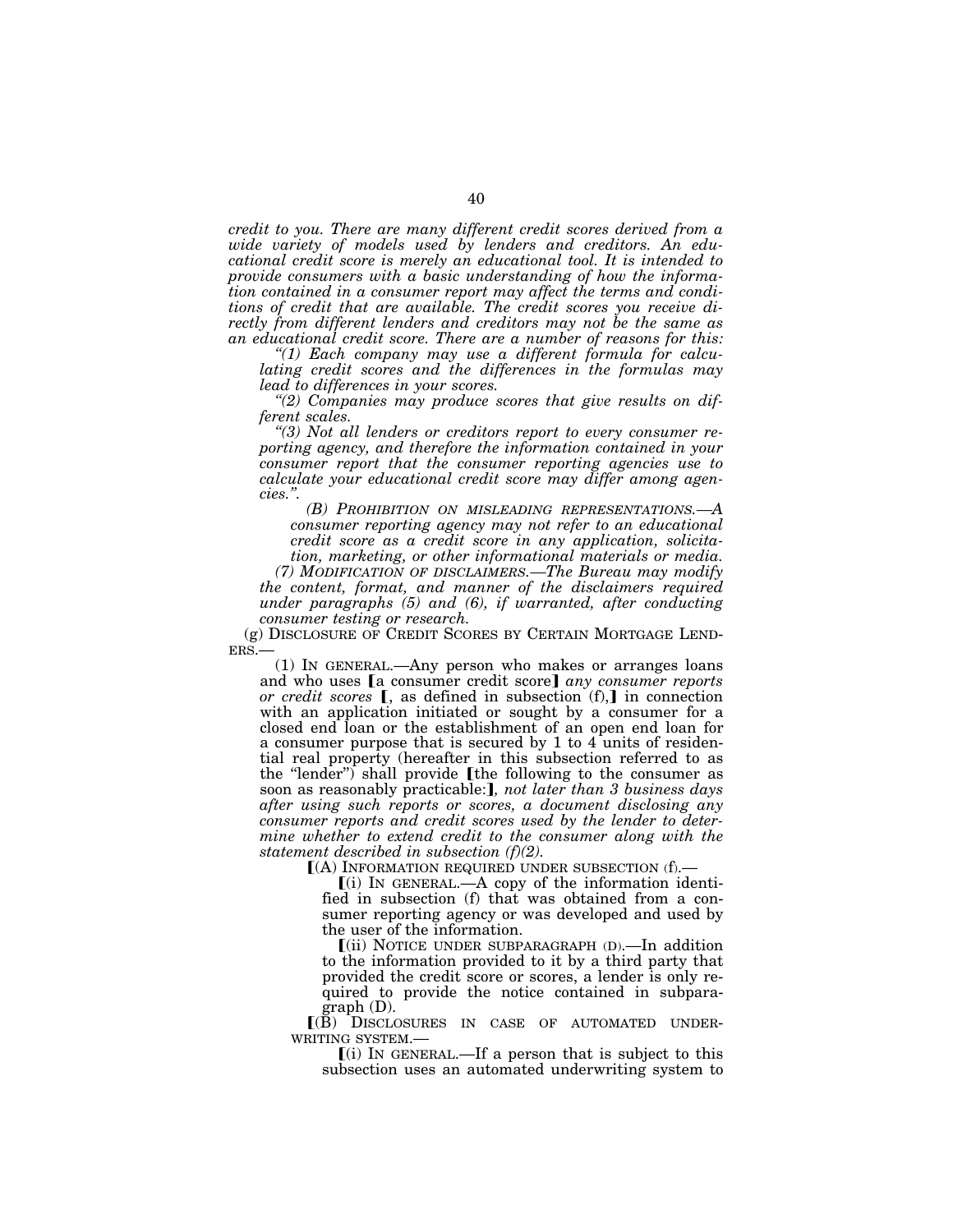underwrite a loan, that person may satisfy the obligation to provide a credit score by disclosing a credit score and associated key factors supplied by a consumer reporting agency.

ø(ii) NUMERICAL CREDIT SCORE.—However, if a numerical credit score is generated by an automated underwriting system used by an enterprise, and that score is disclosed to the person, the score shall be disclosed to the consumer consistent with subparagraph (C).

ø(iii) ENTERPRISE DEFINED.—For purposes of this subparagraph, the term "enterprise" has the same meaning as in paragraph (6) of section 1303 of the Federal Housing Enterprises Financial Safety and Soundness Act of 1992.

ø(C) DISCLOSURES OF CREDIT SCORES NOT OBTAINED FROM A CONSUMER REPORTING AGENCY.—A person that is subject to the provisions of this subsection and that uses a credit score, other than a credit score provided by a consumer reporting agency, may satisfy the obligation to provide a credit score by disclosing a credit score and associ-

ated key factors supplied by a consumer reporting agency. *(2) RULE OF CONSTRUCTION.—Nothing in this subsection shall be construed to eliminate any requirement for lenders to provide credit score disclosures, including the statement described under subsection (f)(2), to consumers as part of an adverse action or risk-based pricing notice.* 

 $[(D)]$  (3) NOTICE TO HOME LOAN APPLICANTS.—A copy of the following notice, which shall include the name, address, and telephone number of each consumer reporting agency providing a credit score that was used:

### ''NOTICE TO THE HOME LOAN APPLICANT

''In connection with your application for a home loan, the lender must disclose to you*, free of charge,* the score that a consumer reporting agency distributed to users and the lender used in connection with your home loan, and the key factors [affecting your credit scores] *affecting your credit score or scores*.

scores¿ *affecting your credit score or scores*. ''The credit score is a computer generated summary calculated at the time of the request and based on information that a consumer reporting agency or lender has on file. The scores are based on data about your credit history and payment patterns. Credit scores are important because they are used to assist the lender in determining whether you will obtain a loan. They may also be used to determine what interest rate you may be offered on the mortgage. Credit scores can change over time, depending on your conduct, how your credit history and payment patterns change, and how credit scoring technologies change.

''Because the score is based on information in your credit history, it is very important that you review the credit-related information that is being furnished to make sure it is accurate. Credit records may vary from one company to another.

''If you have questions about your credit score or the credit information that is furnished to you, contact the consumer reporting agency at the address and telephone number provided with this no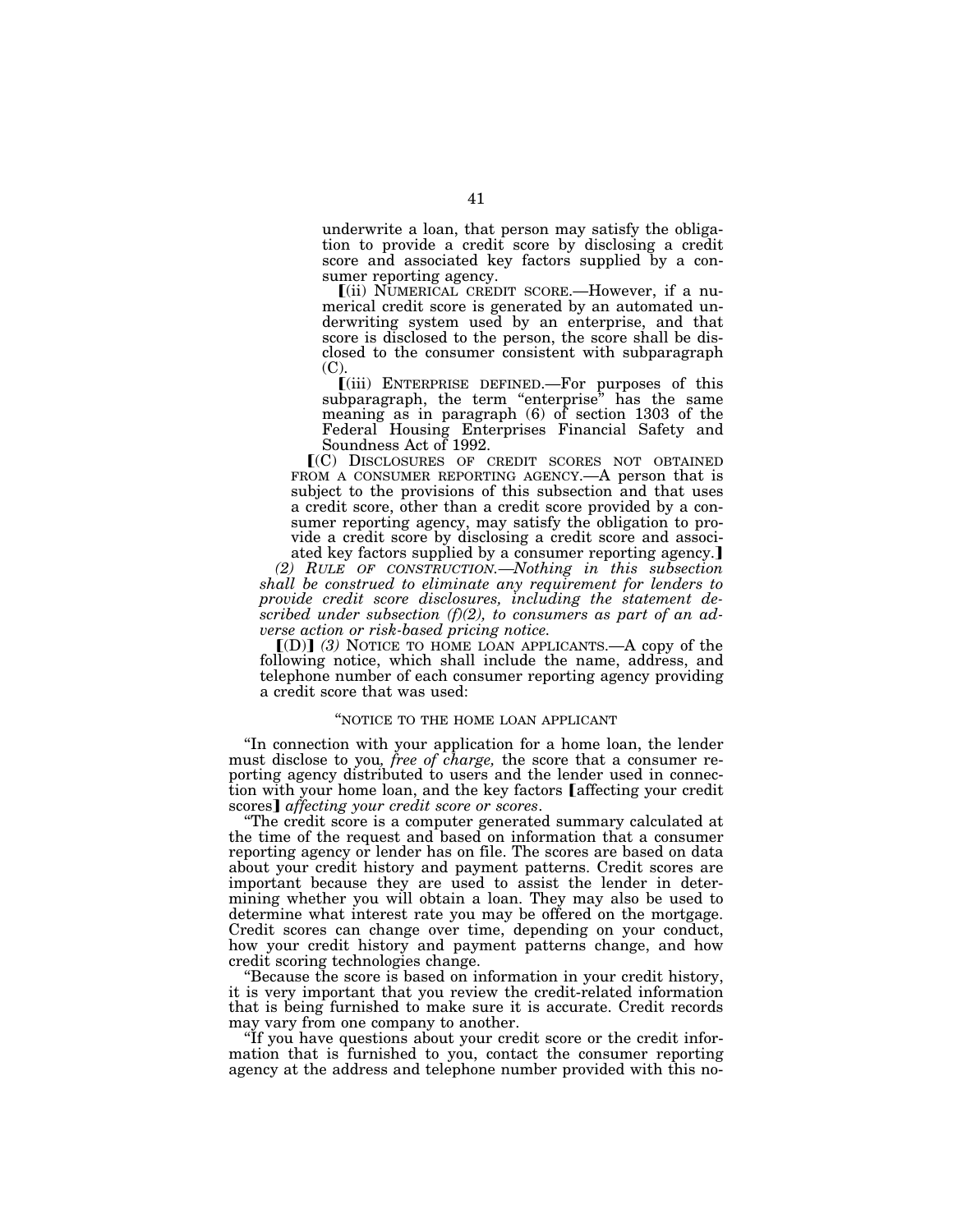tice, or contact the lender, if the lender developed or generated the credit score. The consumer reporting agency plays no part in the decision to take any action on the loan application and is unable to provide you with specific reasons for the decision on a loan application.

''If you have questions concerning the terms of the loan, contact the lender."

<sup>ø</sup>(E) ACTIONS NOT REQUIRED UNDER THIS SUBSECTION.— This subsection shall not require any person to—

 $\lceil$ (i) explain the information provided pursuant to subsection (f);

ø(ii) disclose any information other than a credit score or key factors, as defined in subsection (f);

ø(iii) disclose any credit score or related information obtained by the user after a loan has closed;

 $\left[$ (iv) provide more than 1 disclosure per loan transaction; or

 $\lbrack v \rbrack$  provide the disclosure required by this subsection when another person has made the disclosure to the consumer for that loan transaction.

 $\mathbf{F}(\mathbf{F})$  No obligation for content.—<br> $\mathbf{F}(\mathbf{i})$  In GENERAL.—The obligation of any person pursuant to this subsection shall be limited solely to providing a copy of the information that was received from the consumer reporting agency.

 $(iii)$  LIMIT ON LIABILITY.—No person has liability under this subsection for the content of that information or for the omission of any information within the report provided by the consumer reporting agency.

 $[(G)]$   $(4)$  PERSON DEFINED AS EXCLUDING ENTERPRISE.—As used in this subsection, the term ''person'' does not include an enterprise (as defined in paragraph (6) of section 1303 of the Federal Housing Enterprises Financial Safety and Soundness Act of 1992).

 $[(2)]$   $(5)$  Prohibition on disclosure clauses null and VOID.—

(A) IN GENERAL.—Any provision in a contract that prohibits the disclosure of a credit score *or scores* by a person who makes or arranges loans or a consumer reporting agency is void.

(B) NO LIABILITY FOR DISCLOSURE UNDER THIS SUB-SECTION.—A lender shall not have liability under any contractual provision for disclosure of a credit score *or scores*  pursuant to this subsection.

*(6) ACTIONS NOT REQUIRED.—This subsection shall not require any person to disclose any credit score or related information obtained by the person after a loan has closed.* 

*(7) NO PROCUREMENT COSTS.—None of the costs to the creditor or lender associated with procuring any consumer reports or scores under this subsection may be charged, directly or indirectly, to the consumer.* 

*(h) DISCLOSURE OF CONSUMER REPORTS AND CREDIT SCORES BY PRIVATE EDUCATIONAL LENDERS.—* 

*(1) IN GENERAL.—If a private educational lender obtains a copy of any consumer reports or credit scores and uses such re-*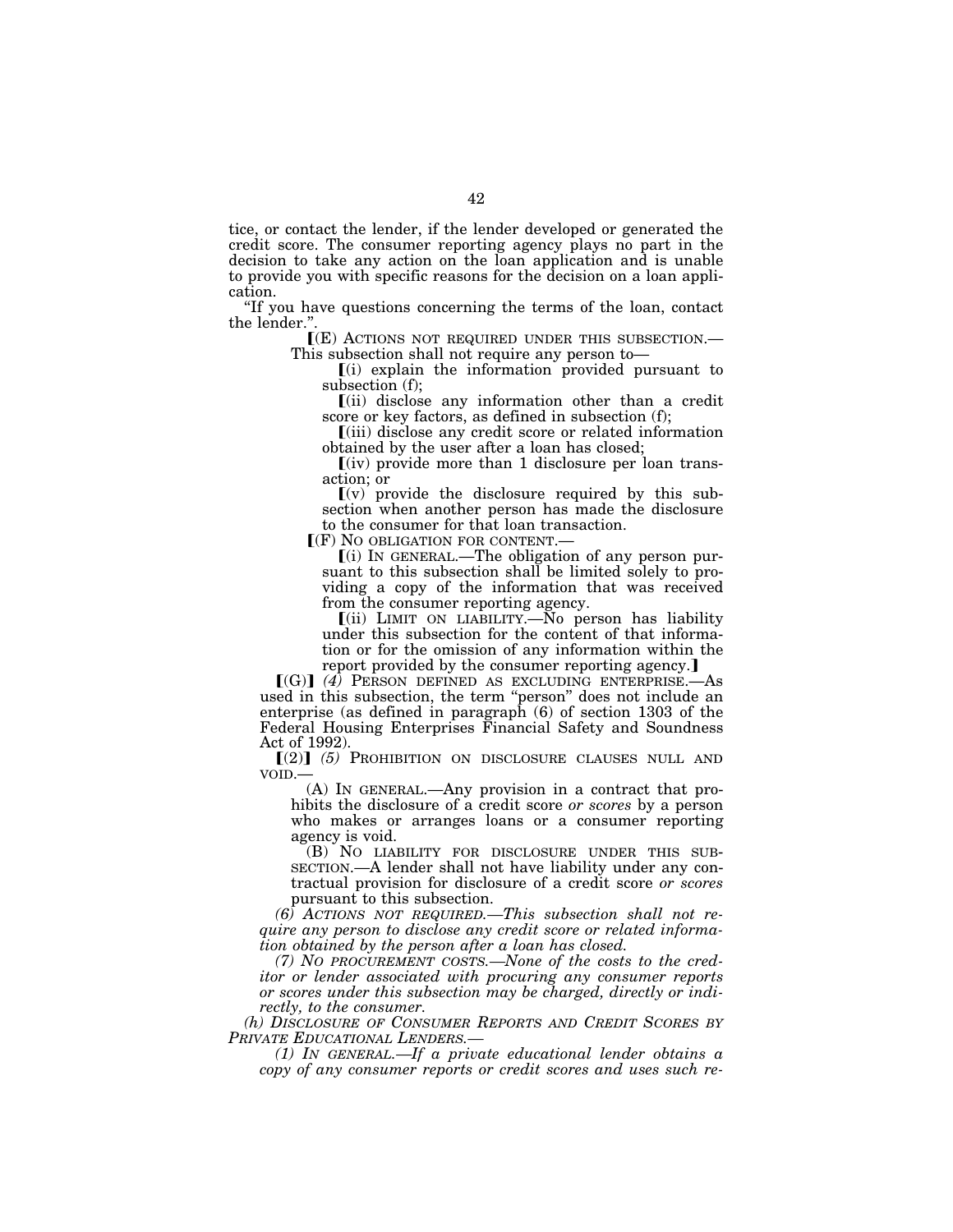*ports or scores in connection with an application of a consumer for a private education loan, the private educational lender shall provide to the consumer, not later than 3 business days after obtaining such reports or scores and before the date on which the consumer enters into a loan agreement with the private educational lender, a copy of any such reports or scores, along with the statement described under subsection (f)(2).* 

*(2) COSTS.—None of the costs to the private educational lender associated with procuring consumer reports or credit scores under this subsection may be charged, directly or indirectly, to the consumer.* 

*(3) RULE OF CONSTRUCTION.—Nothing in this subsection shall be construed to eliminate any requirement for creditors and lenders to provide credit score disclosures, including the statement described under subsection (f)(2), to consumers as part of an adverse action or risk-based pricing notice.* 

*(i) DISCLOSURE OF CONSUMER REPORTS AND CREDIT SCORES USED BY MOTOR VEHICLE LENDERS OR INDIRECT AUTO LENDERS.— (1) IN GENERAL.—If a motor vehicle lender or indirect auto* 

*lender obtains a copy of any consumer reports or credit scores and uses such reports or scores in connection with an application of a consumer for a motor vehicle loan or lease, the motor vehicle lender or indirect auto lender shall provide to the consumer a document, separate from the consumer's lease or purchase agreement and before the consumer enters into a lease or purchase agreement, disclosing any consumer reports and credit scores, including the statement described in subsection (f)(2), used by the lender to determine whether to extend credit to the consumer.* 

*(2) COSTS.—None of the costs to the motor vehicle lender or indirect auto lender associated with procuring consumer reports or credit scores under this subsection may be charged, directly or indirectly, to the consumer.* 

*(3) RULE OF CONSTRUCTION.—Nothing in this subsection shall be construed to eliminate any requirement for creditors and lenders to provide credit score disclosures, including the statement described under subsection (f)(2), to consumers as part of an adverse action or risk-based pricing notice.* 

*(4) DEFINITIONS.— (A) INDIRECT AUTO LENDER.—The term ''indirect auto lender'' has the meaning given the term by the Bureau, and shall include a person extending a loan made with respect to a car, boat, motorcycle, recreational vehicle, or other similar vehicle used primarily for personal or household purposes.* 

*(B) MOTOR VEHICLE LENDER.—The term ''motor vehicle lender'' has the meaning given the term by the Board of Governors of the Federal Reserve System, and shall include a person extending a loan made with respect to a car, boat, motorcycle, recreational vehicle, or other similar vehicle used primarily for personal or household purposes.* 

\* \* \* \* \* \* \*

**SEC. 612. CHARGES FOR CERTAIN DISCLOSURES.**  (a) FREE ANNUAL DISCLOSURE.—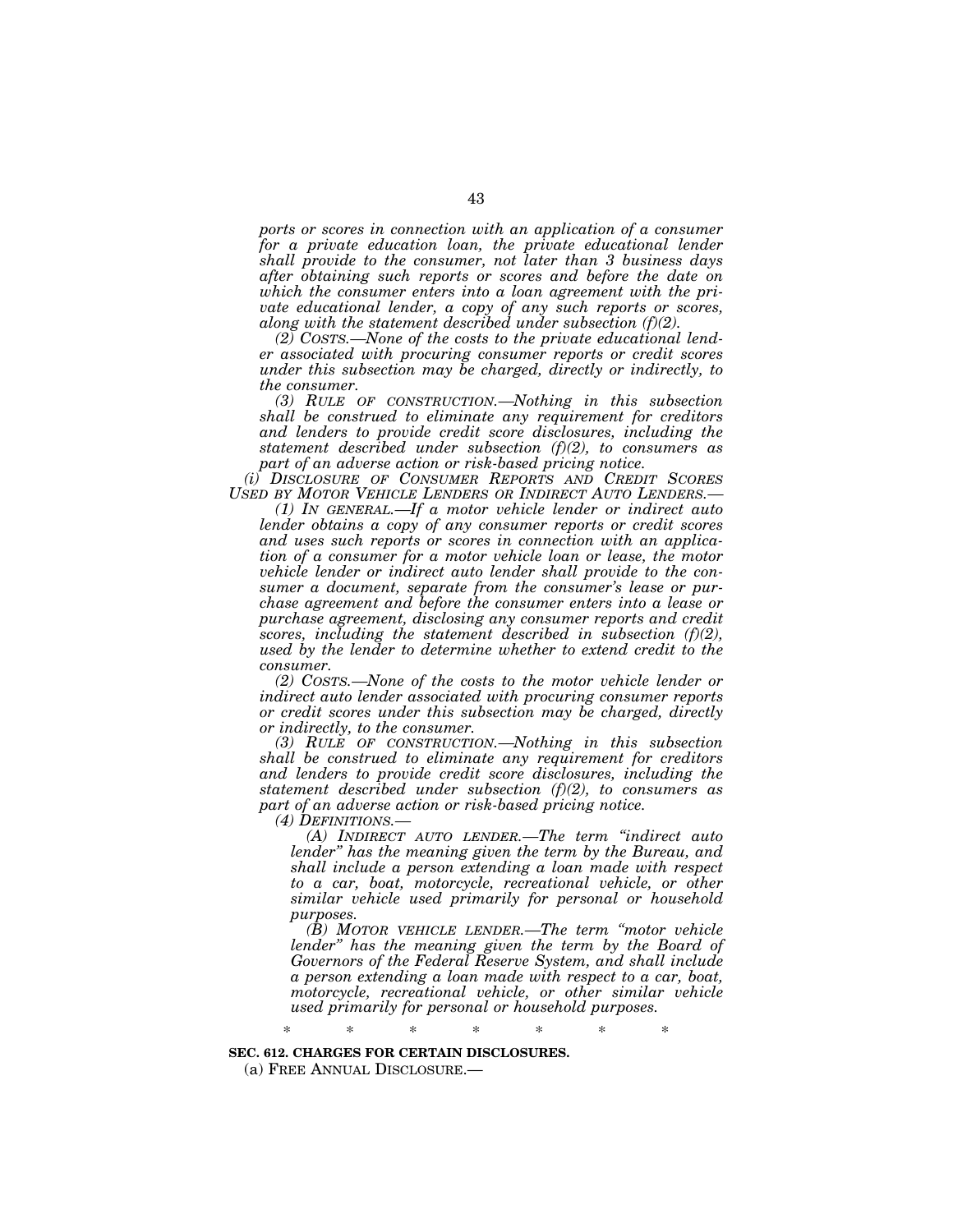(A) IN GENERAL.—All consumer reporting agencies described in subsections (p) and (w) of section 603 shall make all disclosures pursuant to section 609 *(including the disclosure of a credit score or educational credit score under subsection (f) of such section)* once during any 12-month period upon request of the consumer and without charge to the consumer.

(B) CENTRALIZED SOURCE.—Subparagraph (A) shall apply with respect to a consumer reporting agency described in section 603(p) only if the request from the consumer is made using the centralized source established for such purpose in accordance with section 211(c) of the Fair and Accurate Credit Transactions Act of 2003.

(C) NATIONWIDE SPECIALTY CONSUMER REPORTING AGEN-CY.—

(i) IN GENERAL.—The [Commission] *Bureau* shall prescribe regulations applicable to each consumer reporting agency described in section 603(w) to require the establishment of a streamlined process for consumers to request consumer reports*, credit scores, and educational credit scores (as applicable)* under subparagraph (A), which shall include, at a minimum, the establishment by each such agency of a toll-free telephone number for such requests.

(ii) CONSIDERATIONS.—In prescribing regulations under clause (i), the Bureau shall consider—

(I) the significant demands that may be placed on consumer reporting agencies in providing such consumer reports*, credit scores, and educational credit scores (as applicable)*;

(II) appropriate means to ensure that consumer reporting agencies can satisfactorily meet those demands, including the efficacy of a system of staggering the availability to consumers of such consumer reports*, credit scores, and educational credit scores (as applicable)*; and

(III) the ease by which consumers should be able to contact consumer reporting agencies with respect to access to such consumer reports*, credit scores, and educational credit scores (as applicable)*.

(iii) DATE OF ISSUANCE.—The [Commission] *Bureau* shall issue the regulations required by this subparagraph in final form not later than 6 months after the date of enactment of the Fair and Accurate Credit Transactions Act of 2003.

(iv) CONSIDERATION OF ABILITY TO COMPLY.—The regulations of the Bureau under this subparagraph shall establish an effective date by which each nationwide specialty consumer reporting agency (as defined in section  $603(w)$  shall be required to comply with subsection (a), which effective date—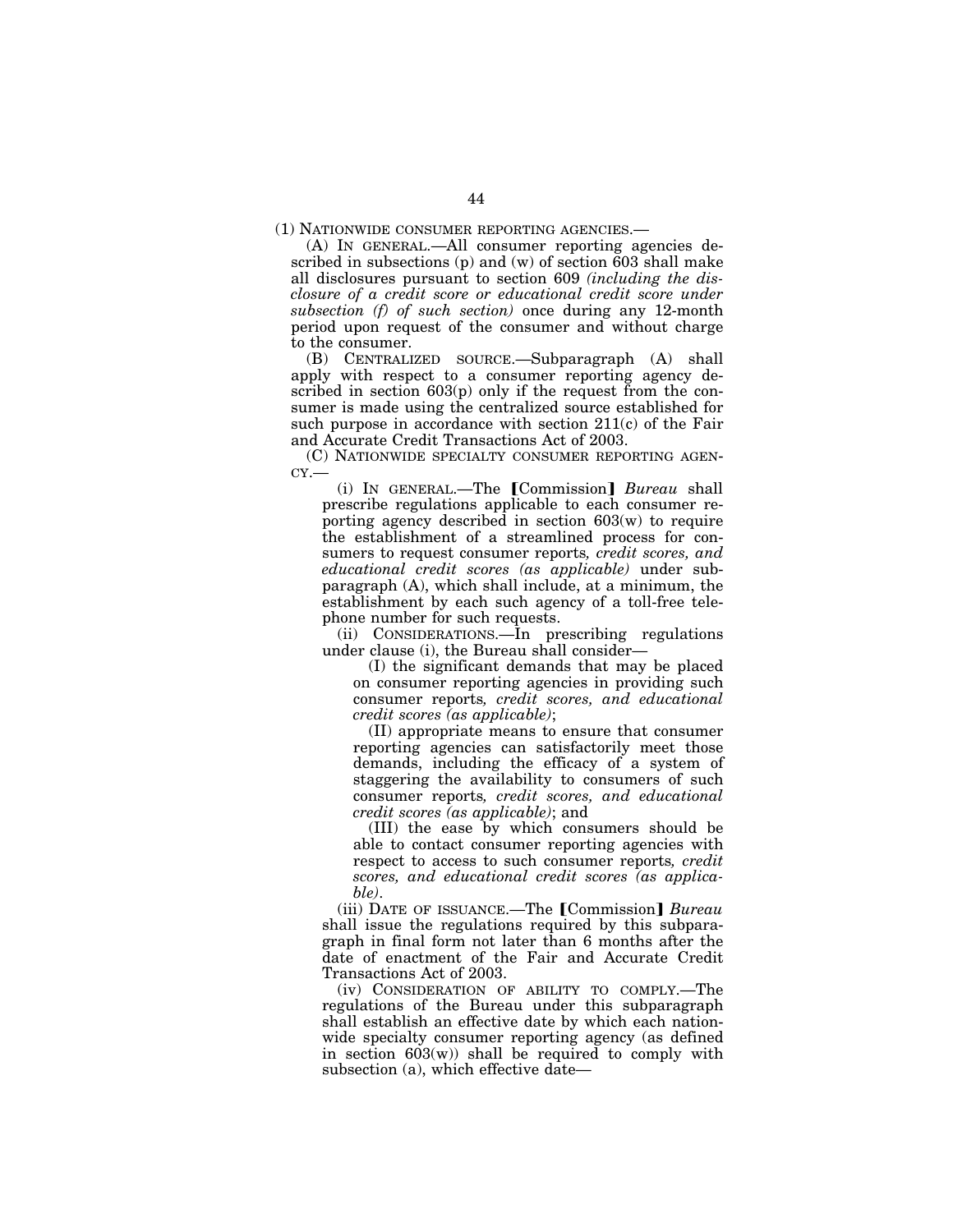(I) shall be established after consideration of the ability of each nationwide specialty consumer reporting agency to comply with subsection (a); and

(II) shall be not later than 6 months after the date on which such regulations are issued in final form (or such additional period not to exceed 3 months, as the Bureau determines appropriate).

(2) TIMING.—A consumer reporting agency shall provide a consumer report*, credit score, or educational credit score* under paragraph  $(1)$  not later than [15 days] 3 business days after the date on which the request is received under paragraph (1).

(3) REINVESTIGATIONS.—Notwithstanding the time periods specified in section  $611(a)(1)$ , a reinvestigation under that section by a consumer reporting agency upon a request of a consumer that is made after receiving a consumer report*, credit score, or educational credit score* under this subsection shall be completed not later than 45 days after the date on which the request is received.

(4) EXCEPTION FOR FIRST 12 MONTHS OF OPERATION.—This subsection shall not apply to a consumer reporting agency that has not been furnishing consumer reports*, credit scores, or educational credit scores* to third parties on a continuing basis during the 12-month period preceding a request under paragraph

(1), with respect to consumers residing nationwide. (b) FREE DISCLOSURE AFTER ADVERSE NOTICE TO CONSUMER.— Each consumer reporting agency that maintains a file on a con-

sumer shall make all disclosures pursuant to section 609 *(including the disclosure of a credit score or educational credit score, as applicable, under subsection (f) of such section)* without charge to the consumer if, not later than 60 days after receipt by such consumer of a notification pursuant to section 615, or of a notification from a debt collection agency affiliated with that consumer reporting agency stating that the consumer's credit rating may be or has been adversely affected, the consumer makes a request under section 609.

(c) FREE DISCLOSURE UNDER CERTAIN OTHER CIRCUMSTANCES.— Upon the request of the consumer, a consumer reporting agency shall make all disclosures pursuant to section 609 *(including the disclosure of a credit score or educational credit score under subsection (f) of such section)* once during any 12-month period without charge to that consumer if the consumer certifies in writing that the consumer—

(1) is unemployed and intends to apply for employment in the 60-day period beginning on the date on which the certification is made;

 $(2)$  is a recipient of public welfare assistance  $[$ ; or  $]$ ;

(3) has reason to believe that the file on the consumer at the agency contains inaccurate information due to fraud...

*(4) has disputed information, or submitted an appeal of an investigation or reinvestigation of such information, under section 611 or 623, regardless of whether the consumer has already received a credit report, credit score, or educational credit score under section 611 or 623; or* 

*(5) has had information that was previously deleted under section 611(a)(5) reinserted into the consumer's file, regardless*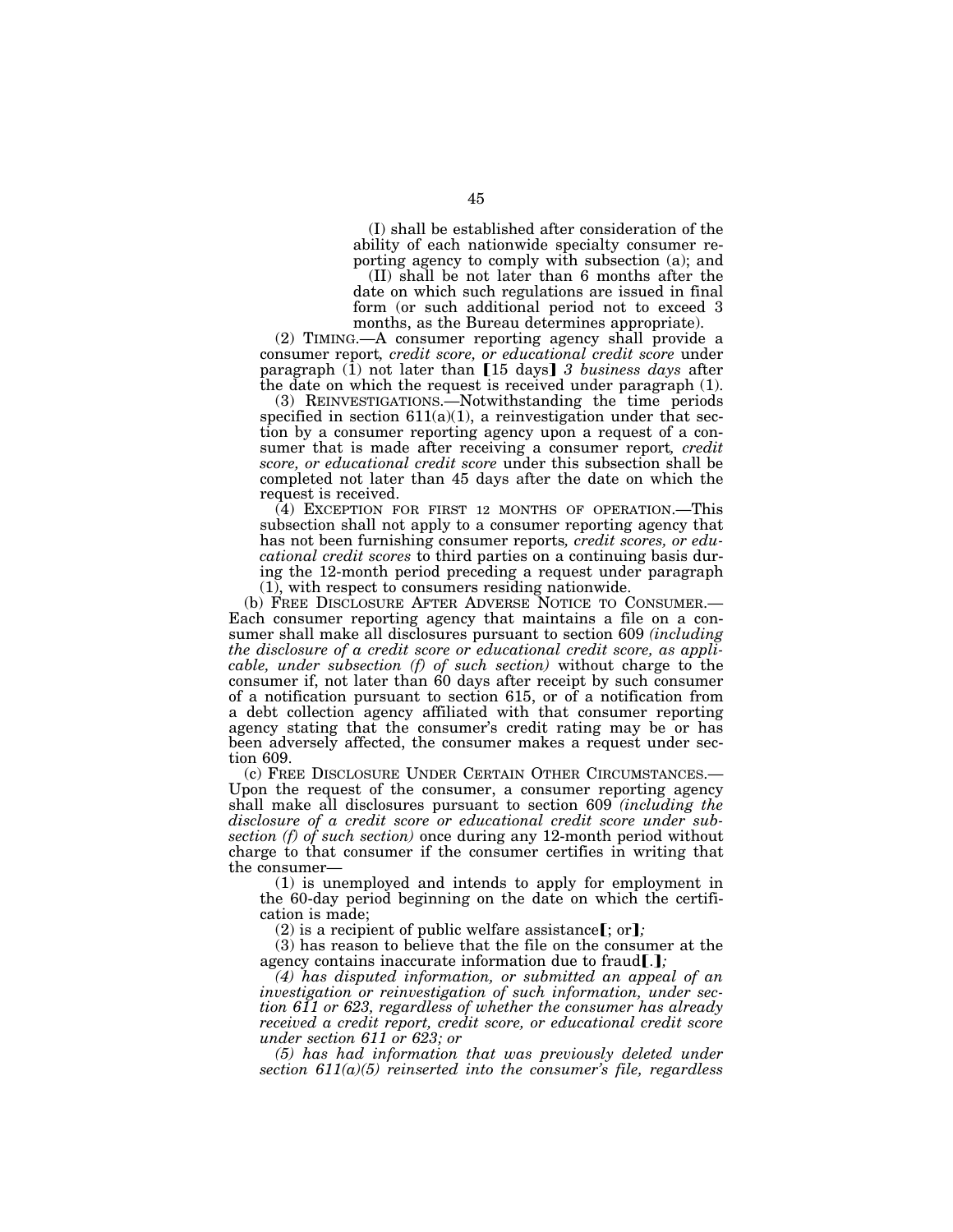*of whether the consumer has already received a credit report,* 

*credit score, or educational credit score under such section.*  Upon the request of a consumer, a consumer reporting agency described in section 603(p) shall make all disclosures pursuant to section 609 *(including the disclosure of a credit score or educational credit score under subsection (f) of such section)* without charge to the consumer, as provided in subsections  $(a)(2)$  and  $(b)(2)$  of section 605A, as applicable.

(e) OTHER CHARGES PROHIBITED.—A consumer reporting agency shall not impose any charge on a consumer for providing any notification required by this title or making any disclosure required by this title, except as authorized by subsection (f).

(f) REASONABLE CHARGES ALLOWED FOR CERTAIN DISCLOSURES.—

(1) IN GENERAL.—In the case of a request from a consumer other than a request that is covered by any of subsections (a) through  $(d)$ , a consumer reporting agency may impose a [reasonable charge on a consumer—

 $(A)$  for making a disclosure to the consumer pursuant to section 609] *reasonable charge on a consumer for providing a consumer report to a consumer*, which charge—

 $\left[\text{(i)}\right]$  *(A)* shall not exceed \$8; and

 $[(ii)]$   $(B)$  shall be indicated to the consumer before making the [disclosure; and] *disclosure*.

 $[(B)$  for furnishing, pursuant to section 611(d), following a reinvestigation under section 611(a), a statement, codification, or summary to a person designated by the consumer under that section after the 30-day period beginning on the date of notification of the consumer under paragraph  $(6)$  or  $(8)$  of section  $611(a)$  with respect to the reinvestigation, which charge—

 $\tilde{I}$ (i) shall not exceed the charge that the agency would impose on each designated recipient for a consumer report; and

 $(iii)$  shall be indicated to the consumer before furnishing such information.]

(2) MODIFICATION OF AMOUNT.—The Bureau shall increase the amount referred to in paragraph  $(1)(A)(i)$  on January 1 of each year, based proportionally on changes in the Consumer Price Index, with fractional changes rounded to the nearest fifty cents.

(g) PREVENTION OF DECEPTIVE MARKETING OF CREDIT REPORTS.—

(1) IN GENERAL.—Subject to rulemaking pursuant to section 205(b) of the Credit CARD Act of 2009, any advertisement for a free credit report in any medium shall prominently disclose in such advertisement that free credit reports are available under Federal law at: ''AnnualCreditReport.com'' (or such other source as may be authorized under Federal law).

(2) TELEVISION AND RADIO ADVERTISEMENT.—In the case of an advertisement broadcast by television, the disclosures required under paragraph (1) shall be included in the audio and visual part of such advertisement. In the case of an advertisement broadcast by televison or radio, the disclosure required under paragraph (1) shall consist only of the following: ''This is not the free credit report provided for by Federal law<sup>"</sup>.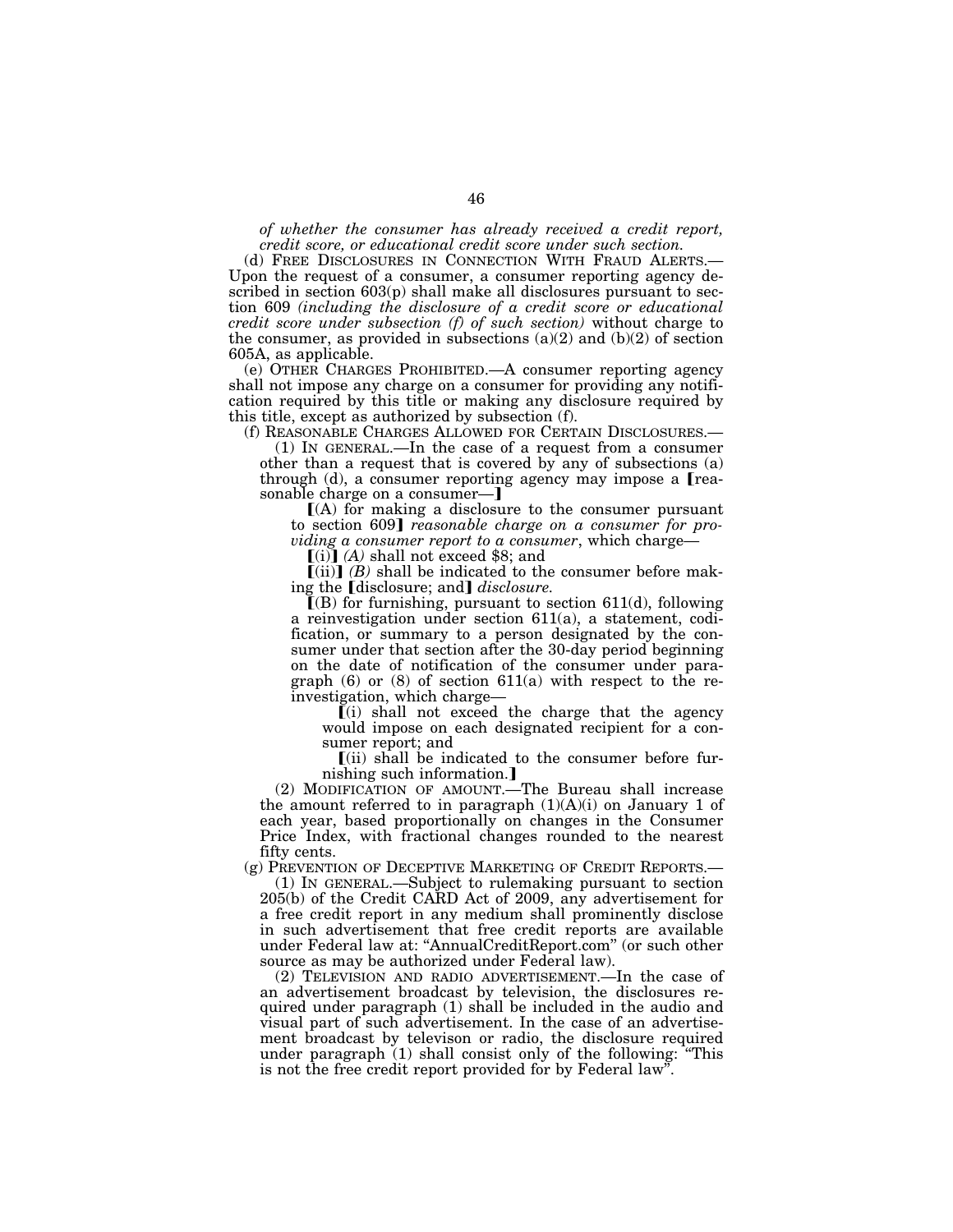*(h) CENTRALIZED SOURCE FOR OBTAINING FREE COPY OF CON-*

*(1)* NATIONWIDE CONSUMER REPORTING AGENCIES.—<br>(A) IN GENERAL.—Not later than 180 days after the date *of enactment of this subsection, each consumer reporting agency described under subsection (p) of section 603 shall prominently display on the home page of the agency's website—* 

> *(i) a hyperlink labeled ''Get Your Free Annual Credit Reports along with either your Credit Scores or Educational Credit Scores provided for under Federal Law'' or substantially similar text, as determined by the Bureau; and*

> *(ii) a disclosure titled ''Consumer's Right to Free Credit Scores, Educational Credit Scores, and Reports under Federal Law'' or substantially similar text, as determined by the Bureau that includes the following statement:*

*''SEC. ''* 

*Be it enacted by the Senate and House of Representatives of the United States of America in Congress assembled, All consumers are entitled to obtain a free copy of their consumer report and credit score or educational credit score annually from each of the nationwide consumer reporting agencies. Under Federal law, a consumer is entitled to obtain additional free copies of their consumer reports, along with a copy of either the consumer's credit score or educational credit score (under certain circumstances), including:* 

*''(1) When a consumer is unemployed and intends to apply for employment within 60 days.* 

*''(2) When a consumer is a recipient of public welfare assistance.* 

*''(3) When a consumer has a reasonable belief that their report contains inaccuracies as a result of fraud.* 

*''(4) When a consumer asserts in good faith a suspicion that the consumer has been or is about to become a victim of identity theft, fraud, or a related crime, or harmed by the unauthorized disclosure of the consumer's financial or personally identifiable information.* 

*''(5) When a consumer files a dispute or an appeal of the results of a dispute with a consumer reporting agency or a person who furnished information to the consumer reporting agency regarding the accuracy or completeness of the information contained on their report.* 

*''(6) After a furnisher of information discovers it has furnished inaccurate or incomplete information to a consumer reporting agency, and the furnisher notifies the agency of the error.* 

*''(7) After an adverse action is taken against a consumer or a consumer receives a risk-based pricing notice.* 

*''(8) When a mortgage lender, private educational lender, indirect auto lender, or motor vehicle lender obtains and uses a consumer's reports or scores for underwriting purposes.''.* 

*(B) HYPERLINK REQUIREMENTS.—The hyperlink described in subparagraph (A)(i) shall be prominently located on the top of the home page and should link directly to the website*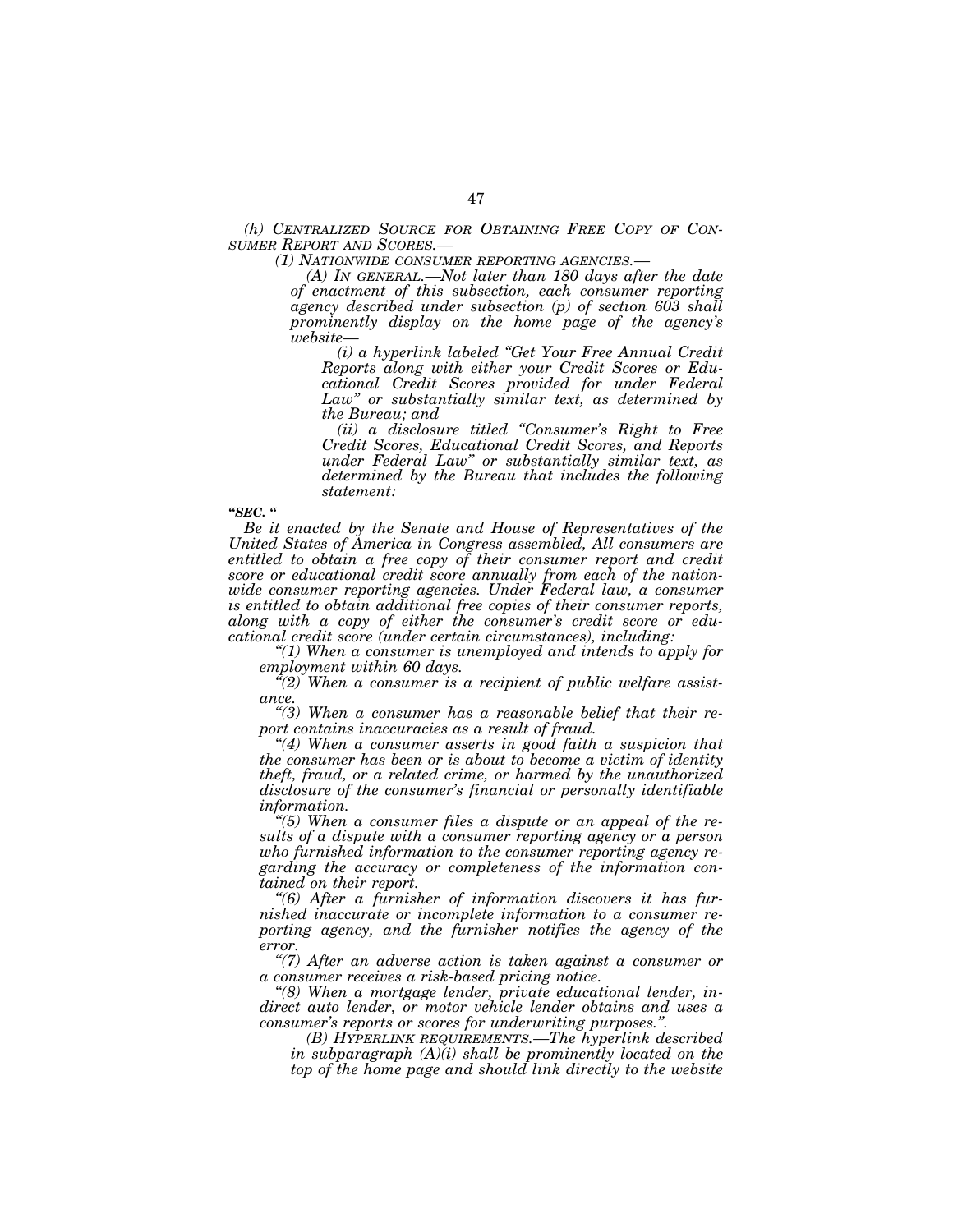*of the centralized source established pursuant to section 211(d) of the Fair and Accurate Credit Transactions Act of 2003 (15 U.S.C. 1681j note).* 

*(C) MODIFICATIONS.—The Bureau may modify the disclosure described in subparagraph (A)(ii) as necessary to include other circumstances under which a consumer has the right to receive a free consumer report, credit score, or educational credit score.* 

*(2) NATIONWIDE SPECIALTY CONSUMER REPORTING AGEN- CIES.—* 

*(A) IN GENERAL.—Not later than 180 days after the date of enactment of this subsection, each nationwide specialty consumer reporting agency shall prominently display on the Internet home webpage of the agency a disclosure titled ''Consumer's Right to Free Consumer Reports and Credit*  Score or Educational Credit Score (as applicable) under *Federal Law''. Such disclosure shall include the following statement:* 

*''SEC. ''* 

*Be it enacted by the Senate and House of Representatives of the United States of America in Congress assembled, Upon request, all consumers are entitled to obtain a free copy of their consumer report and credit score or educational credit score (as applicable) during any 12-month period from each of the nationwide specialty consumer reporting agencies. Federal law also provides further circumstances under which a consumer is entitled to obtain additional free copies of their consumer report and credit score or educational credit score (as applicable) including:* 

*''(1) When a consumer is unemployed and intends to apply for employment within 60 days.* 

*''(2) When a consumer is a recipient of public welfare assistance.* 

*''(3) When a consumer has a reasonable belief that their report contains inaccuracies as a result of fraud.* 

*''(4) When a consumer files a dispute or an appeal of the results of a dispute with a consumer reporting agency or a person who furnished information to the consumer reporting agency regarding the accuracy or completeness of the information contained on their report.* 

*''(5) After a furnisher of information discovers it has furnished inaccurate or incomplete information to a consumer reporting agency, and the furnisher notifies the agency of the error.* 

*''(6) After an adverse action is taken against a consumer or a consumer receives a risk-based pricing notice.* 

*''(7) When a mortgage lender, private educational lender, indirect auto lender, or motor vehicle lender obtains and uses a consumer's reports or scores for underwriting purposes.''.* 

*(B) MODIFICATIONS.—The Bureau may modify the disclosure described in subparagraph (A) as necessary to include other circumstances under which a consumer has the right to receive a free consumer report and credit score or educational credit score (as applicable).* 

*(C) TOLL-FREE TELEPHONE ACCESS.—The information described in this paragraph shall also be made available via*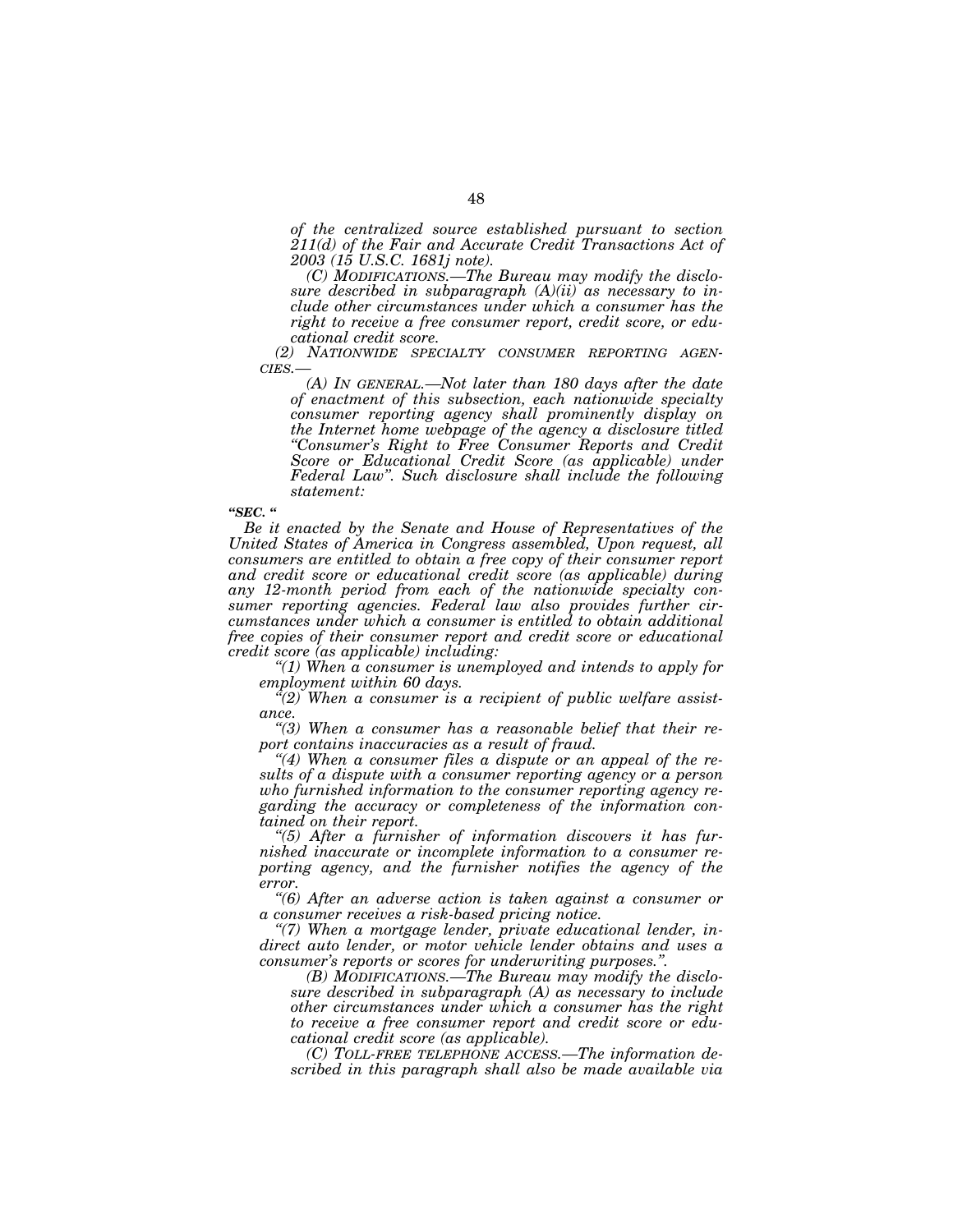*a toll-free telephone number. Such number shall be prominently displayed on the home page of the website of each nationwide specialty consumer reporting agency. Each of the circumstances under which a consumer may obtain a free consumer report and credit score or educational credit score (as applicable) shall be presented in an easily understandable format and consumers shall be directed to an individual who is a customer service representative not later than 2 minutes after the initial phone connection is made by the consumer. Information provided through such telephone number shall comply with the requirements of section 633.* 

*(D) ONLINE CONSUMER REPORTS; EXEMPTION.—Upon receipt of a request by a consumer for a consumer report, each nationwide specialty consumer reporting agency shall provide access to such report electronically on the Internet website described in section 611(h).* 

*(i) AUTOMATIC PROVISION OF FREE CONSUMER REPORTS AND CREDIT SCORES OR EDUCATIONAL CREDIT SCORES.—A consumer reporting agency shall provide to a consumer a free copy of the file*  and credit score or educational credit score of the consumer who-

*(1) obtains a fraud alert, extended alert, active duty alert, or security freeze as described in section 605A; or* 

*(2) has disputed information, or submitted an appeal of an investigation or reinvestigation of such information, under section 611 or 623.* 

\* \* \* \* \* \* \*

### **§ 615. Requirements on users of consumer reports**

(a) DUTIES OF USERS TAKING ADVERSE ACTIONS ON THE BASIS OF INFORMATION CONTAINED IN CONSUMER REPORTS.—If any person takes any adverse action with respect to any consumer that is based in whole or in part on any information contained in a consumer report, the person shall—

(1) provide oral, written, or electronic notice of the adverse action to the consumer;

(2) provide to the consumer written or electronic disclosure—

(A) of a numerical credit score as defined in section  $609(f)(2)(A)$  used by such person in taking any adverse action based in whole or in part on any information in a consumer report; and

(B) of the information [set forth in subparagraphs  $(B)$ through  $(E)$  of section  $609(f)(1)$  *with respect to a credit score described in section 609(f)(2), if available*;

(3) provide to the consumer orally, in writing, or electronically—

(A) the name, address, and telephone number of the consumer reporting agency (including a toll-free telephone number established by the agency if the agency compiles and maintains files on consumers on a nationwide basis) that furnished the report to the person; and

(B) a statement that the consumer reporting agency did not make the decision to take the adverse action and is unable to provide the consumer the specific reasons why the adverse action was taken; and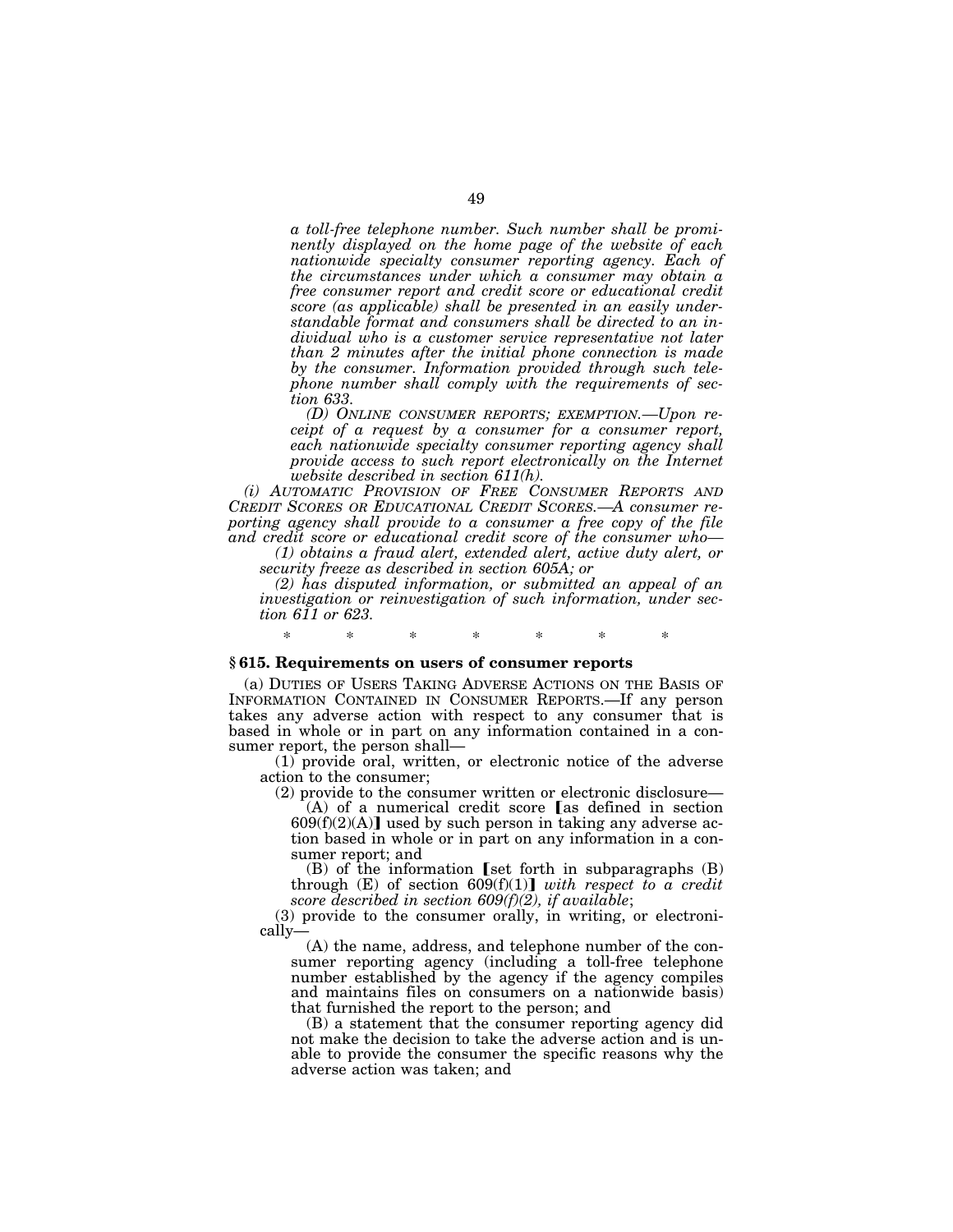(4) provide to the consumer an oral, written, or electronic notice of the consumer's right—

(A) to obtain, under section 612, a free copy of a consumer report on the consumer from the consumer reporting agency referred to in paragraph (3), which notice shall include an indication of the 60-day period under that section for obtaining such a copy; and

(B) to dispute, under section 611, with a consumer reporting agency the accuracy or completeness of any information in a consumer report furnished by the agency.

(b) ADVERSE ACTION BASED ON INFORMATION OBTAINED FROM THIRD PARTIES OTHER THAN CONSUMER REPORTING AGENCIES.—

(1) IN GENERAL.—Whenever credit for personal, family, or household purposes involving a consumer is denied or the charge for such credit is increased either wholly or partly because of information obtained from a person other than a consumer reporting agency bearing upon the consumer's credit worthiness, credit standing, credit capacity, character, general reputation, personal characteristics, or mode of living, the user of such information shall, within a reasonable period of time, upon the consumer's written request for the reasons for such adverse action received within sixty days after learning of such adverse action, disclose the nature of the information to the consumer. The user of such information shall clearly and accurately disclose to the consumer his right to make such written request at the time such adverse action is communicated to the consumer.

(2) DUTIES OF PERSON TAKING CERTAIN ACTIONS BASED ON IN-FORMATION PROVIDED BY AFFILIATE.—

(A) DUTIES, GENERALLY.—If a person takes an action described in subparagraph (B) with respect to a consumer, based in whole or in part on information described in subparagraph (C), the person shall—

(i) notify the consumer of the action, including a statement that the consumer may obtain the information in accordance with clause (ii); and

(ii) upon a written request from the consumer received within 60 days after transmittal of the notice required by clause (i), disclose to the consumer the nature of the information upon which the action is based by not later than 30 days after receipt of the request.

(B) ACTION DESCRIBED.—An action referred to in subparagraph (A) is an adverse action described in section  $603(k)(1)(A)$ , taken in connection with a transaction initiated by the consumer, or any adverse action described in clause (i) or (ii) of section  $603(k)(1)(B)$ .

(C) INFORMATION DESCRIBED.—Information referred to in subparagraph (A)—

(i) except as provided in clause (ii), is information that—

(I) is furnished to the person taking the action by a person related by common ownership or affiliated by common corporate control to the person taking the action; and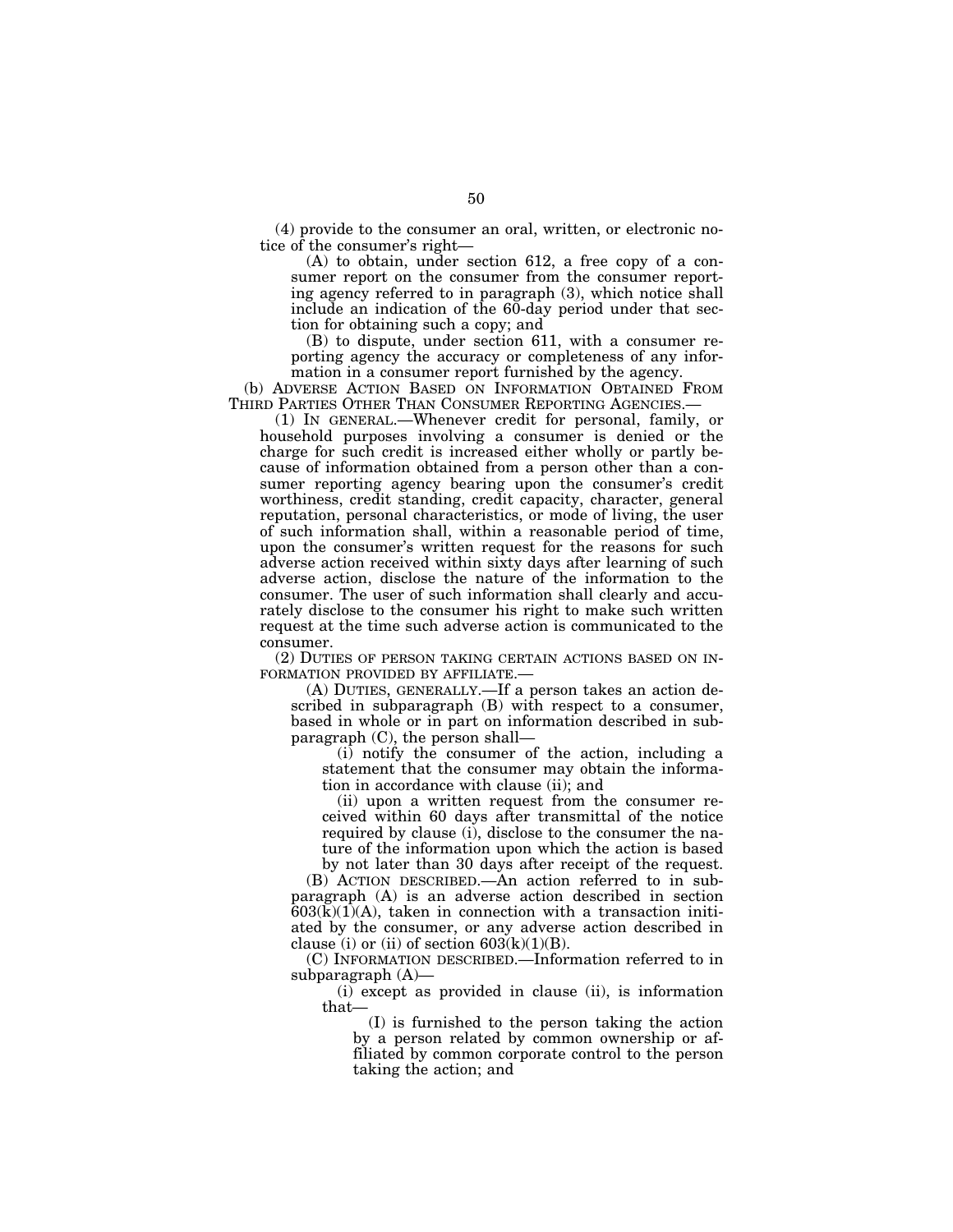(II) bears on the credit worthiness, credit standing, credit capacity, character, general reputation, personal characteristics, or mode of living of the consumer; and

(ii) does not include—

(I) information solely as to transactions or experiences between the consumer and the person furnishing the information; or

(II) information in a consumer report.

(c) No person shall be held liable for any violation of this section if he shows by a preponderance of the evidence that at the time of the alleged violation he maintained reasonable procedures to assure compliance with the provisions of this section.

(d) DUTIES OF USERS MAKING WRITTEN CREDIT OR INSURANCE SOLICITATIONS ON THE BASIS OF INFORMATION CONTAINED IN CON-SUMER FILES.—

(1) IN GENERAL.—Any person who uses a consumer report on any consumer in connection with any credit or insurance transaction that is not initiated by the consumer, that is provided to that person under section  $604(c)(1)(B)$ , shall provide with each written solicitation made to the consumer regarding the transaction a clear and conspicuous statement that—

(A) information contained in the consumer's consumer report was used in connection with the transaction;

(B) the consumer received the offer of credit or insurance because the consumer satisfied the criteria for credit worthiness or insurability under which the consumer was selected for the offer;

(C) if applicable, the credit or insurance may not be extended if, after the consumer responds to the offer, the consumer does not meet the criteria used to select the consumer for the offer or any applicable criteria bearing on credit worthiness or insurability or does not furnish any required collateral;

(D) the consumer has a right to prohibit information contained in the consumer's file with any consumer reporting agency from being used in connection with any credit or insurance transaction that is not initiated by the consumer; and

(E) the consumer may exercise the right referred to in subparagraph (D) by notifying a notification system established under section 604(e).

(2) DISCLOSURE OF ADDRESS AND TELEPHONE NUMBER; FOR-MAT.—A statement under paragraph (1) shall—

(A) include the address and toll-free telephone number of the appropriate notification system established under section  $604(e)$ ; and

(B) be presented in such format and in such type size and manner as to be simple and easy to understand, as established by the Bureau, by rule, in consultation with the Federal Trade Commission, the Federal banking agencies, and the National Credit Union Administration.

(3) MAINTAINING CRITERIA ON FILE.—A person who makes an offer of credit or insurance to a consumer under a credit or insurance transaction described in paragraph (1) shall maintain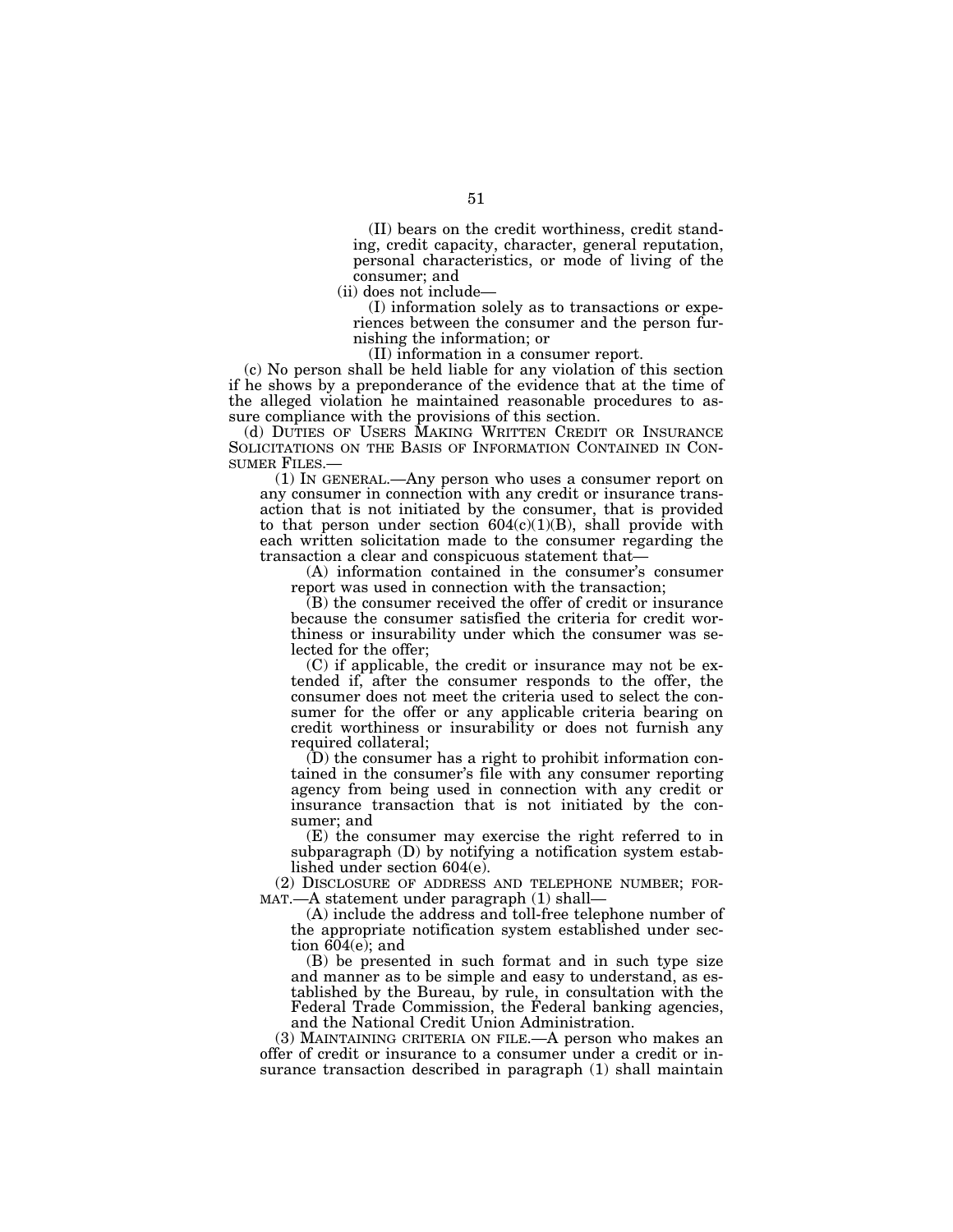on file the criteria used to select the consumer to receive the offer, all criteria bearing on credit worthiness or insurability, as applicable, that are the basis for determining whether or not to extend credit or insurance pursuant to the offer, and any requirement for the furnishing of collateral as a condition of the extension of credit or insurance, until the expiration of the 3-year period beginning on the date on which the offer is made to the consumer.

(4) AUTHORITY OF FEDERAL AGENCIES REGARDING UNFAIR OR DECEPTIVE ACTS OR PRACTICES NOT AFFECTED.—This section is not intended to affect the authority of any Federal or State agency to enforce a prohibition against unfair or deceptive acts or practices, including the making of false or misleading statements in connection with a credit or insurance transaction that is not initiated by the consumer.

(e) RED FLAG GUIDELINES AND REGULATIONS REQUIRED.—

(1) GUIDELINES.—The Federal banking agencies, the National Credit Union Administration, the Federal Trade Commission, the Commodity Futures Trading Commission, and the Securities and Exchange Commission shall jointly, with respect to the entities that are subject to their respective enforcement authority under section 621—

(A) establish and maintain guidelines for use by each financial institution and each creditor regarding identity theft with respect to account holders at, or customers of, such entities, and update such guidelines as often as necessary;

(B) prescribe regulations requiring each financial institution and each creditor to establish reasonable policies and procedures for implementing the guidelines established pursuant to subparagraph (A), to identify possible risks to account holders or customers or to the safety and soundness of the institution or customers; and

(C) prescribe regulations applicable to card issuers to ensure that, if a card issuer receives notification of a change of address for an existing account, and within a short period of time (during at least the first 30 days after such notification is received) receives a request for an additional or replacement card for the same account, the card issuer may not issue the additional or replacement card, unless the card issuer, in accordance with reasonable policies and procedures—

(i) notifies the cardholder of the request at the former address of the cardholder and provides to the cardholder a means of promptly reporting incorrect address changes;

(ii) notifies the cardholder of the request by such other means of communication as the cardholder and the card issuer previously agreed to; or

(iii) uses other means of assessing the validity of the change of address, in accordance with reasonable policies and procedures established by the card issuer in accordance with the regulations prescribed under subparagraph (B).

(2) CRITERIA.—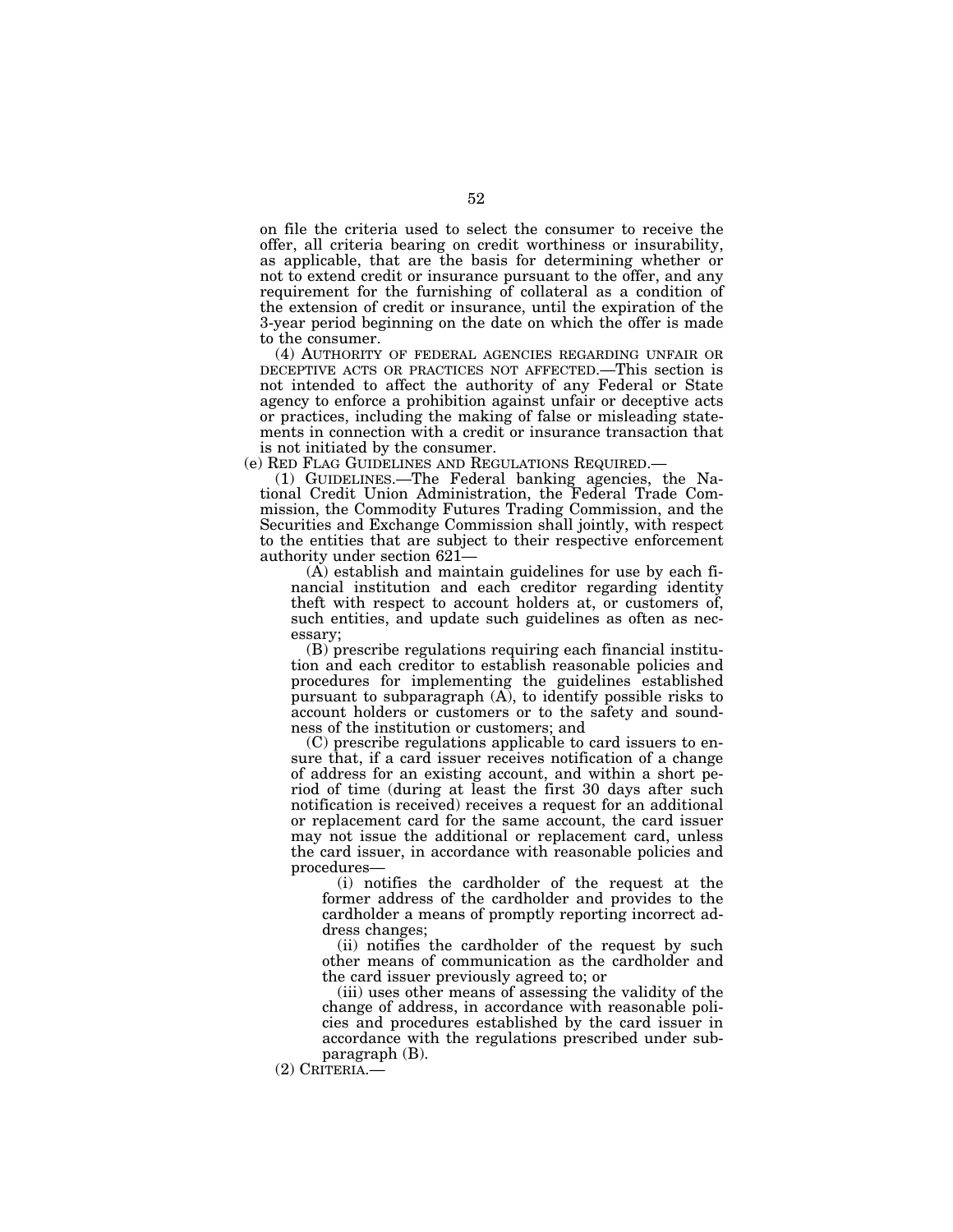(A) IN GENERAL.—In developing the guidelines required by paragraph  $(1)(A)$ , the agencies described in paragraph (1) shall identify patterns, practices, and specific forms of activity that indicate the possible existence of identity theft.

(B) INACTIVE ACCOUNTS.—In developing the guidelines required by paragraph  $(1)(A)$ , the agencies described in paragraph (1) shall consider including reasonable guidelines providing that when a transaction occurs with respect to a credit or deposit account that has been inactive for more than 2 years, the creditor or financial institution shall follow reasonable policies and procedures that provide for notice to be given to a consumer in a manner reasonably designed to reduce the likelihood of identity theft with respect to such account.

(3) CONSISTENCY WITH VERIFICATION REQUIREMENTS.—Guidelines established pursuant to paragraph (1) shall not be inconsistent with the policies and procedures required under section 5318(l) of title 31, United States Code.

(4) DEFINITIONS.—As used in this subsection, the term ''creditor''—

(A) means a creditor, as defined in section 702 of the Equal Credit Opportunity Act (15 U.S.C. 1691a), that regularly and in the ordinary course of business—

(i) obtains or uses consumer reports, directly or indirectly, in connection with a credit transaction;

(ii) furnishes information to consumer reporting agencies, as described in section 623, in connection with a credit transaction; or

(iii) advances funds to or on behalf of a person, based on an obligation of the person to repay the funds or repayable from specific property pledged by or on behalf of the person;

(B) does not include a creditor described in subparagraph (A)(iii) that advances funds on behalf of a person for expenses incidental to a service provided by the creditor to that person; and

(C) includes any other type of creditor, as defined in that section 702, as the agency described in paragraph (1) having authority over that creditor may determine appropriate by rule promulgated by that agency, based on a determination that such creditor offers or maintains accounts that are subject to a reasonably foreseeable risk of identity theft.

(f) PROHIBITION ON SALE OR TRANSFER OF DEBT CAUSED BY IDEN-TITY THEFT.—

(1) IN GENERAL.—No person shall sell, transfer for consideration, or place for collection a debt that such person has been notified under section 605B has resulted from identity theft.

(2) APPLICABILITY.—The prohibitions of this subsection shall apply to all persons collecting a debt described in paragraph (1) after the date of a notification under paragraph (1).

(3) RULE OF CONSTRUCTION.—Nothing in this subsection shall be construed to prohibit—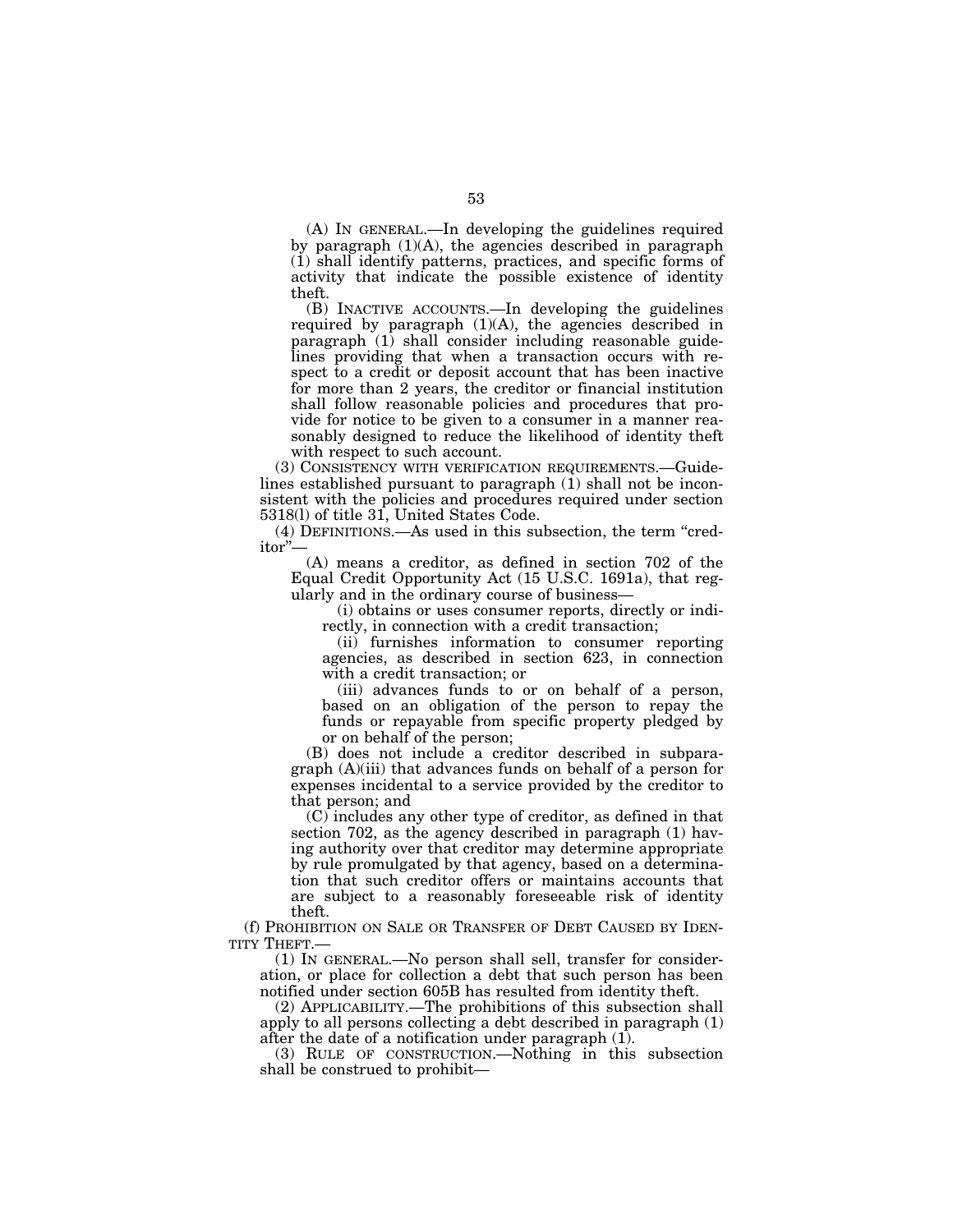(A) the repurchase of a debt in any case in which the assignee of the debt requires such repurchase because the debt has resulted from identity theft;

(B) the securitization of a debt or the pledging of a portfolio of debt as collateral in connection with a borrowing; or

(C) the transfer of debt as a result of a merger, acquisition, purchase and assumption transaction, or transfer of substantially all of the assets of an entity.

(g) DEBT COLLECTOR COMMUNICATIONS CONCERNING IDENTITY THEFT.—If a person acting as a debt collector (as that term is defined in title VIII) on behalf of a third party that is a creditor or other user of a consumer report is notified that any information relating to a debt that the person is attempting to collect may be fraudulent or may be the result of identity theft, that person shall—

(1) notify the third party that the information may be fraudulent or may be the result of identity theft; and

(2) upon request of the consumer to whom the debt purportedly relates, provide to the consumer all information to which the consumer would otherwise be entitled if the consumer were not a victim of identity theft, but wished to dispute the debt under provisions of law applicable to that person.

(h) DUTIES OF USERS IN CERTAIN CREDIT TRANSACTIONS.— (1) IN GENERAL.—Subject to rules prescribed as provided in

paragraph (6), if any person uses a consumer report in connection with an application for, or a grant, extension, or other provision of, credit on material terms that are materially less favorable than the most favorable terms available to a substantial proportion of consumers from or through that person, based in whole or in part on a consumer report, the person shall provide an oral, written, or electronic notice to the consumer in the form and manner required by regulations prescribed in accordance with this subsection.

(2) TIMING.—The notice required under paragraph (1) may be provided at the time of an application for, or a grant, extension, or other provision of, credit or the time of communication of an approval of an application for, or grant, extension, or other provision of, credit, except as provided in the regulations prescribed under paragraph (6).

(3) EXCEPTIONS.—No notice shall be required from a person under this subsection if—

(A) the consumer applied for specific material terms and was granted those terms, unless those terms were initially specified by the person after the transaction was initiated by the consumer and after the person obtained a consumer report; or

(B) the person has provided or will provide a notice to the consumer under subsection (a) in connection with the transaction.

(4) OTHER NOTICE NOT SUFFICIENT.—A person that is required to provide a notice under subsection (a) cannot meet that requirement by providing a notice under this subsection.

(5) CONTENT AND DELIVERY OF NOTICE.—A notice under this subsection shall, at a minimum—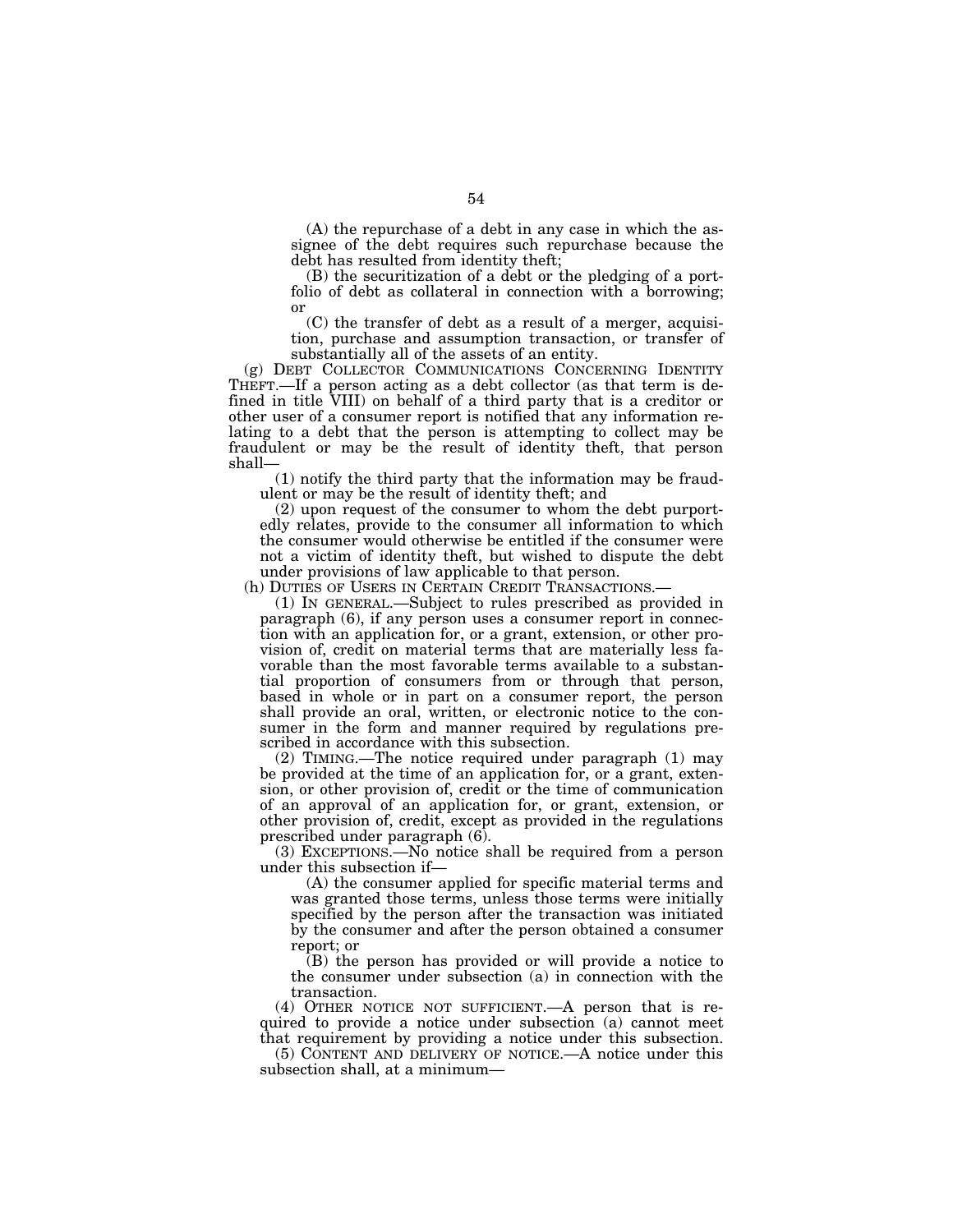(A) include a statement informing the consumer that the terms offered to the consumer are set based on information from a consumer report;

(B) identify the consumer reporting agency furnishing the report;

(C) include a statement informing the consumer that the consumer may obtain a copy of a consumer report from that consumer reporting agency without charge;

(D) include the contact information specified by that consumer reporting agency for obtaining such consumer reports (including a toll-free telephone number established by the agency in the case of a consumer reporting agency described in section 603(p)); and

(E) include a statement informing the consumer of—

(i) a numerical credit score [as defined in section  $609(f)(2)(A)$ , used by such person in making the credit decision described in paragraph (1) based in whole or in part on any information in a consumer report; and

 $(iii)$  the information [set forth in subparagraphs  $(B)$ through  $(E)$  of section  $609(f)(1)$  *with respect to a credit score described in section 609(f)(2), if available*.

(6) RULEMAKING.— (A) RULES REQUIRED.—The Bureau shall prescribe rules to carry out this subsection.

 $(B)$  CONTENT.—Rules required by subparagraph  $(A)$  shall address, but are not limited to—

(i) the form, content, time, and manner of delivery of any notice under this subsection;

(ii) clarification of the meaning of terms used in this subsection, including what credit terms are material, and when credit terms are materially less favorable;

(iii) exceptions to the notice requirement under this subsection for classes of persons or transactions regarding which the agencies determine that notice would not significantly benefit consumers;

(iv) a model notice that may be used to comply with this subsection; and

(v) the timing of the notice required under paragraph (1), including the circumstances under which the notice must be provided after the terms offered to the consumer were set based on information from a consumer report.

(7) COMPLIANCE.—A person shall not be liable for failure to perform the duties required by this [section] *subsection* if, at the time of the failure, the person maintained reasonable policies and procedures to comply with this section.

(8) ENFORCEMENT.—

(A) NO CIVIL ACTIONS.—Sections 616 and 617 shall not apply to any failure by any person to comply with this section.

(B) ADMINISTRATIVE ENFORCEMENT.—This section shall be enforced exclusively under section 621 by the Federal agencies and officials identified in that section.

\* \* \* \* \* \* \*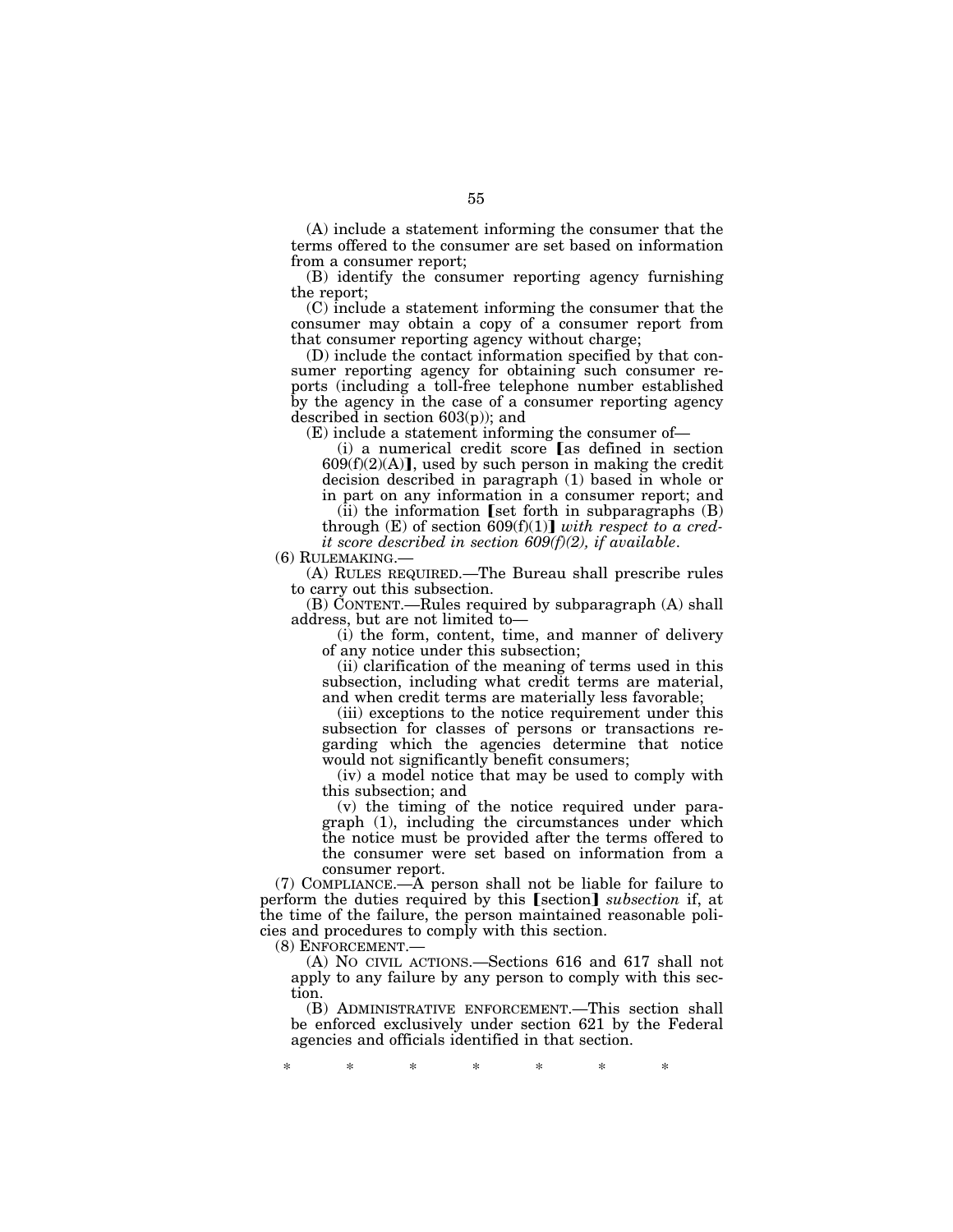## MINORITY VIEWS

Committee Republicans believe H.R. 3618, the *Free Credit Scores for Consumers Act*, would implement a labor-intensive reporting and disclosure process that would have the reverse effect of preventing consumers from accessing valuable information. In short, this legislation seeks to impose federal mandates on the private sector without any evidence or analysis of demonstrated need or potential intended and unintended consequences of such mandates. The debate surrounding H.R. 3618 also fails to consider existing options available to consumers.

Committee Republicans share the goal of providing consumers with the tools needed for financial success. However, and despite the name and messaging surrounding the bill, H.R. 3618 goes far beyond providing a free credit score to consumers. H.R. 3618 creates a costly and complex process by which furnishers, including financial institutions, will be required to provide consumers with overwhelming amounts of information on a regular basis, including any previous credit score in the consumer's file. However, there is nothing to suggest this information has been requested by consumers or at a minimum would be helpful to consumers. Furthermore, Committee Republicans remain concerned that too much information could prove to be unhelpful to consumers. Finally, H.R. 3618 could be interpreted to require that a furnisher erase previous consumer credit scores within a two-year period. Deleting such historical data could be detrimental to many consumers and negatively impact underwriting and access to credit.

While credit reporting agencies are statutorily required to provide an annual free credit report to consumers, the credit report does not necessarily include a FICO score. The FICO score is the most prevalent credit score used in loan underwriting. Notwithstanding its inclusion in a credit report, it is widely available to many consumers through a wide variety of financial firms including banks, credit unions, and credit card issuers.

Committee Republicans remain committed to ensuring consumers have access to credit scores and strengthening consumers' financial education. Congressman Emmer offered an amendment that would have required disclosure of credit and educational credit scores but removed the cumbersome requirements. However, Congressman Emmer's amendment was rejected by a party line vote of 26–32. Without this amendment, Committee Republicans do not believe this legislation will provide consumers with access to important information and will only add another burden on the private sector, unfortunately increasing the cost of credit for those who can least afford it.

> DAVID KUSTOFF. BARRY LOUDERMILK. LANCE GOODEN.